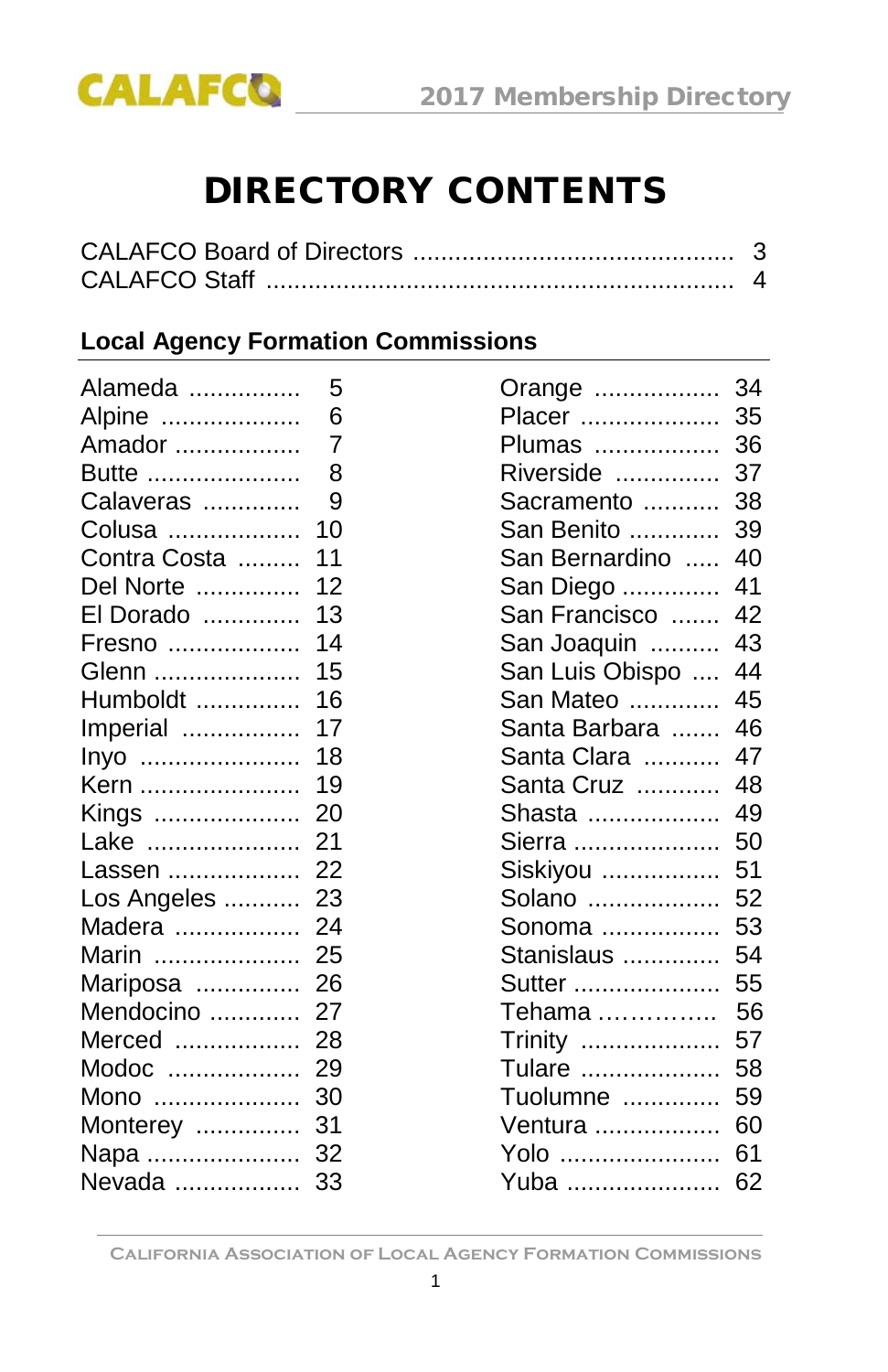#### **Associate Members**

|                                             | 64 |
|---------------------------------------------|----|
|                                             | 64 |
|                                             | 65 |
|                                             | 65 |
| Colantuono, Highsmith & Whatley, PC         | 66 |
| County Sanitation Districts of L.A. County  | 67 |
| Cucamonga Valley Water District             | 67 |
|                                             | 68 |
|                                             | 68 |
|                                             | 69 |
| Economic & Planning Systems (EPS)           | 69 |
| Fresno County Fire Protection District      | 70 |
|                                             | 70 |
| Griffith & Masuda, a Professional Law Corp. | 71 |
|                                             | 71 |
|                                             | 72 |
|                                             | 72 |
|                                             | 73 |
|                                             | 73 |
|                                             | 74 |
|                                             | 74 |
|                                             | 75 |
|                                             | 75 |
|                                             | 76 |
|                                             | 76 |
|                                             | 77 |
|                                             | 77 |
|                                             | 78 |
| Santa Ynez Community Services District      | 78 |
|                                             | 79 |

**Bold** indicates Gold Associate Members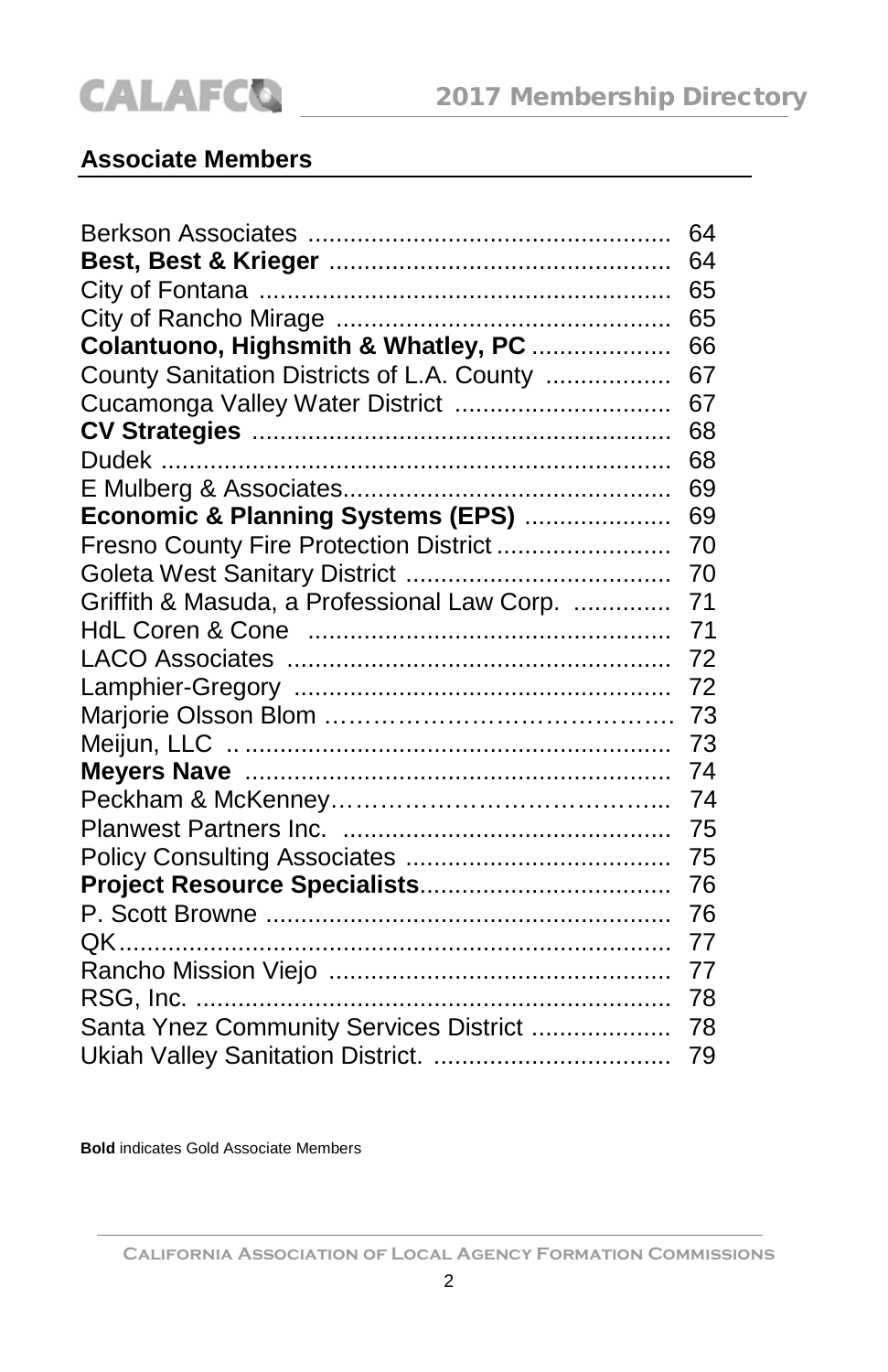# CALAFCO BOARD OF DIRECTORS

|                                        | jcuratalo@calafco.org                                                                                |
|----------------------------------------|------------------------------------------------------------------------------------------------------|
| San Bernardino LAFCo                   | 909-261-7005                                                                                         |
| Gay Jones                              | gjones@calafco.org                                                                                   |
| Sacramento LAFCo                       | 916-208-0736                                                                                         |
| Josh Susman                            | jsusman@calafco.org                                                                                  |
| Nevada LAFCo                           | 530-559-1725                                                                                         |
| Michael McGill                         | mmcgill@calafco.org                                                                                  |
| Contra Costa LAFCo                     | 925-254-8850                                                                                         |
| <b>Cheryl Brothers</b><br>Orange LAFCo | cbrothers@calafco.org<br>714-315-1403                                                                |
| <b>Butte LAFCo</b>                     | bconnelly@calafco.org<br>530-538-2134                                                                |
| Shiva Frentzen<br>El Dorado LAFCo      | sfrentzen@calafco.org<br>530-621-5651                                                                |
| Michael Kelley<br>Imperial LAFCo       | mkelley@calafco.org<br>760-482-4308                                                                  |
| Placer LAFCo                           | wkirby@calafco.org                                                                                   |
|                                        | 530-906-9405                                                                                         |
|                                        | jleopold@calafco.org<br>831-454-2200                                                                 |
|                                        |                                                                                                      |
|                                        | gmccallum@calafco.org<br>310-382-9022                                                                |
| John Marchand<br>Alameda LAFCo         | jmarchand@calafco.org<br>925-960-4020                                                                |
|                                        |                                                                                                      |
|                                        | apaque@calafco.org<br>209-754-6511                                                                   |
| Yuba LAFCo<br>Ricky Samayoa            | rsamayoa@calafco.org<br>530-634-1263                                                                 |
| Sblend Sblendorio<br>Alameda LAFCo     | ssblendorio@calafco.org<br>925-460-3365                                                              |
| <b>Special District North</b>          |                                                                                                      |
|                                        | James Curatalo<br>Santa Cruz LAFCo<br><b>Gerard McCallum</b><br>Los Angeles LAFCo<br>Calaveras LAFCo |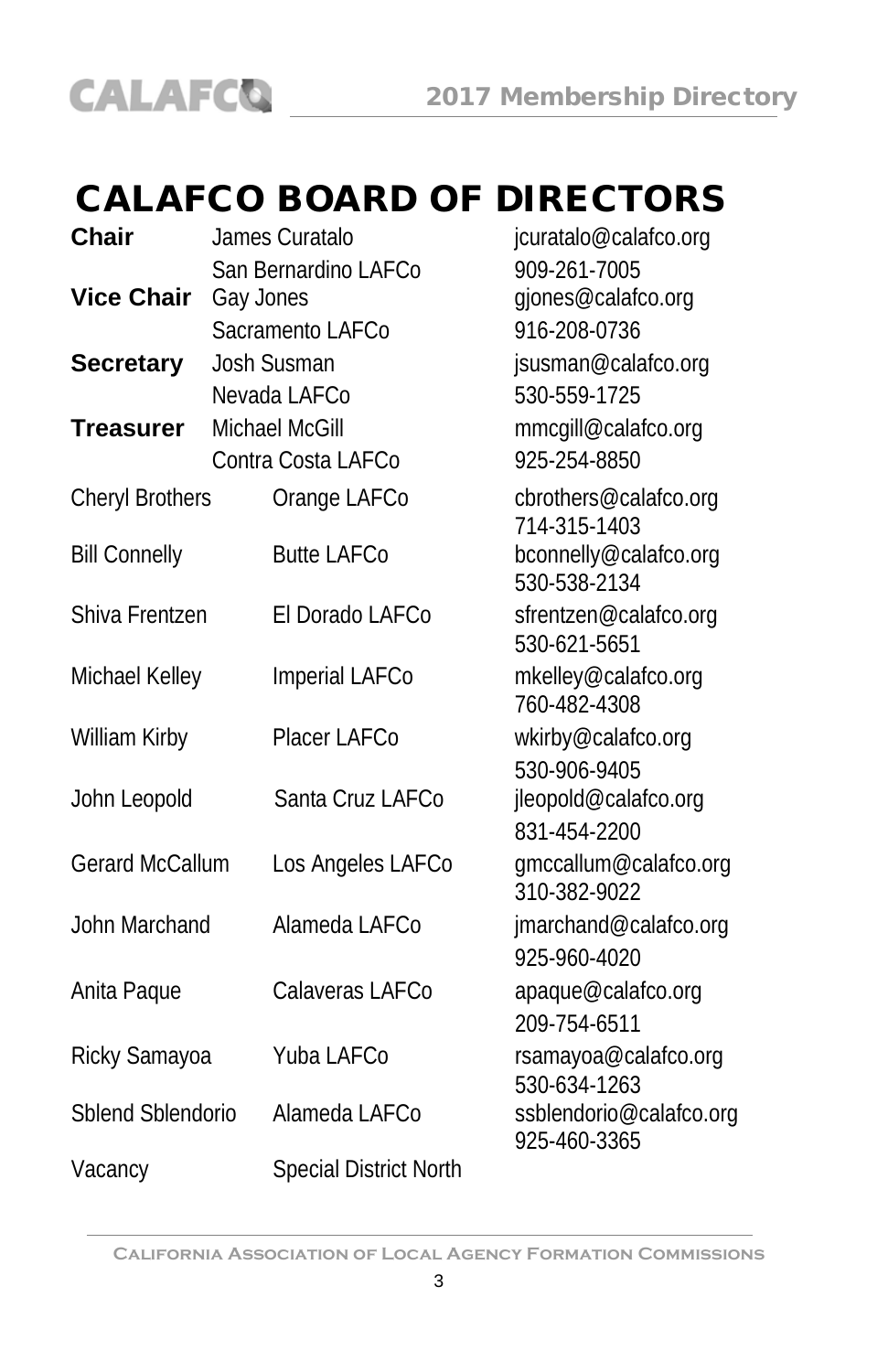

# CALAFCO STAFF

| <b>Executive Director</b><br>Pamela Miller                                      | pmiller@calafco.org                                             | 916-442-6536                                 |
|---------------------------------------------------------------------------------|-----------------------------------------------------------------|----------------------------------------------|
| <b>Executive Officer</b><br><b>Stephen Lucas</b>                                | slucas@calafco.org                                              | 530-538-7784                                 |
| <b>Deputy Executive Officers</b><br>Kris Berry<br>David Church<br>Carolyn Emery | kberry@calafco.org<br>dchurch@calafco.org<br>cemery@calafco.org | 530-889-4097<br>805-788-2096<br>714-640-5100 |
| <b>Legal Counsel</b><br>Clark Alsop                                             | calsop@calafco.org                                              | 951-686-1450                                 |
| <b>Administrator</b><br>Jeni Tickler                                            | jtickler@calafco.org                                            | 916-442-6536                                 |

# CALAFCO Office

| <b>PHONE</b>   | 916-442-6536                                                           |
|----------------|------------------------------------------------------------------------|
| <b>FAX</b>     | 916-442-6535                                                           |
| MAIL           | California Association of Local Agency<br><b>Formation Commissions</b> |
|                | 1215 K Street, Suite 1650<br>Sacramento, CA 95814                      |
| <b>WEBSITE</b> | www.calafco.org                                                        |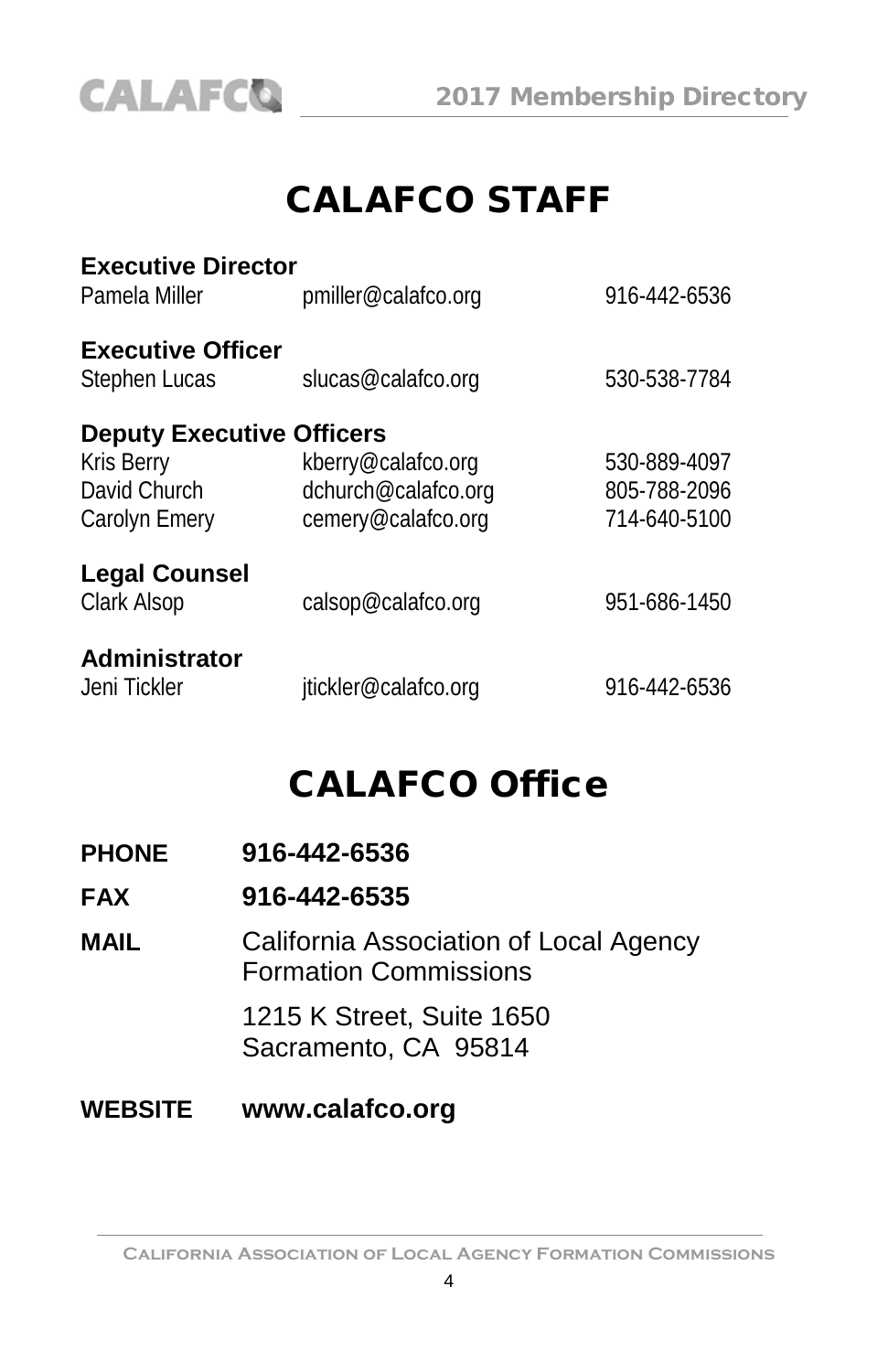# ALAMEDA LAFCo

- **PHONE** 510-271-5142
- **FAX** 510-272-3784
- **MAIL** 1221 Oak Street, Suite 555 Oakland, CA 94612
- **WEBSITE** www.acgov.org/lafco

#### **STAFF & COMMISSIONERS**

| <b>STAFF</b>         | TITI F                   | EMAIL                        |
|----------------------|--------------------------|------------------------------|
| Mona Palacios        | <b>Executive Officer</b> | mona.palacios@acgov.org      |
| Theresa Rude         | Analyst                  | theresa.rude@acgov.org       |
| Sandy Hou            | <b>Commission Clerk</b>  | sandy.hou@acqov.org          |
| <b>Andrew Massey</b> | Legal Counsel            | andrew.massey@acgov.org      |
| Nat Taylor           | <b>LAFCo Planner</b>     | ntaylor@lamphier-gregory.com |

| <b>COMMISSIONER</b>               | <b>AFFILIATION</b>             |
|-----------------------------------|--------------------------------|
| <b>Scott Haggerty</b>             | <b>County Member</b>           |
| Nate Miley                        | <b>County Member</b>           |
| Wilma Chan (alt)                  | <b>County Member</b>           |
| John Marchand, Chair              | <b>City Member</b>             |
| Jerry Thorne                      | <b>City Member</b>             |
| David Haubert (alt)               | <b>City Member</b>             |
| Ralph Johnson                     | <b>Special District Member</b> |
| Ayn Wieskamp, Vice Chair          | <b>Special District Member</b> |
| Georgeann Vonheeder-Leopold (alt) | <b>Special District Member</b> |
| Sblend Sblendorio                 | <b>Public Member</b>           |
| Tom Pico (alt)                    | <b>Public Member</b>           |
|                                   |                                |

#### **COMMISSION MEETING**

Second Thursday of odd months, 2:00 p.m. Dublin San Ramon Services District Board Room 7051 Dublin Boulevard Dublin, CA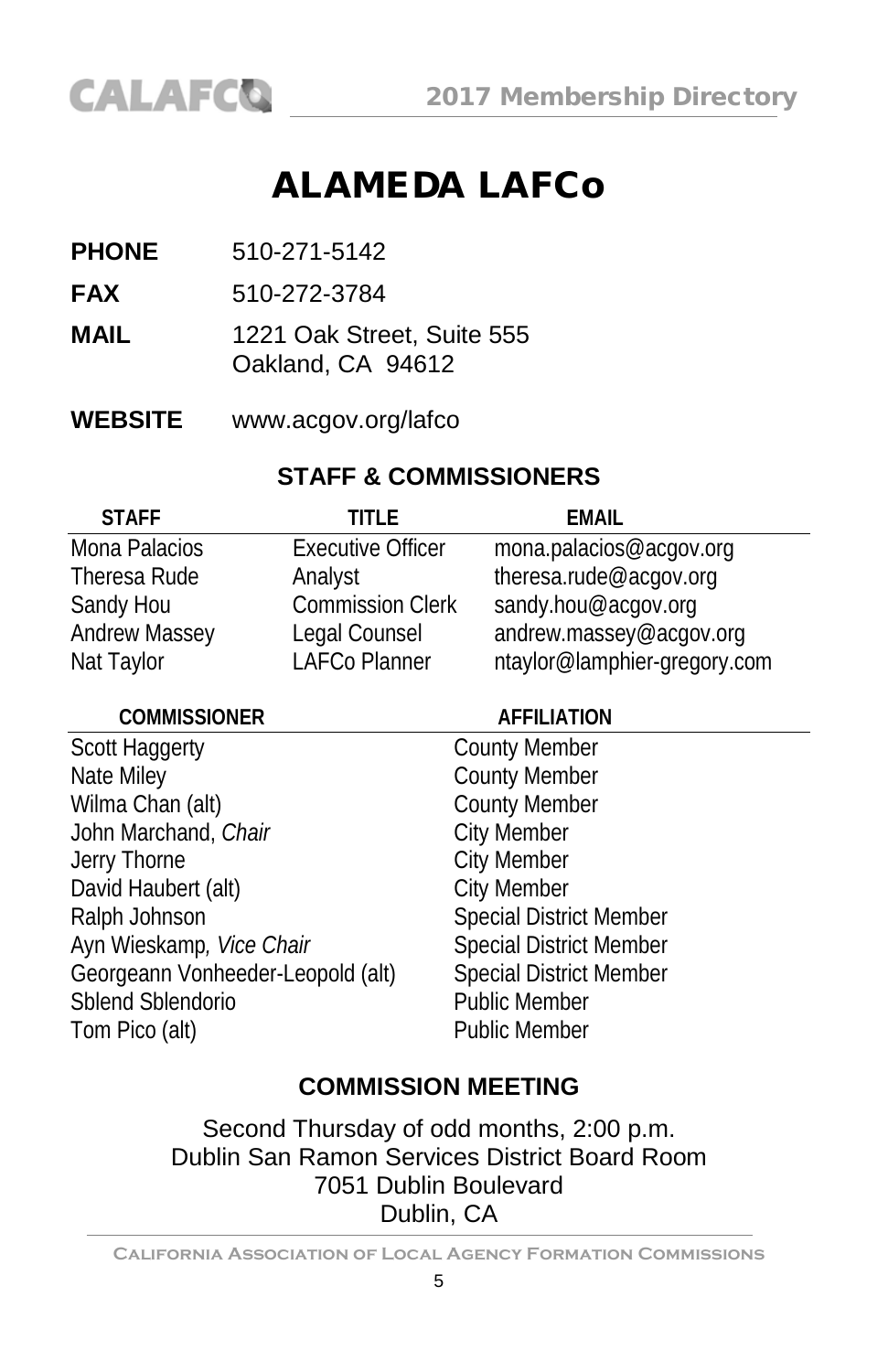# ALPINE LAFCo

**PHONE** 530-694-2281

**FAX** 530-694-2491

**MAIL** P.O. Box 158 99 Water Street Markleeville, CA 96120

**WEBSITE** [www.alpinecountyca.gov](http://www.alpinecountyca.gov/)

#### **STAFF & COMMISSIONERS**

| <b>STAFF</b>      | TITI F        | FMAIL                                                |
|-------------------|---------------|------------------------------------------------------|
| Teola Tremayne    |               | Executive Officer/Clerk ttremayne@alpinecountyca.gov |
| David A. Prentice | Legal Counsel | david@plelawfirm.com                                 |

#### **COMMISSIONER AFFILIATION**

Ron Hames County Member Donald M. Jardine County Member Terry Woodrow County Member David Griffith (alt) County Member Kris Hartnett Public Member Evan Mecak **Public Member** Vacant (alt) **Public Member** 

## **COMMISSION MEETING**

Third Tuesday in February, April, June, August, October, and December, as needed at 1:30 p.m. Board of Supervisor's Chambers Administrative Office Building 99 Water Street Markleeville, CA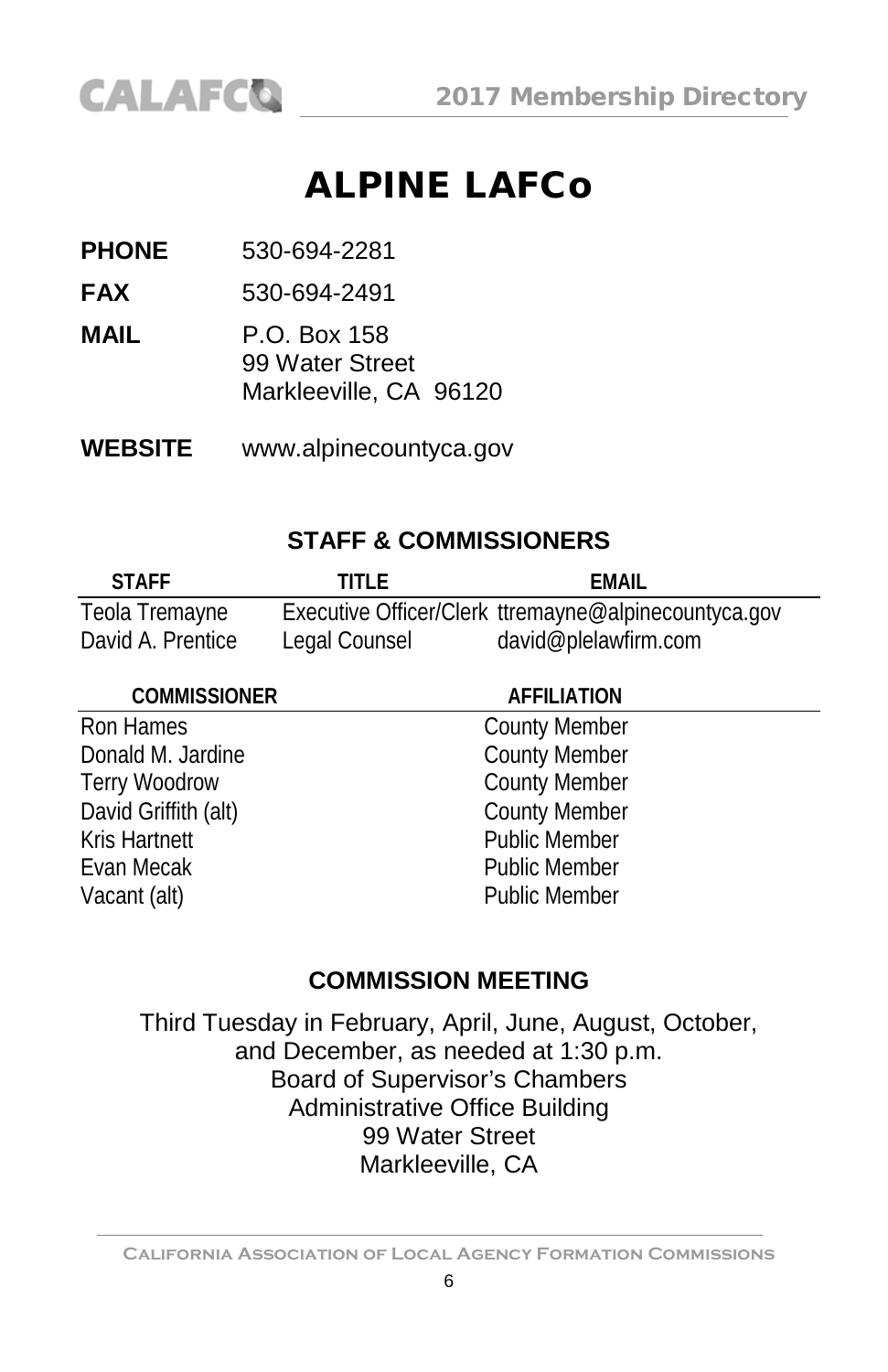# AMADOR LAFCo

**PHONE** 209-418-9377

**MAIL** P.O. Box 22-1292 Sacramento, CA 95822-1292

**SITE** 810 Court Street Jackson, CA 95642-2132

**WEBSITE** http://www.amadorgov.org/government/lafco

#### **STAFF & COMMISSIONERS**

| <b>STAFF</b>           | TITI F                 | FMAIL                                  |
|------------------------|------------------------|----------------------------------------|
| Roseanne Chamberlain   | Executive Officer      | amador.lafco@qmail.com                 |
| William M. Chamberlain | <b>General Counsel</b> | weccman@gmail.com                      |
| Nancy Mees             |                        | Commission Clerk nmees.lafco@gmail.com |

| <b>COMMISSIONER</b>   | <b>AFFILIATION</b>   |
|-----------------------|----------------------|
| Pat Crew              | <b>County Member</b> |
| <b>Brian Oneto</b>    | <b>County Member</b> |
| Richard Forster (alt) | <b>County Member</b> |
| Dominic Atlan         | <b>City Member</b>   |
| Tim Murphy            | <b>City Member</b>   |
| Dominic Atlan (alt)   | <b>City Member</b>   |
| Jim Vinciguerra       | Public Member        |
| Byron Damiani (alt)   | <b>Public Member</b> |
|                       |                      |

#### **COMMISSION MEETING**

Third Thursday of every month, 6:00 p.m. *Subject to Change-Check Web Site* Board of Supervisors Chambers 810 Court Street Jackson, CA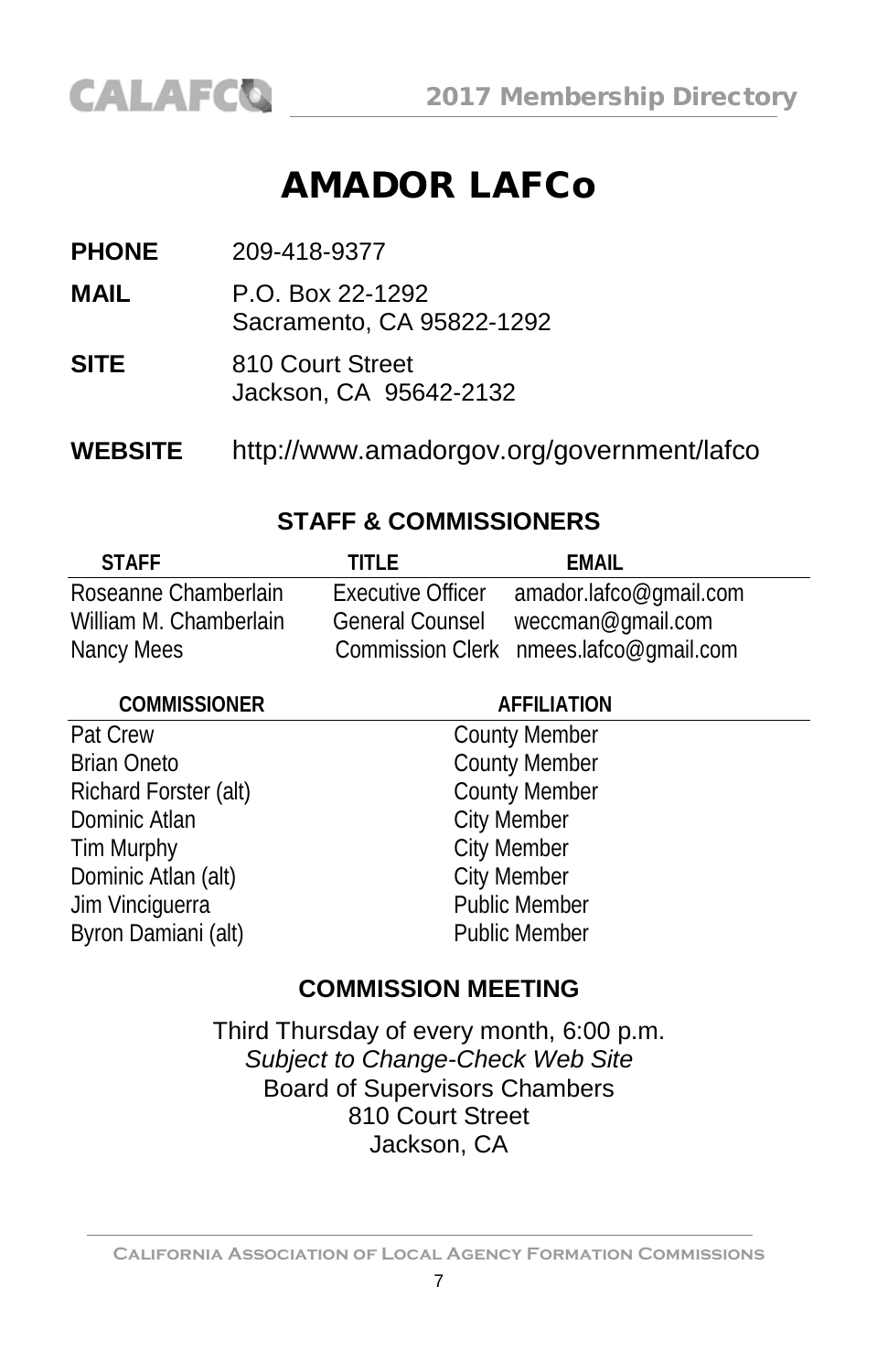

## BUTTE LAFCo

- **PHONE** 530-538-7784
- **FAX** 530-538-2847
- **MAIL** 1453 Downer Street, Suite C Oroville, CA 95965-4950



**WEBSITE** [www.buttelafco.org](http://www.butelafco.org/)

#### **STAFF & COMMISSIONERS**

| <b>STAFF</b>         | TITI F                   | <b>EMAIL</b>               |
|----------------------|--------------------------|----------------------------|
| Stephen Lucas        | <b>Executive Officer</b> | slucas@buttecounty.net     |
| <b>Stephen Betts</b> | Deputy E.O.              | sbetts@buttecounty.net     |
| <b>Joy Stover</b>    | <b>Commission Clerk</b>  | jstover@buttecounty.net    |
| Jill Broderson       | Management Analyst       | jbroderson@buttecounty.net |
| <b>Scott Browne</b>  | Legal Counsel            | scott@scottbrowne.org      |

#### **COMMISSIONER AFFILIATION**

Bill Connelly County Member Steve Lambert County Member Larry Wahl (alt) County Member Linda Dahlmeier **City Member** Scott Lotter, *Vice-Chair* City Member Bruce Johnson (alt) City Member Carl Leverenz, Chair Greg Steel (alt) **Public Member** 

Vacant **Special District Member** Al McGreehan (alt) Special District Member<br>
Carl Leverenz Chair<br>
Public Member

## **COMMISSION MEETING**

First Thursday of every month, 9:00 a.m. Board of Supervisors Chambers 25 County Center Drive, Oroville, CA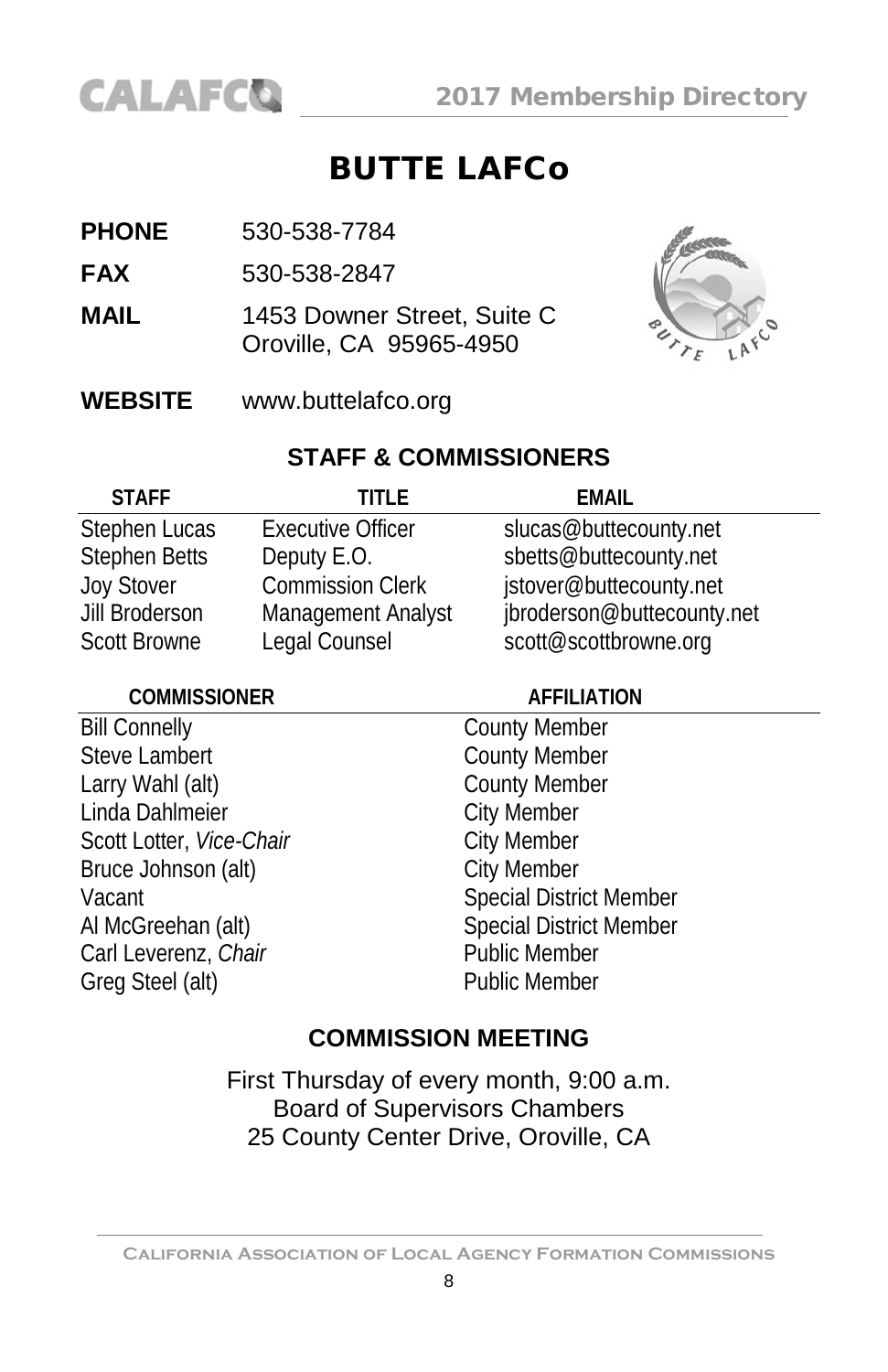# CALAVERAS LAFCo

- **PHONE** 209-754-6511
- **FAX** 916-797-7631
- **MAIL** P.O. Box 2694 Granite Bay, CA 95746



**WEBSITE** www.calaveraslafco.org

#### **STAFF & COMMISSIONERS**

| <b>STAFF</b>       | TITI F                   | FMAIL                   |
|--------------------|--------------------------|-------------------------|
| John Benoit        | <b>Executive Officer</b> | johnbenoit@surewest.net |
| Nancy Mees         | <b>Commission Clerk</b>  | nmees.lafco@gmail.com   |
| Michael Colantuono | Legal Counsel            | mcolantuono@chwlaw.us   |

#### **COMMISSIONER AFFILIATION** Amanda Folendorf, *Chair* City Member<br>
Linda Hermann<br>
City Member Linda Hermann Susan Rudolph (alt) City Member Michael Oliveira, *Vice Chair* County Member Gary Tofanelli **County Member** Dennis Mills (alt) County Member John Lavaroni Special District Member Tony Tyrrell<br>
Jon Dashner (alt) Special District Member<br>
Special District Member Special District Member<br>Public Member Anita Paque<br>
Roark Weber (alt)<br>
Public Member Roark Weber (alt)

## **COMMISSION MEETING**

Third Monday at 6:00 p.m., as needed Board of Supervisors Chambers 891 Mountain Ranch Road San Andreas, CA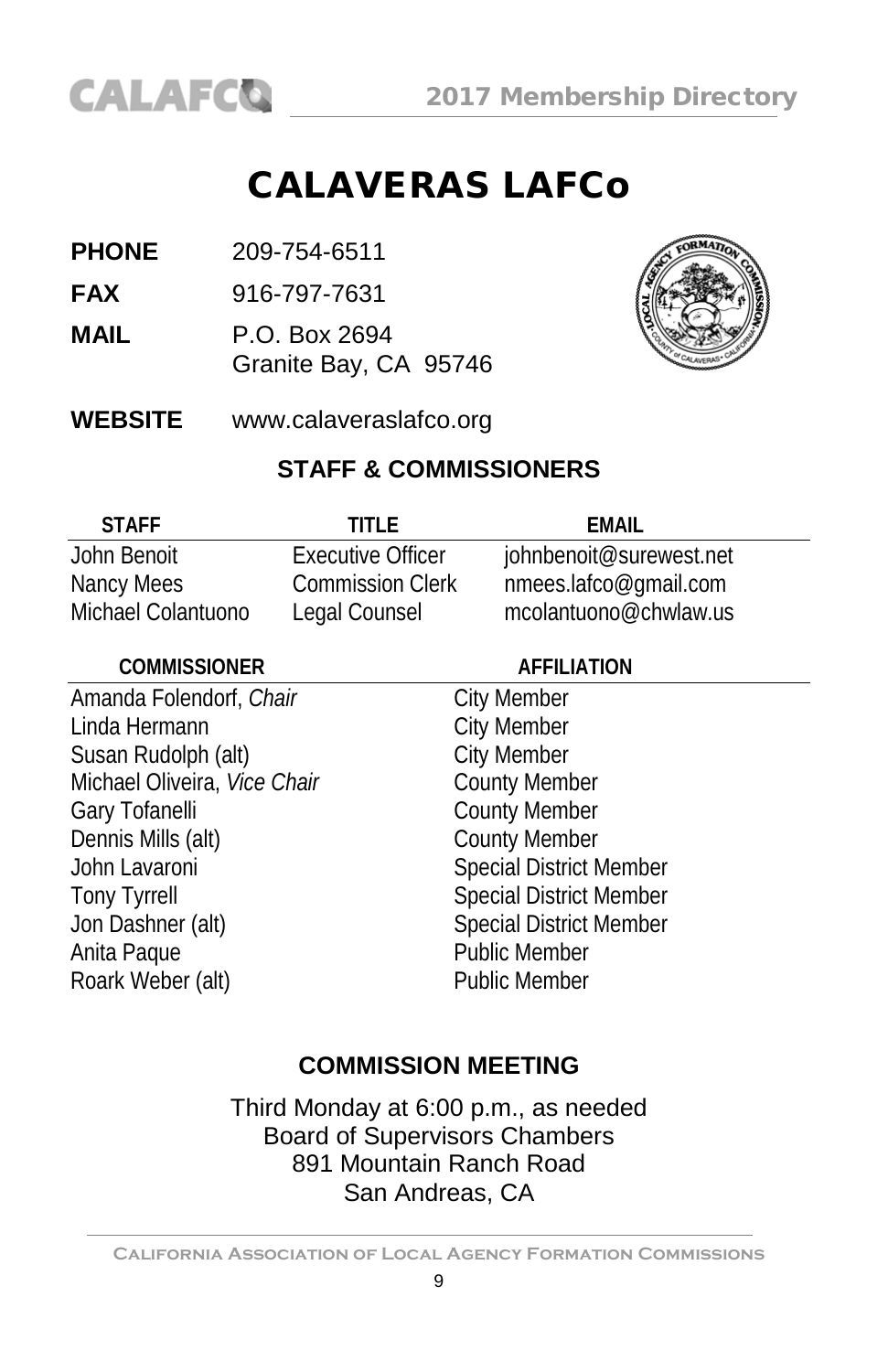# COLUSA LAFCo

**PHONE** 530-458-0593

**CALAFCO** 

**FAX** 916-797-7631

**MAIL** P.O. Box 2694 Granite Bay, CA 95746

**WEBSITE** [www.colusalafco.org](http://www.colusalafco.org/)

#### **STAFF & COMMISSIONERS**

| <b>STAFF</b>        | TITI F                  | FMAII                    |
|---------------------|-------------------------|--------------------------|
| John Benoit         | Executive Officer       | lafco@countyofcolusa.org |
| Lora Ceccon         | <b>Commission Clerk</b> | lceccon@ncen.org         |
| <b>Scott Browne</b> | Legal Counsel           | scott@scottbrowne.com    |

#### **COMMISSIONER AFFILIATION**

Denise Carter **County Member** John Loudon County Member Kent Boes (alt) County Member<br>
Tom Reische, Chair<br>
City Member Tom Reische, *Chair* **City Member**<br>
City Member<br>
City Member Chuck Bergson<br>
David Womble (alt)<br>
City Member David Womble (alt) City Member<br>
Brandon Ash Vice Chair<br>
Public Member Brandon Ash, Vice Chair Mary Winters (alt) **Public Member** 

#### **COMMISSION MEETING**

First Thursday of every month, 3:00 p.m. Board of Supervisors Chambers 546 Jay Street Colusa, CA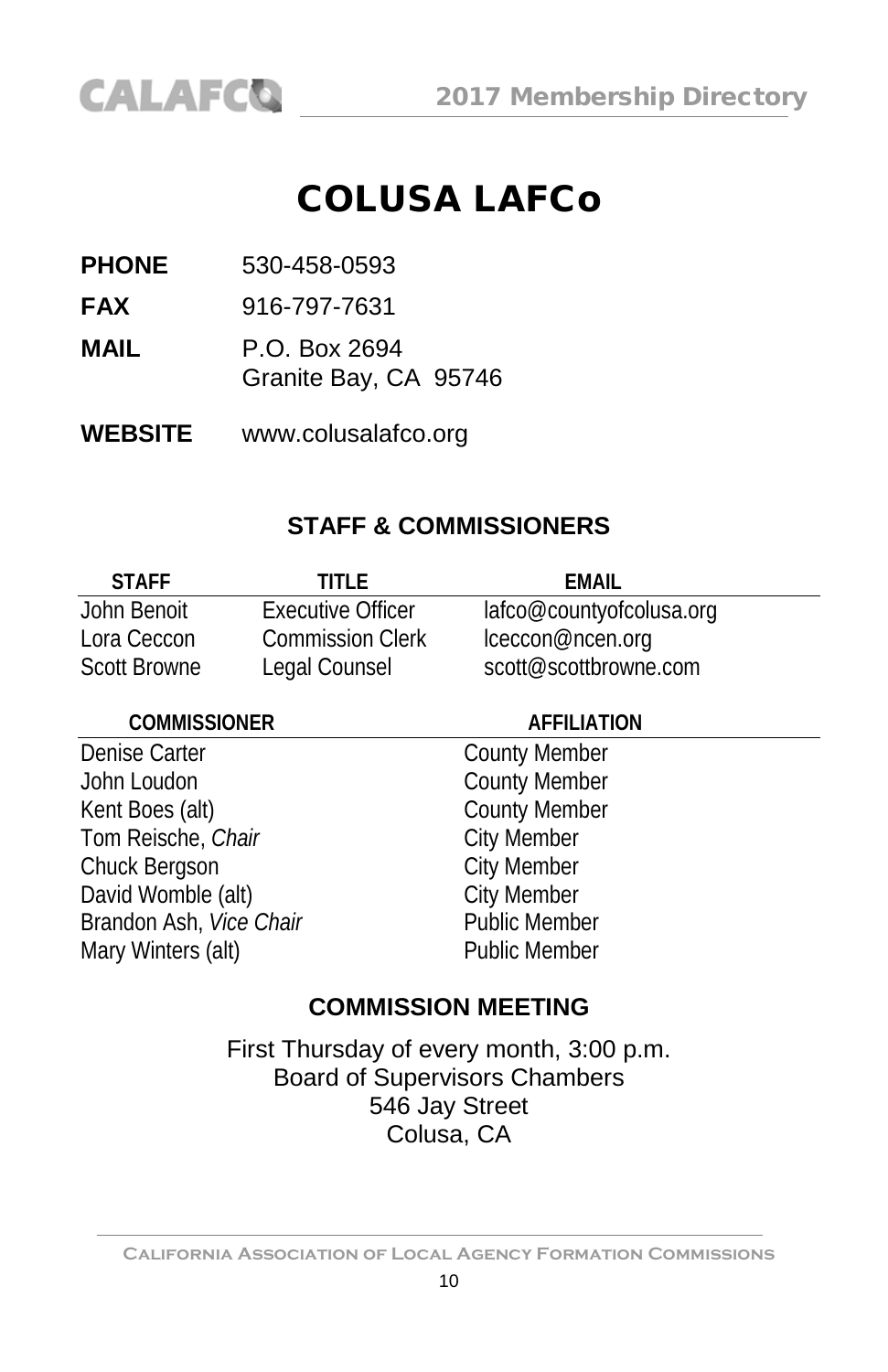# CONTRA COSTA LAFCo

| <b>PHONE</b> | 925-335-1094 |
|--------------|--------------|
|              |              |

**FAX** 925-335-1031

- **MAIL** 651 Pine Street, Sixth Floor Martinez, CA 94553
- **WEBSITE** www.contracostalafco.org

#### **STAFF & COMMISSIONERS**

| <b>STAFF</b>           | TITI F            | FMAIL                            |
|------------------------|-------------------|----------------------------------|
| Lou Ann Texeira        | Executive Officer | LouAnn.Texeira@lafco.cccounty.us |
| <b>Sharon Anderson</b> | Legal Counsel     | Sharon.Anderson@cc.cccounty.us   |
| Kate Sibley            | Exec. Asst./Clerk | Kate.Sibley@lafco.cccounty.us    |

| <b>COMMISSIONER</b>           | <b>AFFILIATION</b>             |  |
|-------------------------------|--------------------------------|--|
| Candace Andersen              | <b>County Member</b>           |  |
| <b>Federal Glover</b>         | <b>County Member</b>           |  |
| Diane Burgis (alt)            | <b>County Member</b>           |  |
| Rob Schroder                  | <b>City Member</b>             |  |
| Don Tatzin                    | <b>City Member</b>             |  |
| Tom Butt (alt)                | <b>City Member</b>             |  |
| Michael R. McGill, Vice Chair | <b>Special District Member</b> |  |
| Igor Skaredoff                | <b>Special District Member</b> |  |
| Stanley Caldwell (alt)        | <b>Special District Member</b> |  |
| Don Blubaugh, Chair           | <b>Public Member</b>           |  |
| Sharon Burke (alt)            | <b>Public Member</b>           |  |
|                               |                                |  |

#### **COMMISSION MEETING**

Second Wednesday at 1:30 p.m. Board of Supervisors Chambers 651 Pine Street Martinez, CA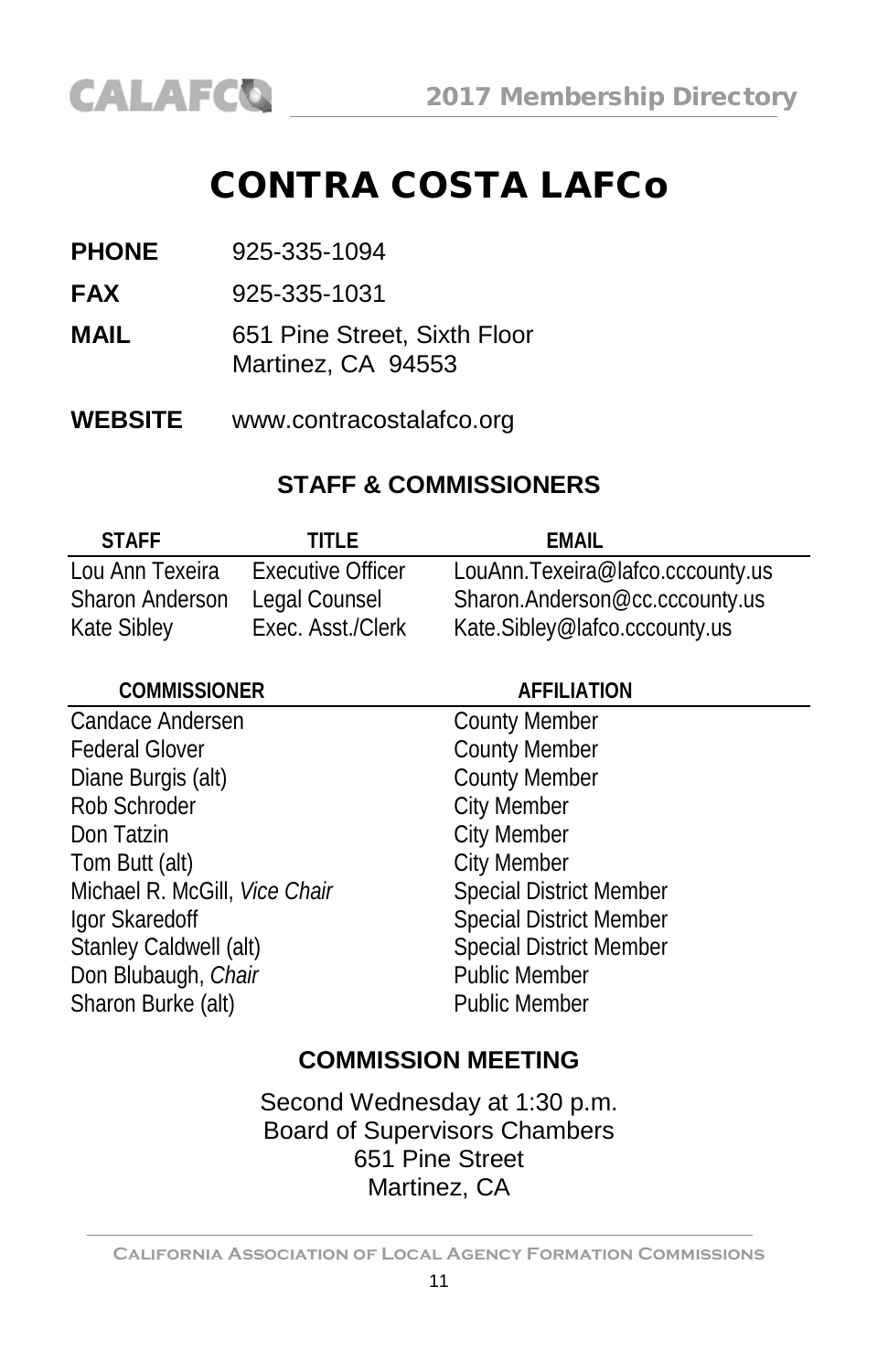

**PHONE** 707-825-9301

CALAFCO

**FAX** 707-825-9181

**MAIL** 1125 16th Street, Suite 202 Arcata, CA 95521

**WEBSITE** [www.delnortelafco.org](http://www.delnortelafco.org/)

#### **STAFF & COMMISSIONERS**

| <b>STAFF</b>                                                   | TITI F        | <b>EMAIL</b>                    |
|----------------------------------------------------------------|---------------|---------------------------------|
| George Williamson, AICP Executive Officer eo@delnortelafco.org |               |                                 |
| Vanessa Blodgett                                               | Administrator | admin@delnortelafco.org         |
| Nicole Burshem                                                 | Secretary     | nburshem@psbusinessservices.com |
| Elizabeth Cable                                                | Legal Counsel | ecable@co.del-norte.ca.us       |

**COMMISSIONER AFFILIATION**

Bob Berkowitz<br>
Roger Gitlin, *Chair*<br>
County Member Roger Gitlin, Chair Lori Cowan (alt) County Member Jason Greenoug **City Member** Blake Inscore, *Vice Chair* City Member<br>
Darrin Short (alt) City Member Darrin Short (alt) Duane 'Sparky' Countess Public Member Judy Dobbs (alt) Public Member

#### **COMMISSION MEETING**

Fourth Monday of every month, as needed, 4:00 p.m. Del Norte County Board of Supervisors Chambers 981 H Street Crescent City, CA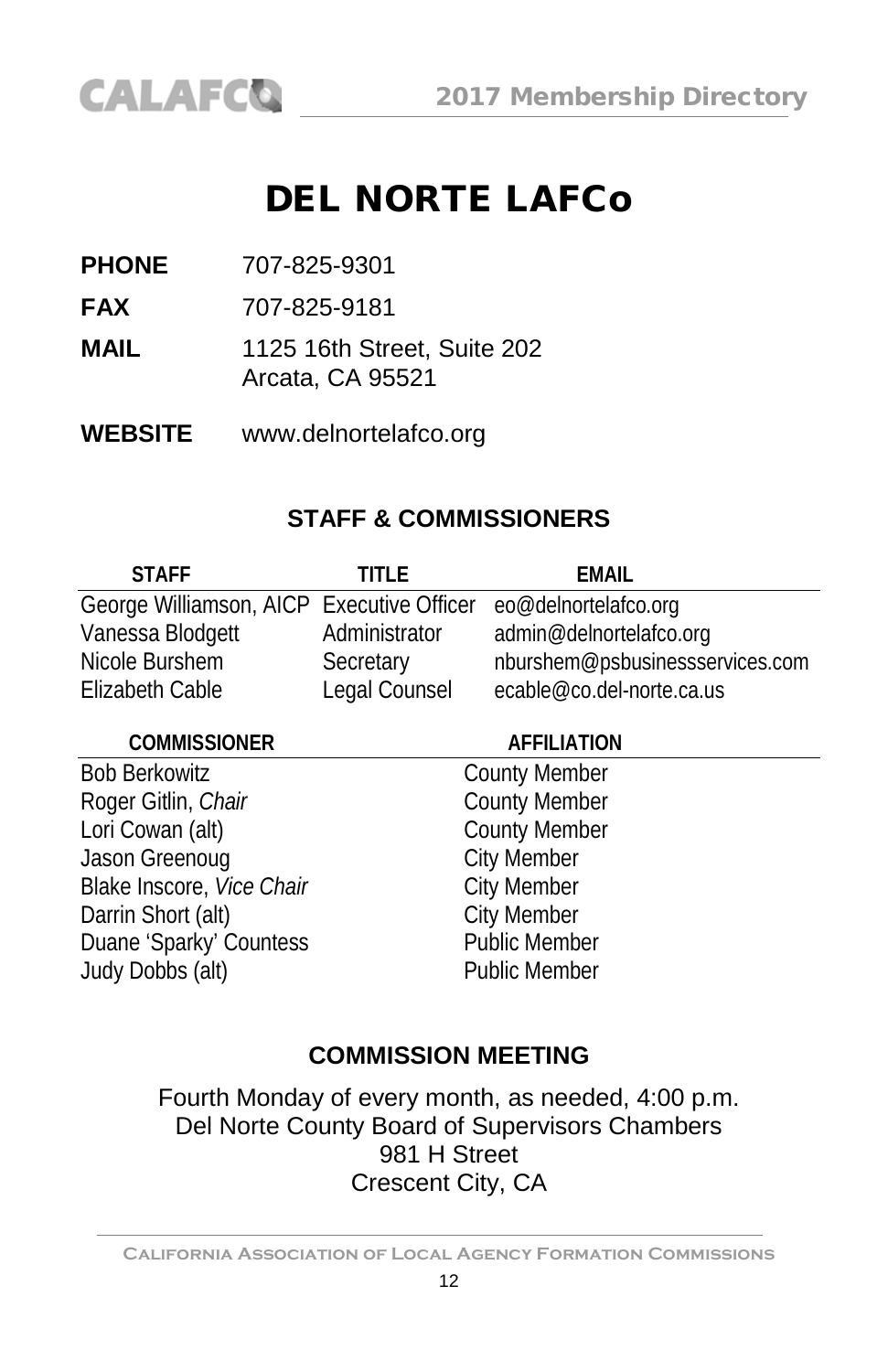# EL DORADO LAFCo

- **PHONE** 530-295-2707
- **FAX** 530-295-1208
- **MAIL** 550 Main Street, Suite E Placerville, CA 95667



**WEBSITE** [www.edlafco.us](http://www.co.el-dorado.ca.us/lafco)

#### **STAFF & COMMISSIONERS**

| <b>STAFF</b>          | TITI F                   | FMAIL                 |
|-----------------------|--------------------------|-----------------------|
| José C. Henríquez     | <b>Executive Officer</b> | jhenriquez@edlafco.us |
| Erica N. Sanchez      | Policy Analyst           | esanchez@edlafco.us   |
| Denise Tebaldi        | Interim Clerk            | dtebaldi@edlafco.us   |
| Kara Ueda             | Legal Counsel            | kara.ueda@bbklaw.com  |
| <b>General Office</b> |                          | lafco@edlafco.us      |

#### **COMMISSIONER AFFILIATION**

Shiva Frentzen, *Chair* County Member<br>
Brian Veerkamp, *Vice Chair* County Member Brian Veerkamp, *Vice Chair*<br>Michael Ranalli (alt) County Member Michael Ranalli (alt) Mark Acuna **City Member** Brooke Laine<br>
John Clerici (alt)<br>
City Member John Clerici (alt)<br>Dale Coco, MD Ken Humphreys Special District Member<br>
Holly Morrison (alt) Special District Member Dyana Anderly Michael Powell (alt) Public Member

Special District Member Special District Member<br>Public Member

## **COMMISSION MEETING**

Typically the fourth Wednesday of every month, 5:30 p.m. Board of Supervisors Meeting Room 330 Fair Lane, Building A Placerville, CA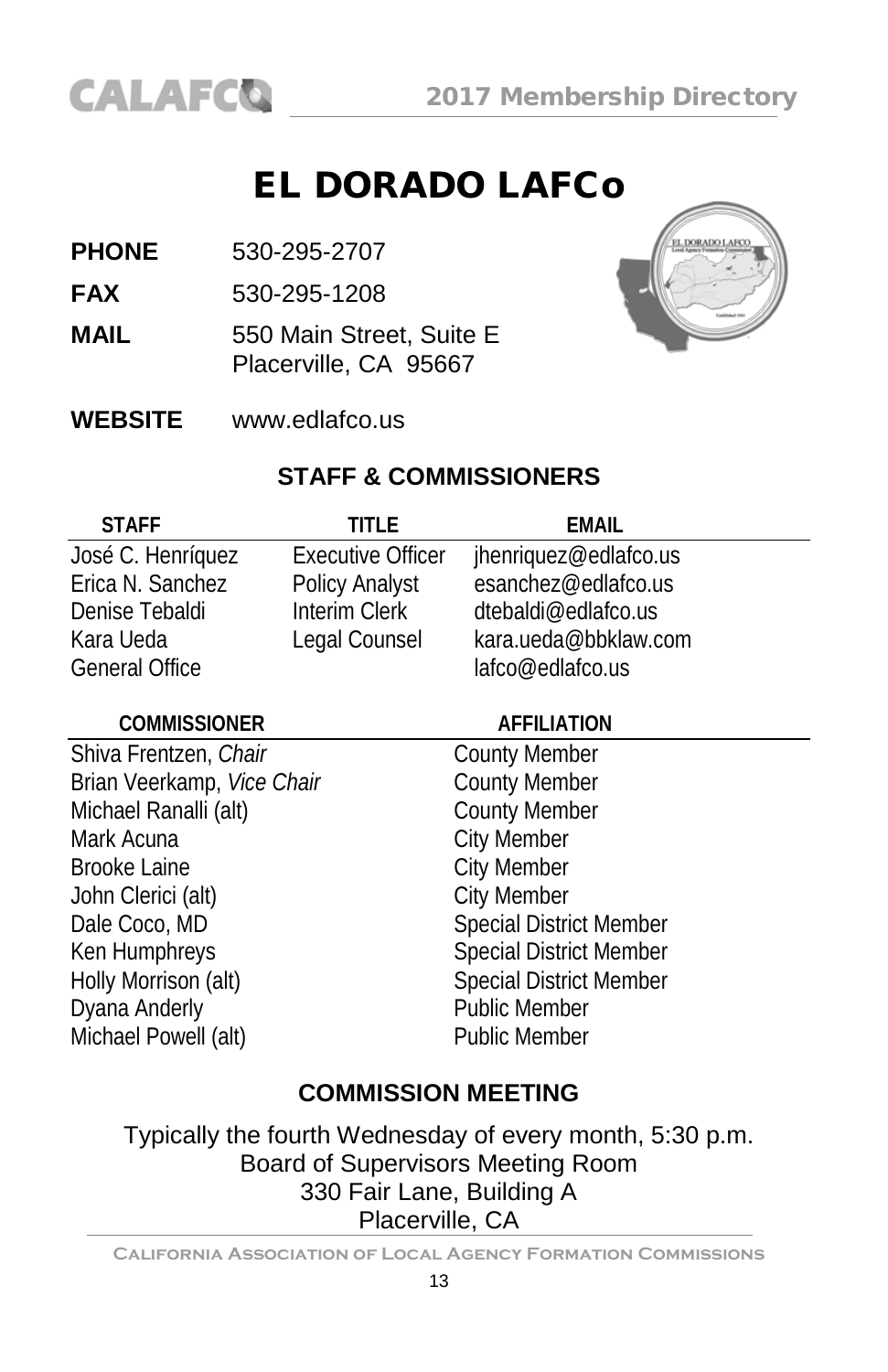

# FRESNO LAFCo

**PHONE** 559-600-0604

**FAX** 559-495-0655

**MAIL** 2607 Fresno Street, Suite B Fresno, CA 93721



**WEBSITE** www.fresnolafco.org

#### **STAFF & COMMISSIONERS**

| <b>STAFF</b>         | TITI F                   | <b>FMAII</b>            |
|----------------------|--------------------------|-------------------------|
| David E. Fey, AICP   | <b>Executive Officer</b> | dfey@co.fresno.ca.us    |
| Amanda Graham        | <b>Office Assistant</b>  | agraham@co.fresno.ca.us |
| George Uc            | Senior LAFCo Analyst     | guc@co.fresno.ca.us     |
| Juan Lara            | LAFCo Analyst            | jlara@co.fresno.ca.us   |
| <b>Kenneth Price</b> | Legal Counsel            | kjp@bmj-law.com         |

#### **COMMISSIONER AFFILIATION**

**Brian Pacheco, Chair** County Member Sal Quintero<br>
Nathan Magsig (alt) County Member<br>
County Member Nathan Magsig (alt) Daniel Parra<br>
Robert Silva, *Vice Chair*<br>
City Member Robert Silva, *Vice Chair*<br>
Scott Robertson (alt) City Member Scott Robertson (alt)<br>
Mario Santovo<br>
Mario Santovo Mario Santoyo Michael Lopez (alt) Public Member

#### **COMMISSION MEETING**

Meetings are held the second Wednesday, 1:30 p.m. Board of Supervisors Hearing Room Fresno County Hall of Records Fresno, CA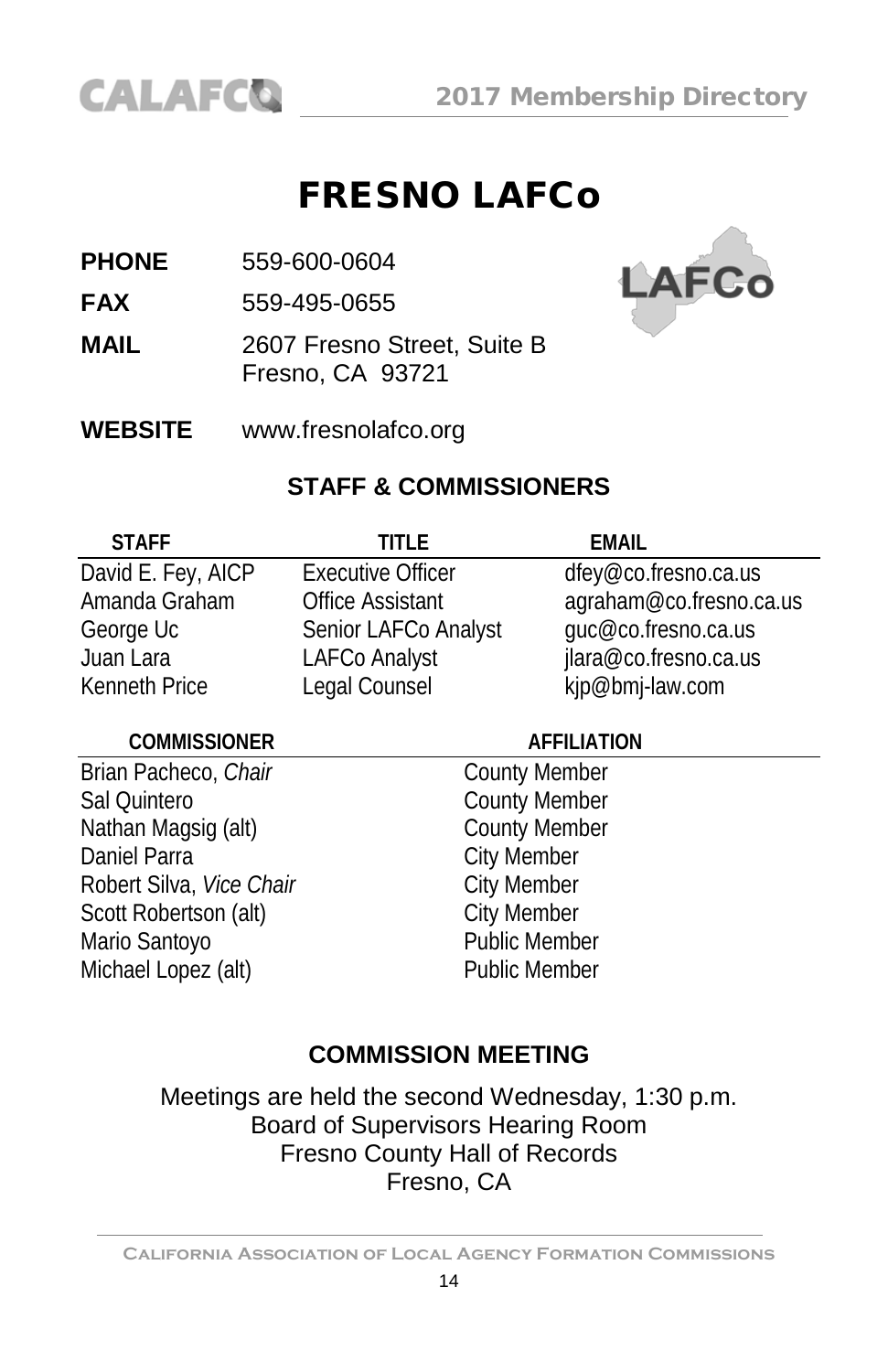# GLENN LAFCo

**PHONE** 530-934-6400 and 530-519-1210

**FAX** 530-934-6519

- **MAIL** 505 E. Sycamore Street Willows, CA 95988
- **WEBSITE** www.glennlafco.com

#### **STAFF & COMMISSIONERS**

| <b>STAFF</b>   | TITI F            | EMAIL                           |
|----------------|-------------------|---------------------------------|
| Adele Foley    | Executive Officer | executiveofficer@glennlafco.com |
| Courtney Houle | Clerk             | choule@countyofglenn.net        |

| <b>COMMISSIONER</b>      | <b>AFFILIATION</b>   |  |
|--------------------------|----------------------|--|
| Keith Corum              | <b>County Member</b> |  |
| Dwight Foltz             | <b>County Member</b> |  |
| Leigh McDaniel (alt)     | <b>County Member</b> |  |
| Bruce Roundy, Chair      | <b>City Member</b>   |  |
| Kerri Warren             | <b>City Member</b>   |  |
| Jim Yoder (alt)          | <b>City Member</b>   |  |
| <b>Christine Stifter</b> | <b>Public Member</b> |  |
| Phil Zabel (alt)         | <b>Public Member</b> |  |
|                          |                      |  |

#### **COMMISSION MEETING**

Second Monday as needed, 9:00 a.m. Board of Supervisors Chambers Willows Memorial Hall 525 West Sycamore Street Willows, CA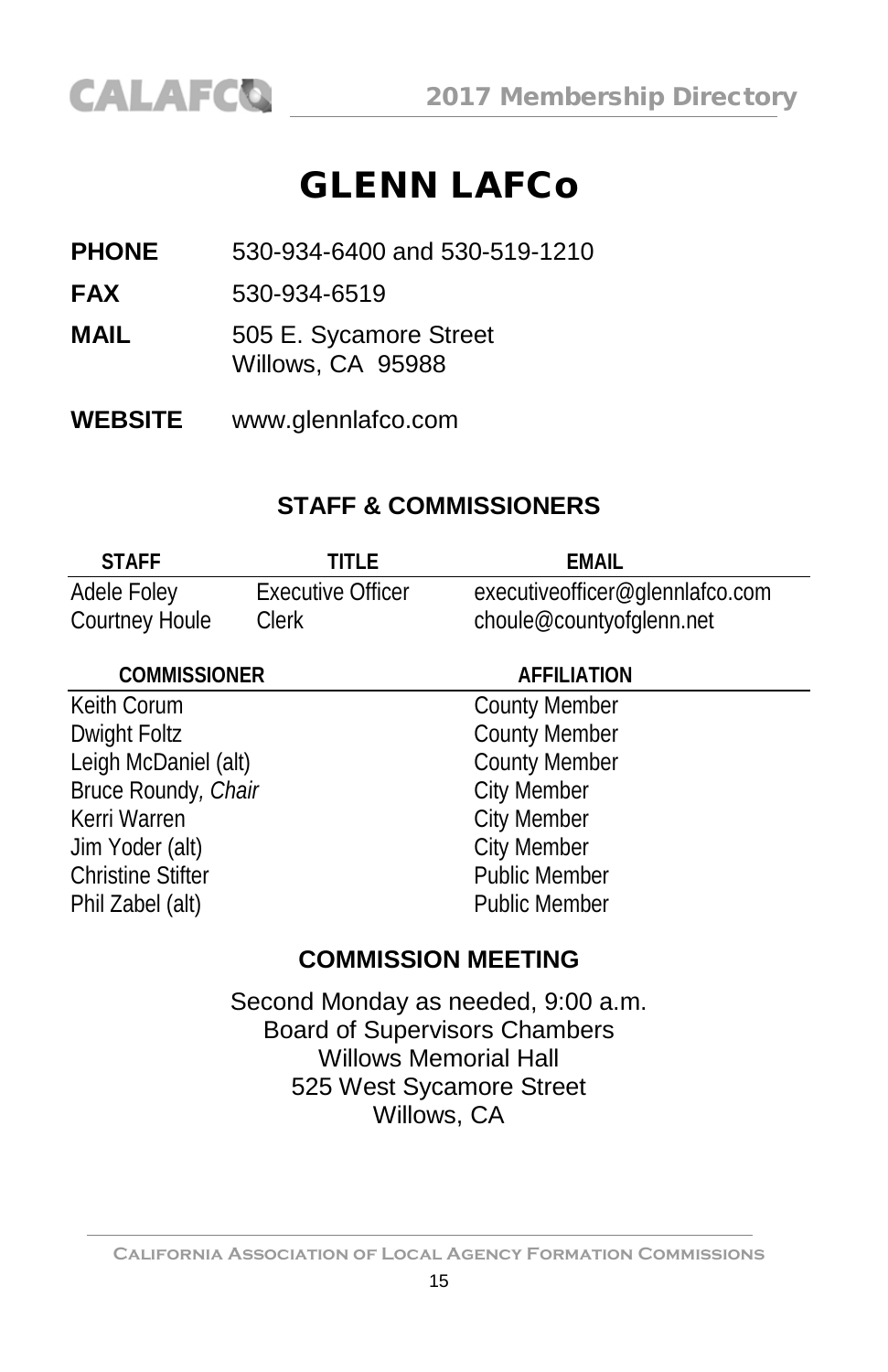

**IMBOLDT** 

# HUMBOLDT LAFCo

**PHONE** 707-445-7508

**FAX** 707-825-9181

**MAIL** 1125 16<sup>th</sup> Street, Suite 202 Arcata, CA 95521



## **STAFF & COMMISSIONERS**

| <b>STAFF</b> | TITI F        | FMAIL                                                                   |
|--------------|---------------|-------------------------------------------------------------------------|
|              |               | George Williamson, AICP Executive Officer execofficer@humboldtlafco.org |
| Colette Metz | Administrator | administrator@humboldtlafco.org                                         |
| Paul Brisso  | Legal Counsel | pbrisso@mitchelllawfirm.com                                             |

| <b>COMMISSIONER</b>          | <b>AFFILIATION</b>             |  |
|------------------------------|--------------------------------|--|
| Virginia Bass                | <b>County Member</b>           |  |
| Estelle Fennell, Chair       | <b>County Member</b>           |  |
| Ryan Sundberg (alt)          | <b>County Member</b>           |  |
| Gordon Johnson               | <b>City Member</b>             |  |
| Sue Long                     | <b>City Member</b>             |  |
| Mark Wheetley (alt)          | <b>City Member</b>             |  |
| <b>Troy Nicolini</b>         | <b>Special District Member</b> |  |
| Debra Lake                   | <b>Special District Member</b> |  |
| Frank Scolari (alt)          | <b>Special District Member</b> |  |
| Robert McPherson, Vice Chair | <b>Public Member</b>           |  |
| Alan "Skip" Jorgensen (alt)  | <b>Public Member</b>           |  |
|                              |                                |  |

#### **COMMISSION MEETING**

Third Wednesday, every other month at 9:00 a.m. Humboldt County Courthouse – Board of Supervisors Chambers 825 5<sup>th</sup> Street Eureka, CA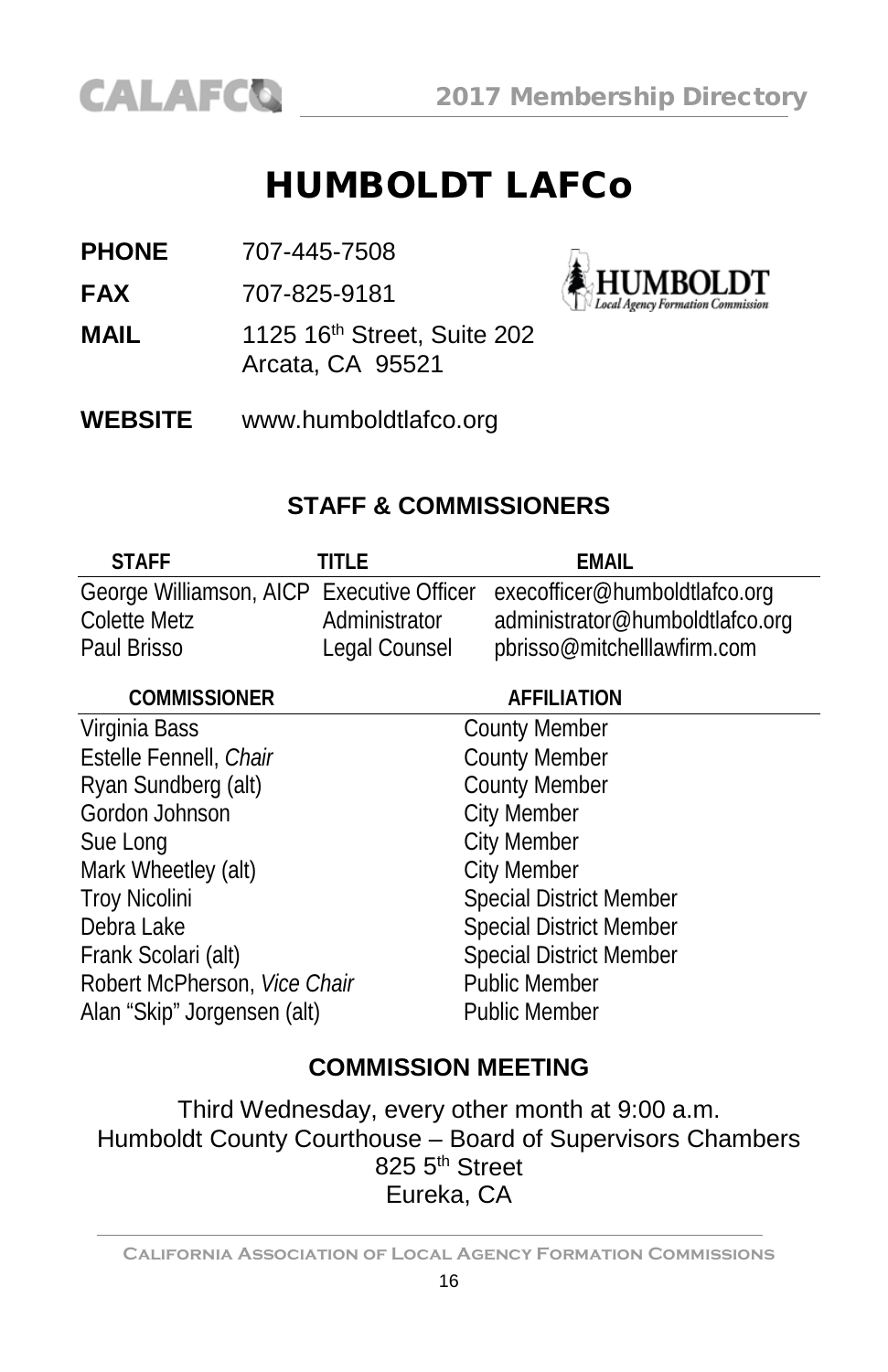# IMPERIAL LAFCo

- **PHONE** 760-353-4115
- **MAIL** 1122 State Street, Suite D El Centro, CA 92243
- **WEBSITE** www.iclafco.com

#### **STAFF & COMMISSIONERS**

| <b>STAFF</b>                          | TITI F        | FMAIL                        |
|---------------------------------------|---------------|------------------------------|
| Jurg Heuberger, CEP Executive Officer |               | jurgh@iclafco.com            |
| Danielle Bruce                        | <b>Clerk</b>  | danielleb@iclafco.com        |
| Paula Graf                            | Clerk         | pg@iclafco.com               |
| Julie Carter                          | Accountant    | juliec@iclafco.com           |
| Ryan Childers                         | LAFCo Counsel | rdchilders@rdchilderslaw.com |

#### **COMMISSIONER AFFILIATION**

Raymond Castillo **County Member** Michael Kelley **County Member** Luis Plancarte (alt) County Member Jason Jackson **City Member** Maria Nava-Froelich, Vice Chair City Member Jim Predmore (alt) City Member David West, *Chair*<br>
Ralph Menvielle (alt)<br>
Public Member Ralph Menvielle (alt)

#### **COMMISSION MEETING**

City of El Centro Fourth Thursday of each month, 8:30 a.m. El Centro City Council Chambers 1275 Main Street El Centro, CA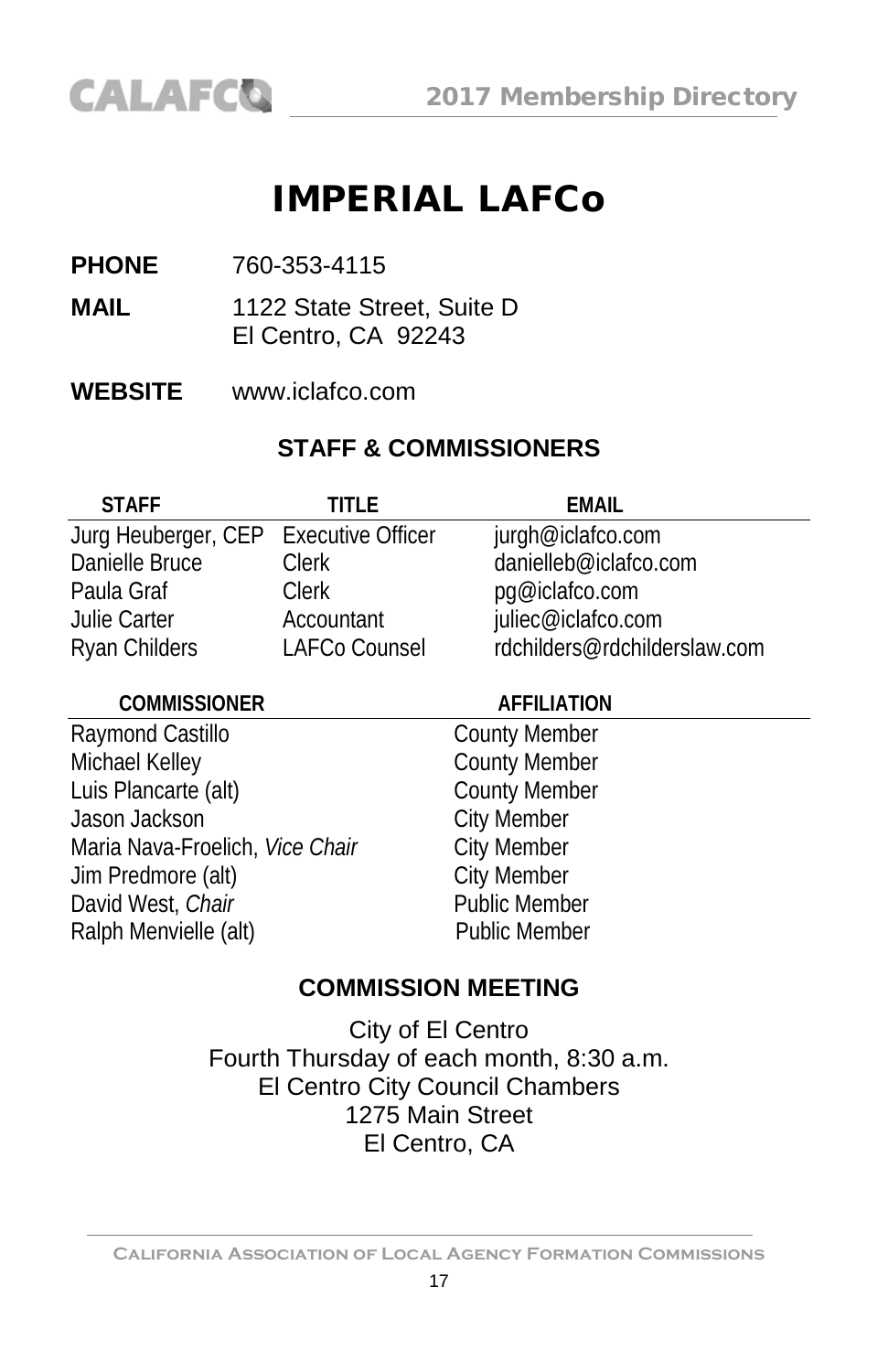

# INYO LAFCo

**PHONE** 760-878-0263

**FAX** 760-872-0382

**MAIL** P.O. Drawer L Independence, CA 93526

**WEBSITE** [www.inyoplanning.org/lafco.htm](http://www.countyofinyo.org/planning/lafco.html)

**EMAIL** inyolafco@inyocounty.us

#### **STAFF & COMMISSIONERS**

| <b>STAFF</b>      | TITI F                     | FMAIL                   |
|-------------------|----------------------------|-------------------------|
| Cathreen Richards | <b>Executive Officer</b>   | crichards@inyocounty.us |
| Diane Fortney     | <b>Staff Analyst/Clerk</b> | dfortney@inyocounty.us  |
| Marshall Rudolph  | Legal Counsel              | mrudolph@inyocounty.us  |

#### **COMMISSIONER AFFILIATION**

Jeff Griffiths County Member Rick Pucci<br>
Mark Tillemans (alt) County Member<br>
County Member Mark Tillemans (alt) Joe Pesci<br>
Laura Smith, *Vice Chair*<br>
City Member Laura Smith, *Vice Chair*<br>
Pat Gardner (alt) City Member<br>
City Member Pat Gardner (alt) Dave Patterson, *Chair* Public Member Allen Toby (alt) **Public Member** 

#### **COMMISSION MEETING**

As needed City of Bishop Council Chambers 307 West Line Street Bishop, CA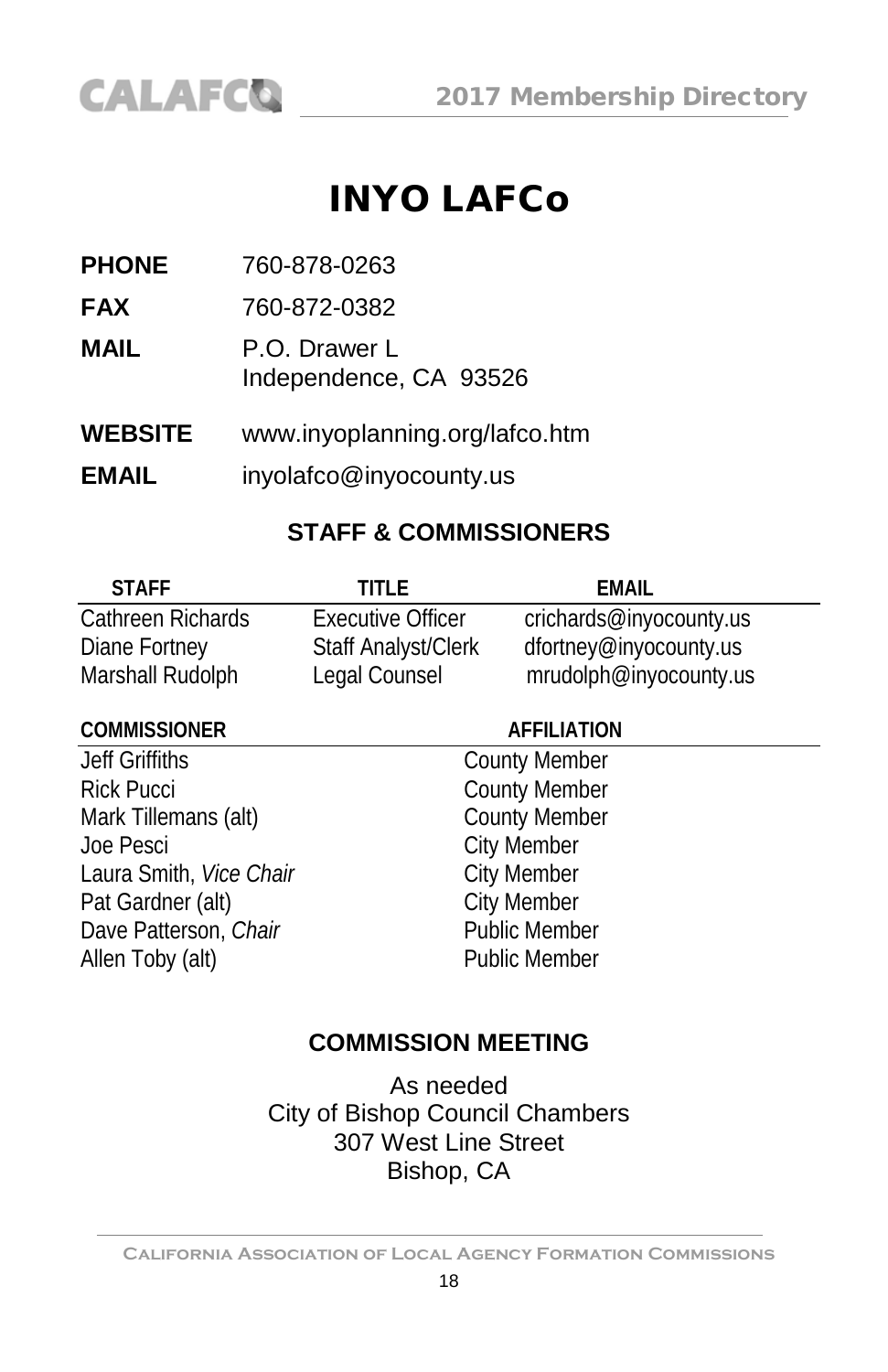# KERN LAFCo

- **PHONE** 661-716-1076
- **FAX** 661-716-1080
- **MAIL** 5300 Lennox Ave, Suite 303 Bakersfield, CA 93309
- **WEBSITE** [www.co.kern.ca.us/lafco](http://www.co.kern.ca.us/lafco)

#### **STAFF & COMMISSIONERS**

| title                    | <b>EMAIL</b>                   |
|--------------------------|--------------------------------|
| <b>Executive Officer</b> | kclafco@bak.rr.com             |
| <b>Commission Clerk</b>  | clerkkclafco@bak.rr.com        |
| Legal Counsel            | tomschroeter@sbcglobal.net     |
|                          | <b>AFFILIATION</b>             |
|                          | County Member                  |
|                          | <b>County Member</b>           |
|                          | <b>County Member</b>           |
|                          | <b>City Member</b>             |
|                          | <b>City Member</b>             |
|                          | <b>City Member</b>             |
|                          | City of Bakersfield Member     |
|                          | City of Bakersfield Member     |
|                          | <b>Special District Member</b> |
|                          | <b>Special District Member</b> |
|                          | <b>Special District Member</b> |
|                          | <b>Public Member</b>           |
|                          | <b>Public Member</b>           |
|                          | <b>Public Member</b>           |
|                          | Public Member                  |
|                          |                                |

## **COMMISSION MEETING**

Fourth Wednesday of each month, 5:00 p.m. Board of Supervisors' Chambers 1115 Truxtun Ave. Bakersfield, CA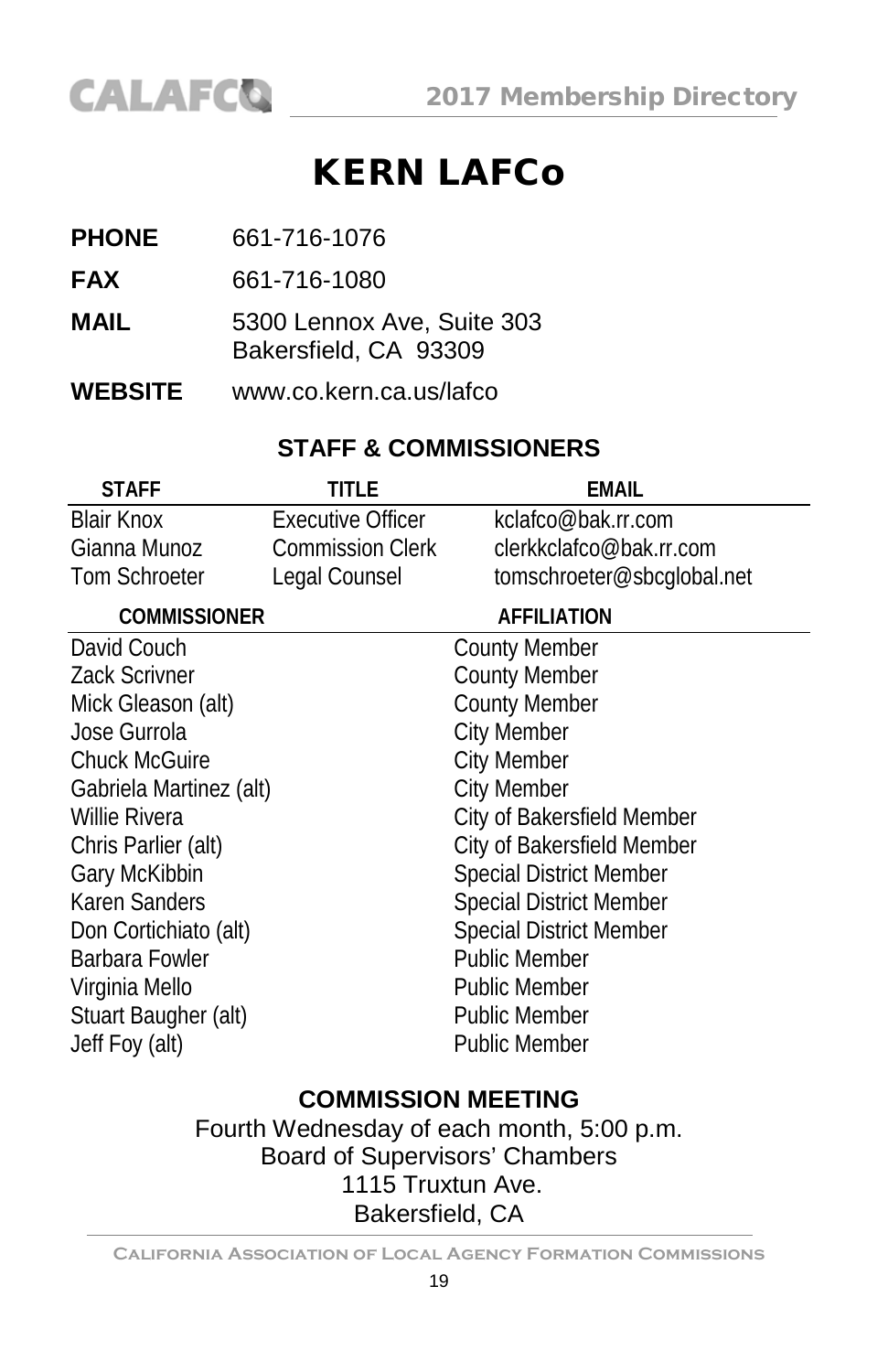

# KINGS LAFCo

- **PHONE** 559-852-2680
- **FAX** 559-584-8989
- **MAIL** 1400 West Lacey Boulevard Hanford, CA 93230
- **WEBSITE** [www.kingslafco.com](http://www.kingslafco.com/)



#### **STAFF & COMMISSIONERS**

| <b>STAFF</b>    | TITI F                   | FMAIL                          |
|-----------------|--------------------------|--------------------------------|
| Greg Gatzka     | <b>Executive Officer</b> | greg.gatzka@co.kings.ca.us     |
| Chuck Kinney    | Assistant E.O.           | chuck.kinney@co.kings.ca.us    |
| Terri Yarbrough | <b>Clerk</b>             | terri.yarbrough@co.kings.ca.us |
| Erik Kaeding    | Counsel                  | erik.kaeding@co.kings.ca.us    |

#### **COMMISSIONER AFFILIATION** Joe Neves, *Chair* County Member Doug Verboon County Member Richard Valle (alt) County Member Justin Mendez **City Member** Sid Palmerin **City Member** Ray Madrigal (alt) City Member Paul Thompson Public Member Vacant (alt) **Public Member**

#### **COMMISSION MEETING**

Fourth Wednesday of every month, 3:00 p.m. Kings County Board of Supervisors' Chambers Kings County Government Center, Bldg. #1 Hanford, CA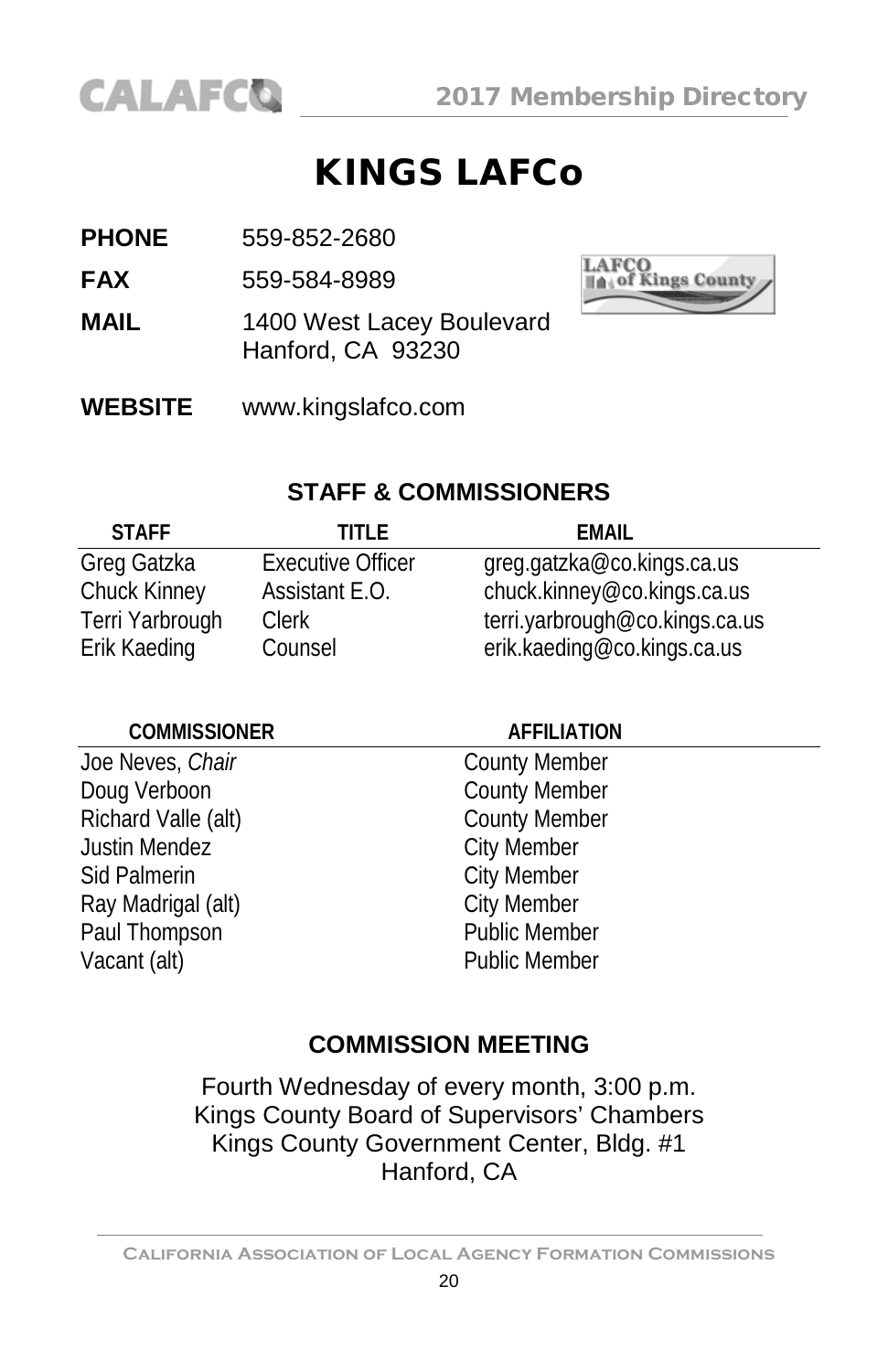# LAKE LAFCo

- **PHONE** 707-592-7528
- **FAX** 916-797-7631
- **MAIL** P.O. Box 2694
	- Granite Bay, CA 95746
- **WEBSITE** [www.lakelafco.org](http://www.lakelafco.org/)

## **STAFF & COMMISSIONERS**

| <b>STAFF</b>        | TITI F                   | FMAIL                   |
|---------------------|--------------------------|-------------------------|
| John Benoit         | <b>Executive Officer</b> | johnbenoit@surewest.net |
| Kathy Moran         | <b>Commission Clerk</b>  | morankatd20@yahoo.com   |
| <b>Scott Browne</b> | Legal Counsel            | scott@scottbrowne.com   |

| <b>AFFILIATION</b>             |
|--------------------------------|
| <b>County Member</b>           |
| <b>County Member</b>           |
| <b>County Member</b>           |
| <b>City Member</b>             |
| <b>City Member</b>             |
| <b>City Member</b>             |
| <b>Special District Member</b> |
| <b>Special District Member</b> |
| <b>Special District Member</b> |
| <b>Public Member</b>           |
| <b>Public Member</b>           |
|                                |

## **COMMISSION MEETING**

Third Wednesday of every month, 9:30 a.m. Alternating months at: Clearlake City Hall, 14050 Olympic Drive, Clearlake, CA Lakeport City Hall, 225 Park Street Lakeport, CA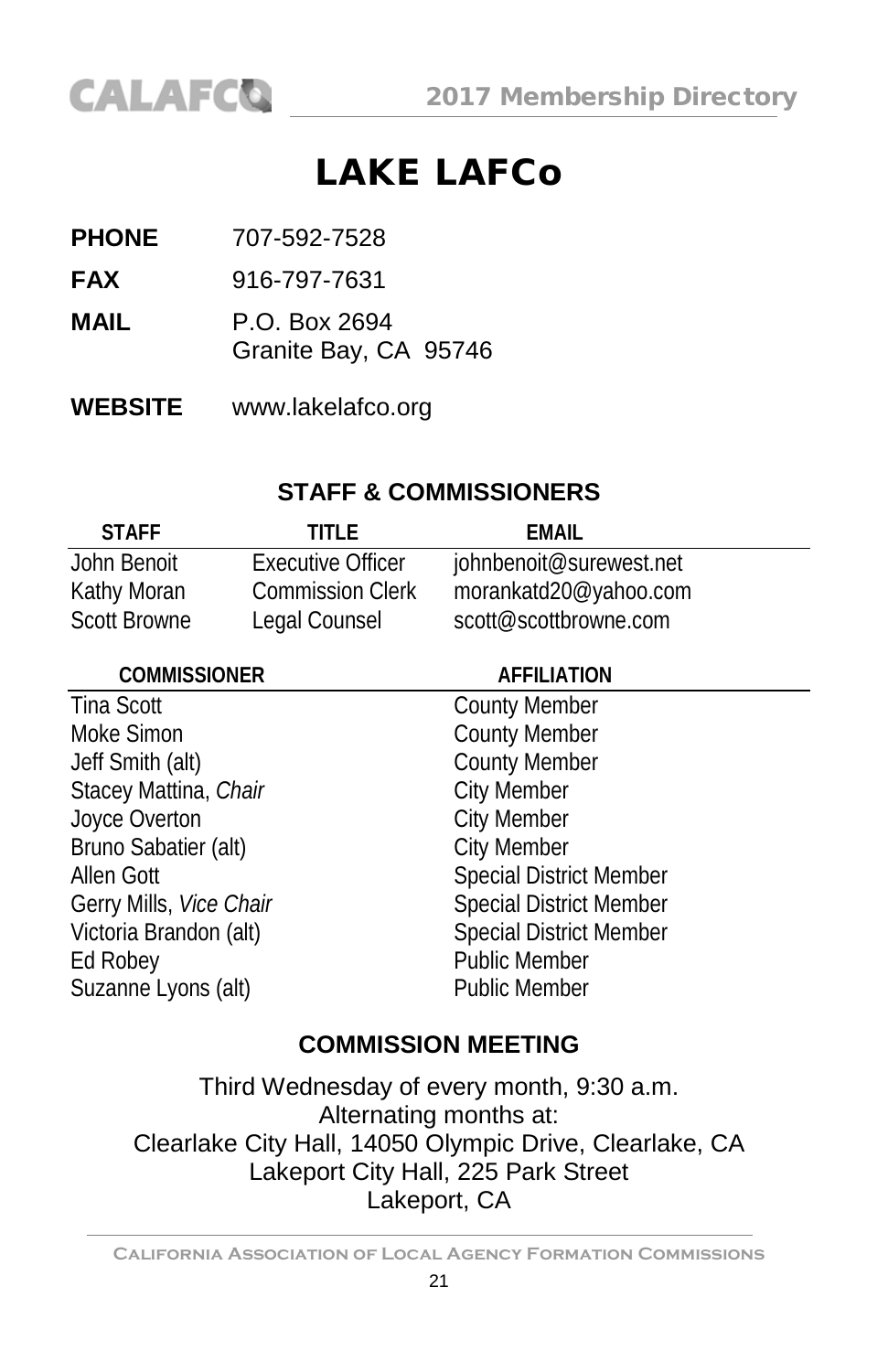

# LASSEN LAFCo

- **PHONE** 530-257-0720
- **FAX** 916-797-7631
- **MAIL** P.O. Box 2694 Granite Bay, CA 95746
- **WEBSITE** [www.lassenlafco.org](http://www.lassenlafco.org/)

#### **STAFF & COMMISSIONERS**

| <b>STAFF</b>     | TITI F                   | FMAIL                           |
|------------------|--------------------------|---------------------------------|
| John Benoit      | <b>Executive Officer</b> | lafco@co.lassen.ca.us           |
| Gwenna MacDonald | Clerk                    | gmacdonald@cityofsusanville.org |
| John Kenny       | Legal Counsel            | jskenny@ksn-law.com             |

| <b>COMMISSIONER</b>      | <b>AFFILIATION</b>   |
|--------------------------|----------------------|
| Chris Gallagher          | <b>County Member</b> |
| Jeff Hemphill            | <b>County Member</b> |
| David Teeter (alt)       | <b>County Member</b> |
| Joseph Franco            | <b>City Member</b>   |
| Brian Wilson, Vice Chair | <b>City Member</b>   |
| Kevin Stafford (alt)     | <b>City Member</b>   |
| Todd Eid, Chair          | <b>Public Member</b> |
| Andrew Wellborn (alt)    | <b>Public Member</b> |

#### **COMMISSION MEETING**

Second Monday of each month, 3:00 p.m. Board of Supervisors Chambers 707 Nevada Street Susanville, CA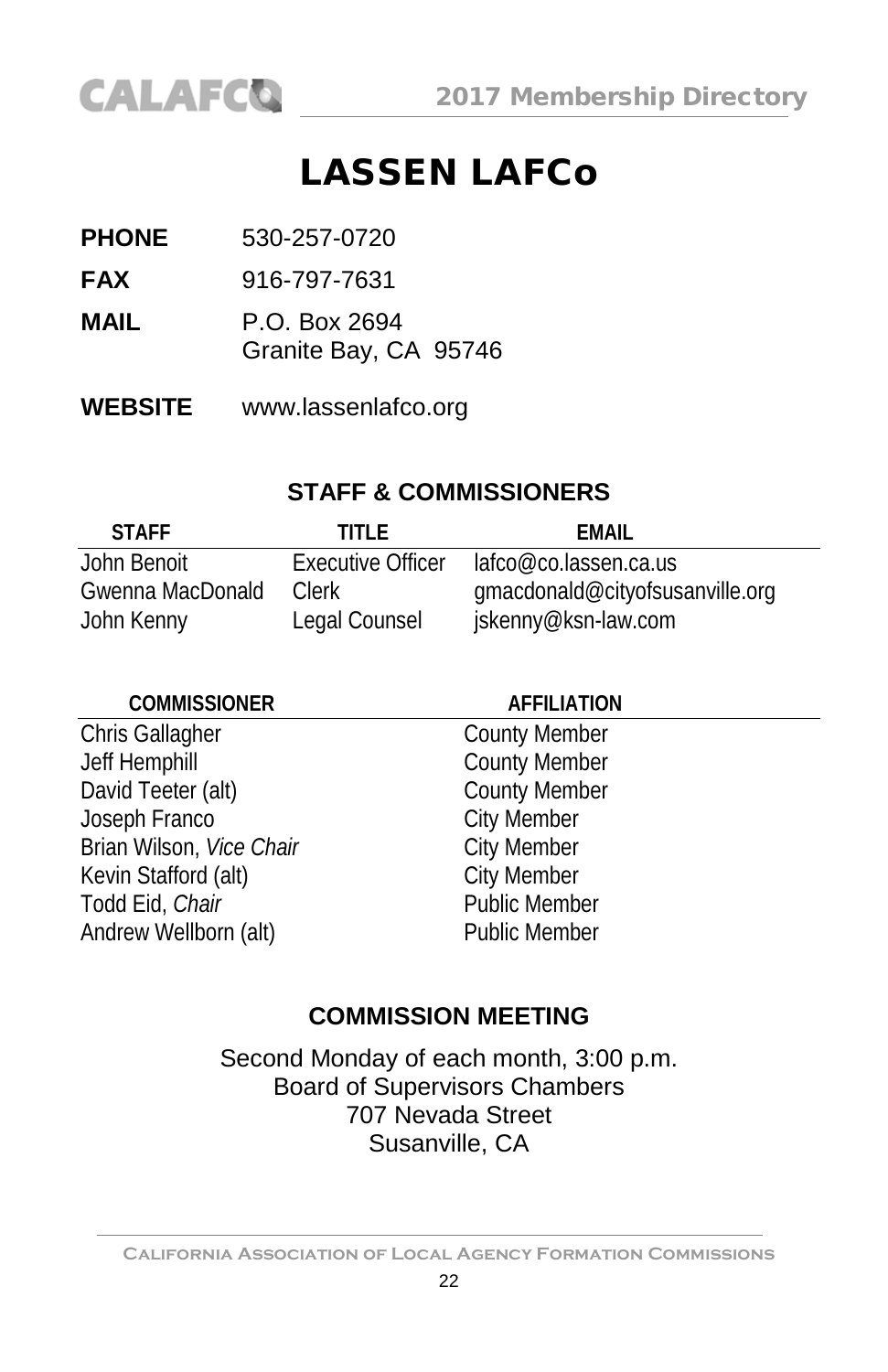

# LOS ANGELES LAFCo

| <b>PHONE</b>   | 626-204-6500                                        |
|----------------|-----------------------------------------------------|
| <b>FAX</b>     | 626-204-6507                                        |
| <b>MAIL</b>    | 80 South Lake Ave., Suite 870<br>Pasadena, CA 91101 |
| <b>WEBSITE</b> | www.lalafco.org                                     |



## **STAFF & COMMISSIONERS**

| <b>STAFF</b>                       | TITI F                      |                                | FMAIL                           |
|------------------------------------|-----------------------------|--------------------------------|---------------------------------|
| Paul A. Novak, AICP                | <b>Executive Officer</b>    |                                | pnovak@lalafco.org              |
| Vacant                             | Deputy E.O.                 |                                |                                 |
| Amber De La Torre                  | Gov't Analyst               |                                | adelatorre@lalafco.org          |
| Doug Dorado                        | Gov't Analyst               |                                | ddorado@lalafco.org             |
| Alisha O'Brien                     | Gov't Analyst               |                                | aobrien@lalafco.org             |
| Michael Henderson                  | GIS/Mapping Technician      |                                | mhenderson@lalafco.org          |
| Patricia Wood                      | <b>Administrative Clerk</b> |                                | pwood@lalafco.org               |
| <b>COMMISSIONER</b>                |                             |                                | <b>AFFILIATION</b>              |
| Kathryn Barger                     |                             | <b>County Member</b>           |                                 |
| Janice Hahn                        |                             | <b>County Member</b>           |                                 |
| Sheila Kuehl (alt)                 |                             | <b>County Member</b>           |                                 |
| Margaret Finlay                    |                             | <b>City Member</b>             |                                 |
| David Spence                       |                             | <b>City Member</b>             |                                 |
| Judith Mitchell (alt)              |                             | <b>City Member</b>             |                                 |
| David Ryu                          |                             |                                | City of Los Angeles Member      |
| Marqueece Harris-Dawson (alt)      |                             |                                | City of Los Angeles Member      |
| <b>Richard Close</b>               |                             |                                | San Fernando Valley Area Member |
| Lori Brogin-Falley (alt)           |                             |                                | San Fernando Valley Area Member |
| Donald L. Dear, First Vice Chair   |                             | <b>Special District Member</b> |                                 |
| Edward "Jerry" Gladbach, Chair     |                             |                                | <b>Special District Member</b>  |
| Joseph Ruzicka (alt)               |                             |                                | <b>Special District Member</b>  |
| Gerard McCallum, Second Vice Chair |                             | <b>Public Member</b>           |                                 |
| Greig Smith (alt)                  |                             | <b>Public Member</b>           |                                 |

#### **COMMISSION MEETING**

Second Wednesday of every month, 9:00 a.m. Board of Supervisors Hearing Room, Room 381B 500 West Temple Street Los Angeles, CA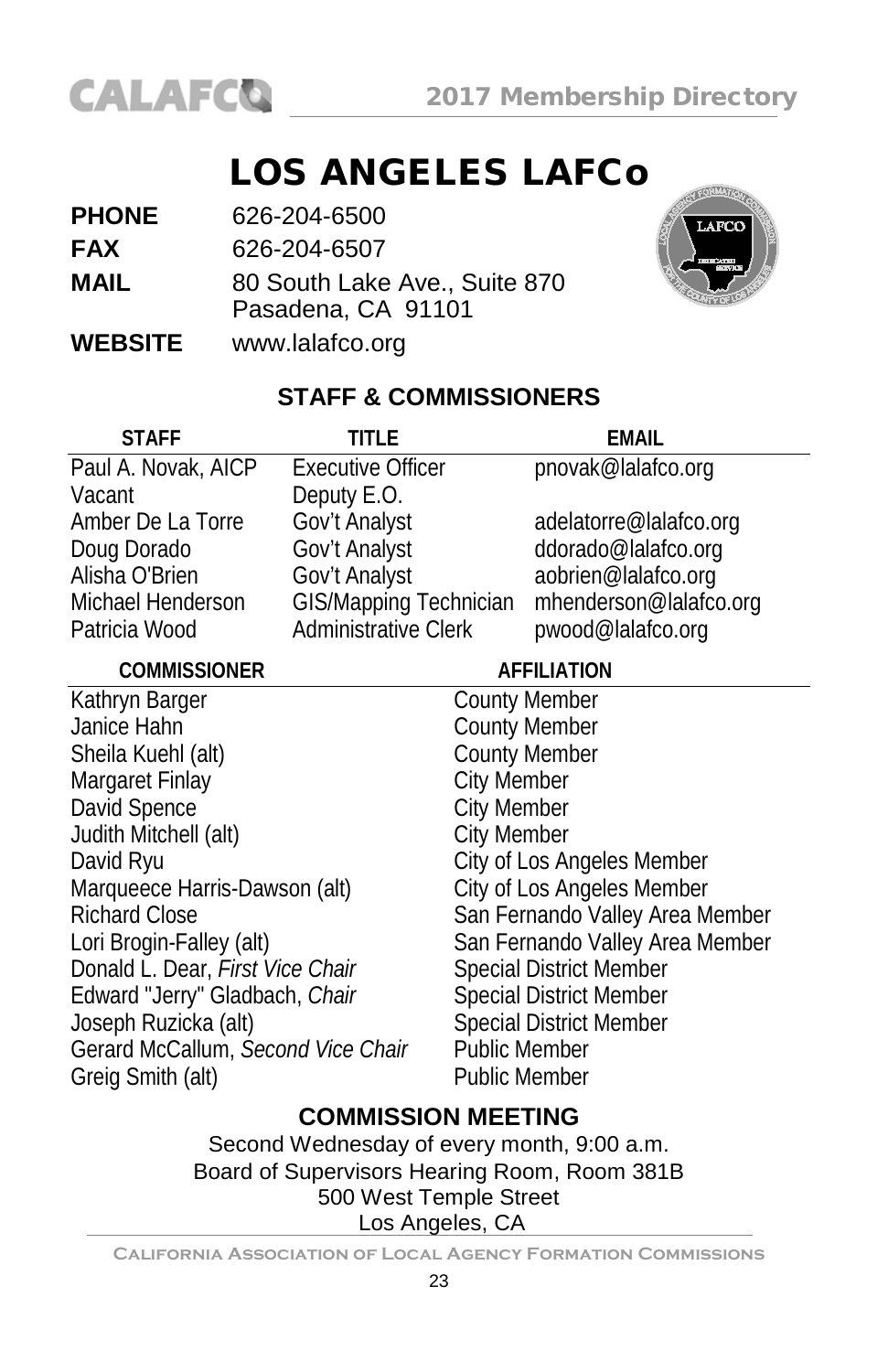

# MADERA LAFCo

**PHONE** 559-675-7821

**FAX** 559-675-6573

- **MAIL** 200 W. Fourth Street Madera, CA 93637
- **WEBSITE** [www.maderalafco.com](http://www.maderalafco.com/)



#### **STAFF & COMMISSIONERS**

| <b>STAFF</b> | TITI F                   | FMAIL                        |
|--------------|--------------------------|------------------------------|
| David Braun  | <b>Executive Officer</b> | david.braun@co.madera.ca.gov |
| Doug Nelson  | Legal Counsel            | dnelson@madera-county.com    |
| Pamela Shaw  | Secretary                | pshaw@madera-county.com      |

| <b>COMMISSIONER</b>       | <b>AFFILIATION</b>   |  |
|---------------------------|----------------------|--|
| Max Rodriguez             | <b>County Member</b> |  |
| Tom Wheeler, Chair ProTem | <b>County Member</b> |  |
| Brett Frazier (alt)       | <b>County Member</b> |  |
| Waseem Ahmed, Chair       | <b>City Member</b>   |  |
| <b>Charles Rigby</b>      | <b>City Member</b>   |  |
| Andrew Medellin (alt)     | <b>City Member</b>   |  |
| J. Carol Graham           | Public Member        |  |
| Laura Young (alt)         | <b>Public Member</b> |  |
|                           |                      |  |

#### **COMMISSION MEETING**

Fourth Wednesday of every month, 6:00 p.m. Madera County Government Center 3rd Floor Conference Room 3005 200 West Fourth Street Madera, CA 93637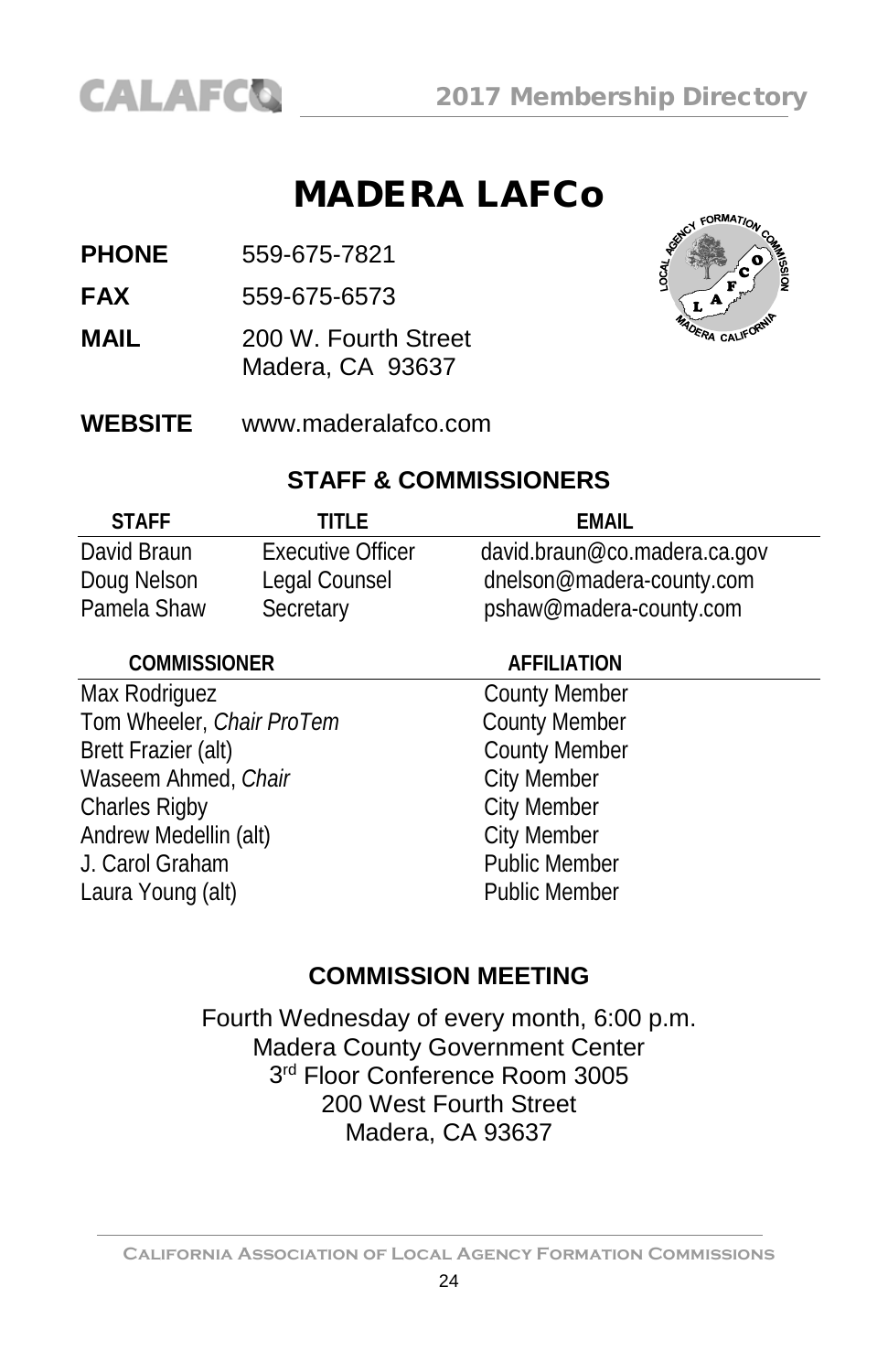# MARIN LAFCo

- **PHONE** (415) 448-5877
- **FAX (**415) 785-7897
- **MAIL** 1401 Los Gamos Drive, Suite 220 San Rafael, CA 94903
- **WEBSITE** [www.marinlafco.org](http://www.marinlafco.org/)

#### **STAFF & COMMISSIONERS**

| <b>STAFF</b>    | TITI F                                          | EMAIL                     |
|-----------------|-------------------------------------------------|---------------------------|
| Rachel Jones    | Interim Executive Officer riones@marinlafco.org |                           |
| Candice Bozzard | <b>Commission Clerk</b>                         | cbozzard@marinlafco.org   |
| Vacant          | <b>Administrative Analyst</b>                   |                           |
| David Zaltsman  | Legal Counsel                                   | dzaltsman@marincounty.org |

| <b>COMMISSIONER</b>       | <b>AFFILIATION</b>             |  |
|---------------------------|--------------------------------|--|
| Damon Connolly            | <b>County Member</b>           |  |
| Dennis J. Rodoni          | <b>County Member</b>           |  |
| Judy Arnold (alt)         | <b>County Member</b>           |  |
| Carla Condon, Vice Chair  | <b>City Member</b>             |  |
| Sashi McEntee             | City Member                    |  |
| Matt Brown (alt)          | <b>City Member</b>             |  |
| Jack Baker                | <b>Special District Member</b> |  |
| Craig K. Murray           | <b>Special District Member</b> |  |
| Lew Kious (alt)           | <b>Special District Member</b> |  |
| Jeff Blanchfield, Chair   | <b>Public Member</b>           |  |
| Christopher Burdick (alt) | <b>Public Member</b>           |  |
|                           |                                |  |

#### **COMMISION MEETING**

Second Thursday every other month, 7:00 pm Marin Clean Energy - Boardroom 1125 Tamalpais Avenue San Rafael, CA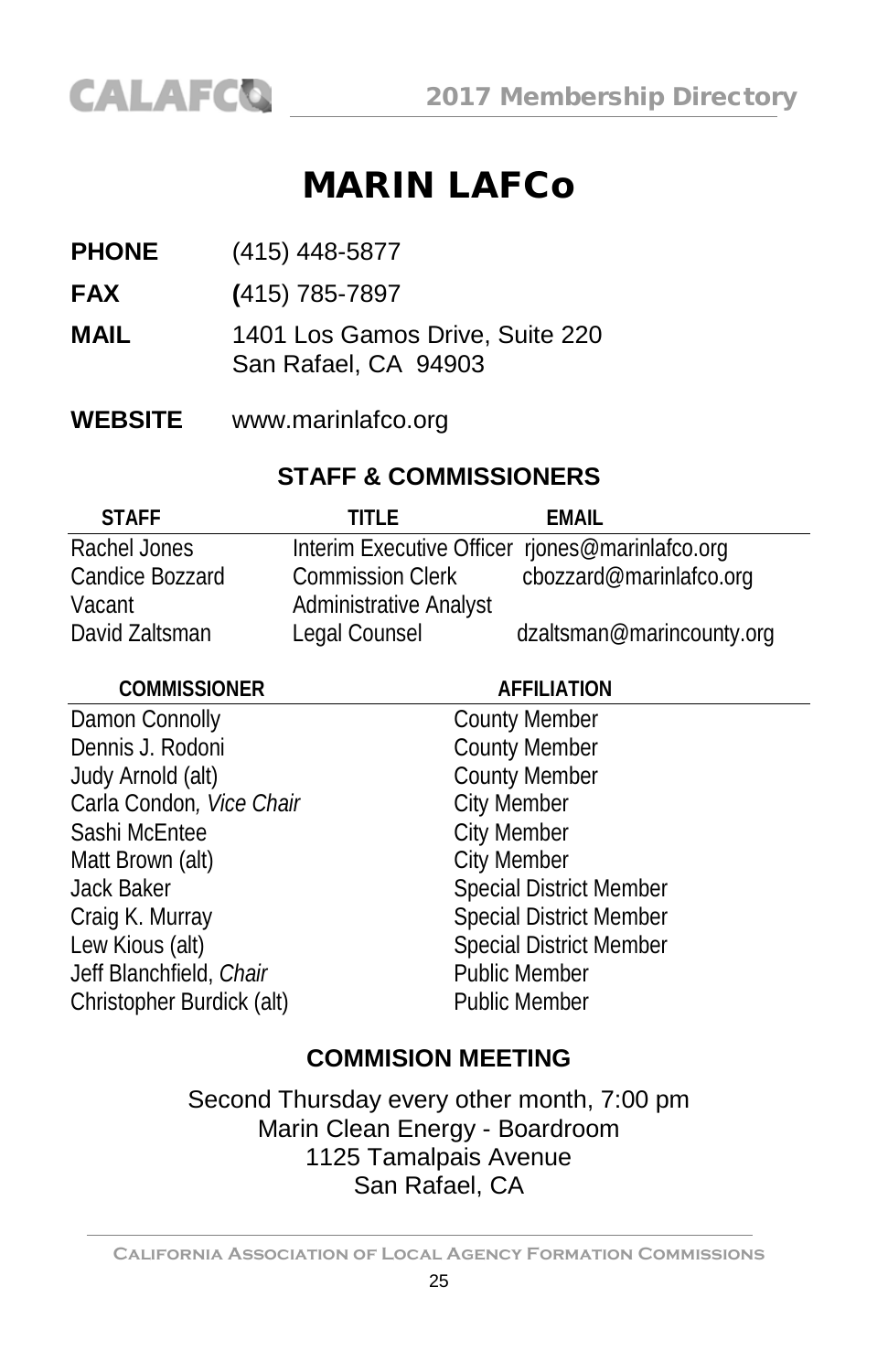# MARIPOSA LAFCo

**PHONE** 209-742-1215

**CALAFCO** 

**FAX** 209-742-5024

**MAIL** Post Office Box 2039 Mariposa, CA 95338

**WEBSITE** www.mariposacounty.org/planning/LAFCO

#### **STAFF & COMMISSIONERS**

| <b>STAFF</b>   | TITI F            | FMAIL                                            |
|----------------|-------------------|--------------------------------------------------|
| Sarah Williams | Executive Officer | swilliams@mariposacounty.org                     |
| Rene LaRoche   |                   | Exec Secretary/Clerk rlaroche@mariposacounty.org |
| Steve Dahlem   | Legal Counsel     | sdahlem@mariposacounty.org                       |

| <b>COMMISSIONER</b>    | <b>AFFILIATION</b>   |
|------------------------|----------------------|
| Kevin Cann, Vice Chair | <b>County Member</b> |
| Merlin Jones           | <b>County Member</b> |
| Rosemarie Smallcombe   | <b>County Member</b> |
| Marshall Long (alt)    | <b>County Member</b> |
| Kris Casto, Chair      | <b>Public Member</b> |
| Ron Iudice             | <b>Public Member</b> |
| Vacant (alt)           | <b>Public Member</b> |

#### **COMMISSION MEETINGS**

Meetings scheduled as necessary Board of Supervisors Chambers 5100 Bullion Street Mariposa, CA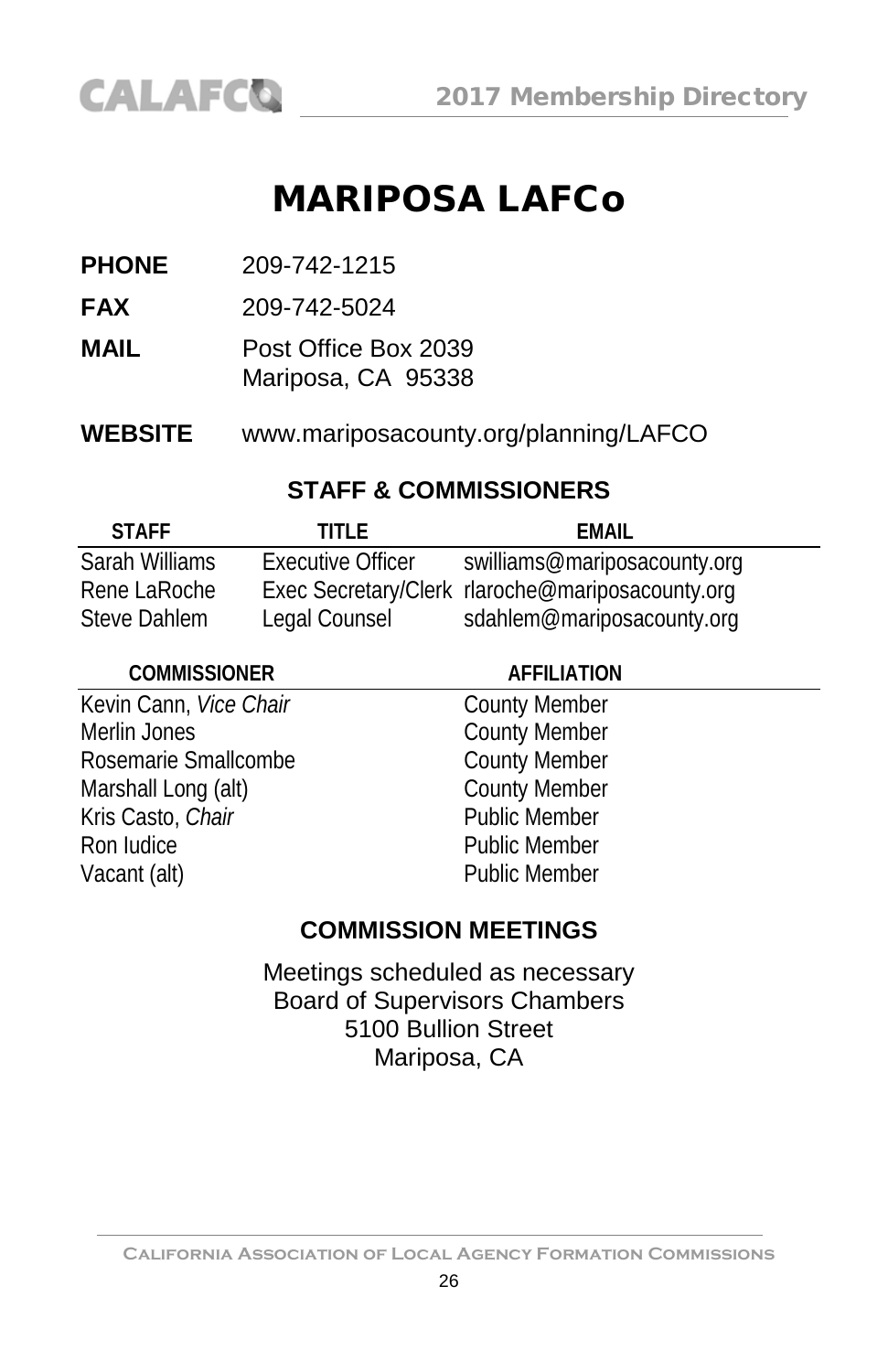# MENDOCINO LAFCo

- **PHONE** 707-463-4470
- **FAX** 707-462-2088
- **MAIL** 200 South School Street Ukiah, CA 95482
- **WEBSITE** [www.mendolafco.org](http://www.mendolafco.org/)

#### **STAFF & COMMISSIONERS**

| <b>STAFF</b>       | TITLF                    | FMAIL                  |
|--------------------|--------------------------|------------------------|
| Uma Hinman         | <b>Executive Officer</b> | eo@mendolafco.org      |
| Larkyn Feiler      | <b>LAFCo Analyst</b>     | analyst@mendolafco.org |
| Elizabeth Salomone | <b>Commission Clerk</b>  | clerk@mendolafco.org   |
| P. Scott Browne    | Legal Counsel            | scott@scottbrowne.com  |

| <b>COMMISSIONER</b>   | <b>AFFILIATION</b>             |  |
|-----------------------|--------------------------------|--|
| Caree Brown           | <b>County Member</b>           |  |
| Dan Hamburg           | <b>County Member</b>           |  |
| John McCowen (alt)    | <b>County Member</b>           |  |
| Kevin Doble           | <b>City Member</b>             |  |
| Gerardo Gonzalez      | <b>City Member</b>             |  |
| Vacant (alt)          | <b>City Member</b>             |  |
| Theresa McNerlin      | <b>Special District Member</b> |  |
| Tony Orth             | <b>Special District Member</b> |  |
| Angela Silver (alt)   | <b>Special District Member</b> |  |
| Jerry Ward            | <b>Public Member</b>           |  |
| Carol Rosenberg (alt) | <b>Public Member</b>           |  |
|                       |                                |  |

#### **COMMISSION MEETING**

First Monday of each month, 9:00 a.m. Mendocino County Board of Supervisors Chambers 501 Low Gap Road Ukiah, CA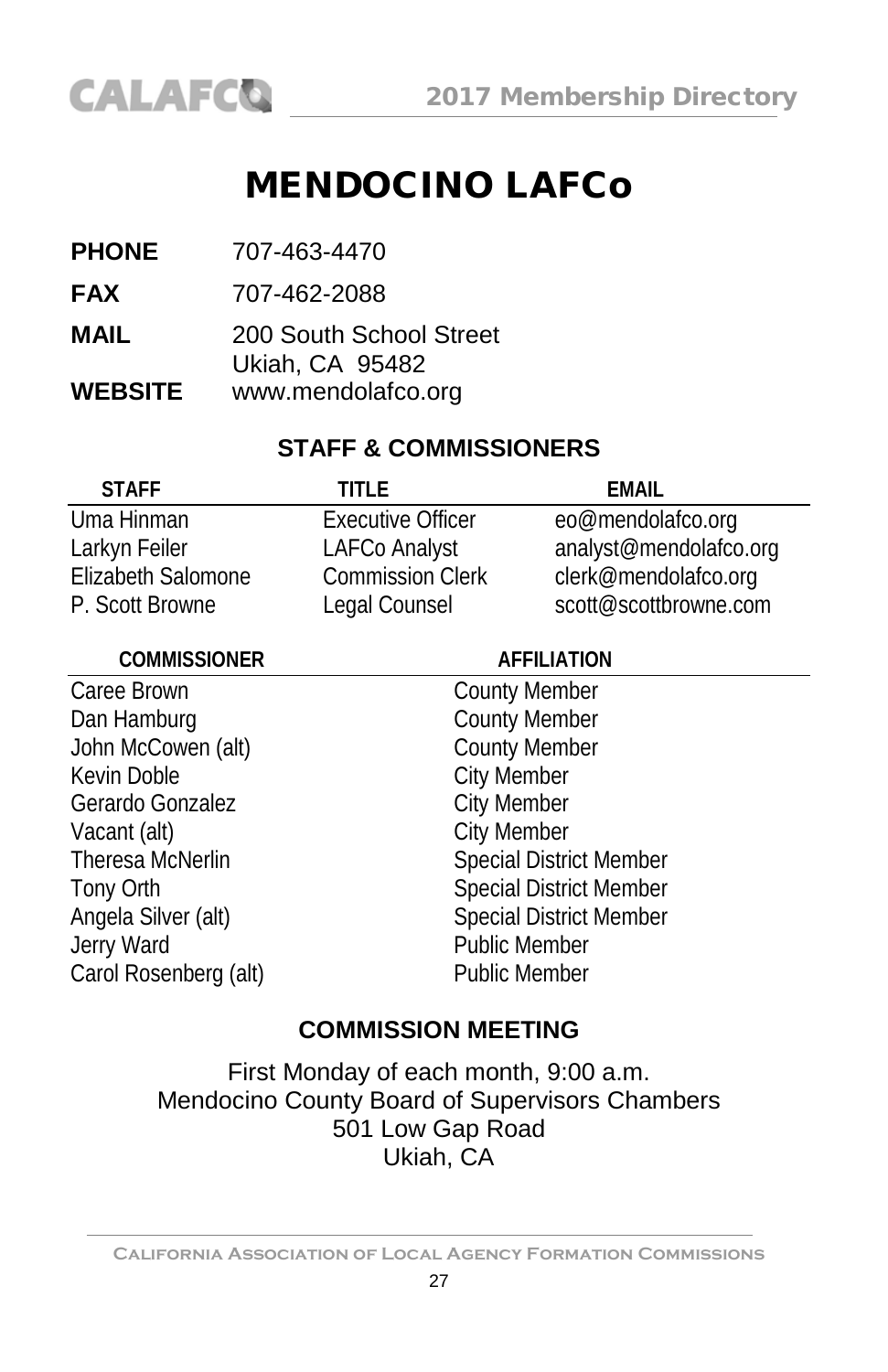# MERCED LAFCo

**PHONE** 209-385-7671

**CALAFCO** 

- **FAX** 209-726-1710
- **MAIL** 2222 M Street Merced, CA 95340
- **WEBSITE** [www.lafcomerced.org](http://www.lafcomerced.org/)

#### **STAFF & COMMISSIONERS**

| <b>STAFF</b>                       | TITI F                     | FMAIL                      |
|------------------------------------|----------------------------|----------------------------|
| <b>Bill Nicholson</b>              | Executive Officer          | bnicholson@co.merced.ca.us |
| <b>Brian Guerrero</b>              | <b>Staff Planner</b>       | bguerrero@co.merced.ca.us  |
| Kim Anderson                       | <b>Recording Secretary</b> | kanderson@co.merced.ca.us  |
| Malathay Subramanian Legal Counsel |                            | msubramanian@bbklaw.com    |

| <b>COMMISSIONER</b>       | <b>AFFILIATION</b>   |  |
|---------------------------|----------------------|--|
| Daron McDaniel            | <b>County Member</b> |  |
| Jerry O'Banion            | <b>County Member</b> |  |
| Rodrigo Espinoza (alt)    | <b>County Member</b> |  |
| Alex McCabe               | <b>City Member</b>   |  |
| Scott Silveira, Chair     | <b>City Member</b>   |  |
| Pat Nagy (alt)            | <b>City Member</b>   |  |
| Robert Bertao, Vice Chair | Public Member        |  |
| Scott Hunter (alt)        | <b>Public Member</b> |  |
|                           |                      |  |

#### **COMMISSION MEETING**

Third Wednesday of each month January-October and second Wednesday in December, 10:30 a.m. Board of Supervisors Chambers, 2222 M Street Merced, CA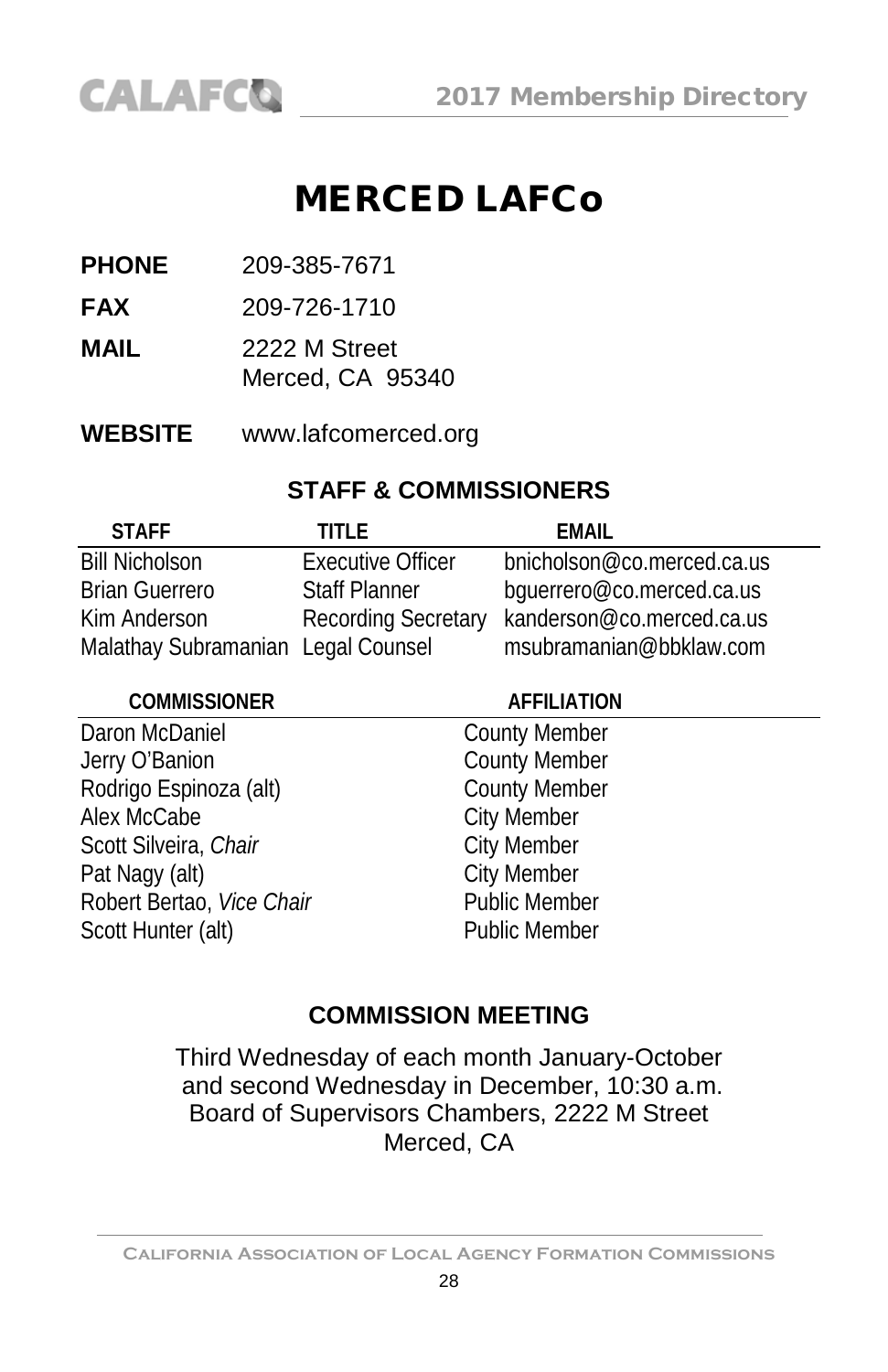# MODOC LAFCo

- **PHONE** 530-223-9625
- **FAX** 916-797-7631
- **MAIL** P.O. Box 2694
	- Granite Bay, CA 95746
- **WEBSITE** [www.modoclafco.org](http://www.modoc.lafco.ca.gov/)

#### **STAFF & COMMISSIONERS**

| <b>STAFF</b>        | TITI F        | FMAIL                                      |
|---------------------|---------------|--------------------------------------------|
| John Benoit         |               | Executive Officer lafco@modoc.lafco.ca.gov |
| Kim Hunber          | Clerk         | klwolfe7@qmail.com                         |
| <b>Scott Browne</b> | LAFCo Counsel | scott@scottbrowne.com                      |

| <b>COMMISSIONER</b>       | <b>AFFILIATION</b>   |
|---------------------------|----------------------|
| David Allan               | <b>County Member</b> |
| Kathie Rhoads, Chair      | <b>County Member</b> |
| Geri Byrne (alt)          | <b>County Member</b> |
| John Dederick, Vice Chair | <b>City Member</b>   |
| Jim Irvin                 | <b>City Member</b>   |
| Cheryl Nelson (alt)       | <b>City Member</b>   |
| T.J. Jerry Shea           | <b>Public Member</b> |
| Richard Read (alt)        | <b>Public Member</b> |

#### **COMMISSION MEETING**

Second Tuesday every other month, 4 p.m. City Council Chambers 200 W North Street Alturas, CA

**California Association of Local Agency Formation Commissions**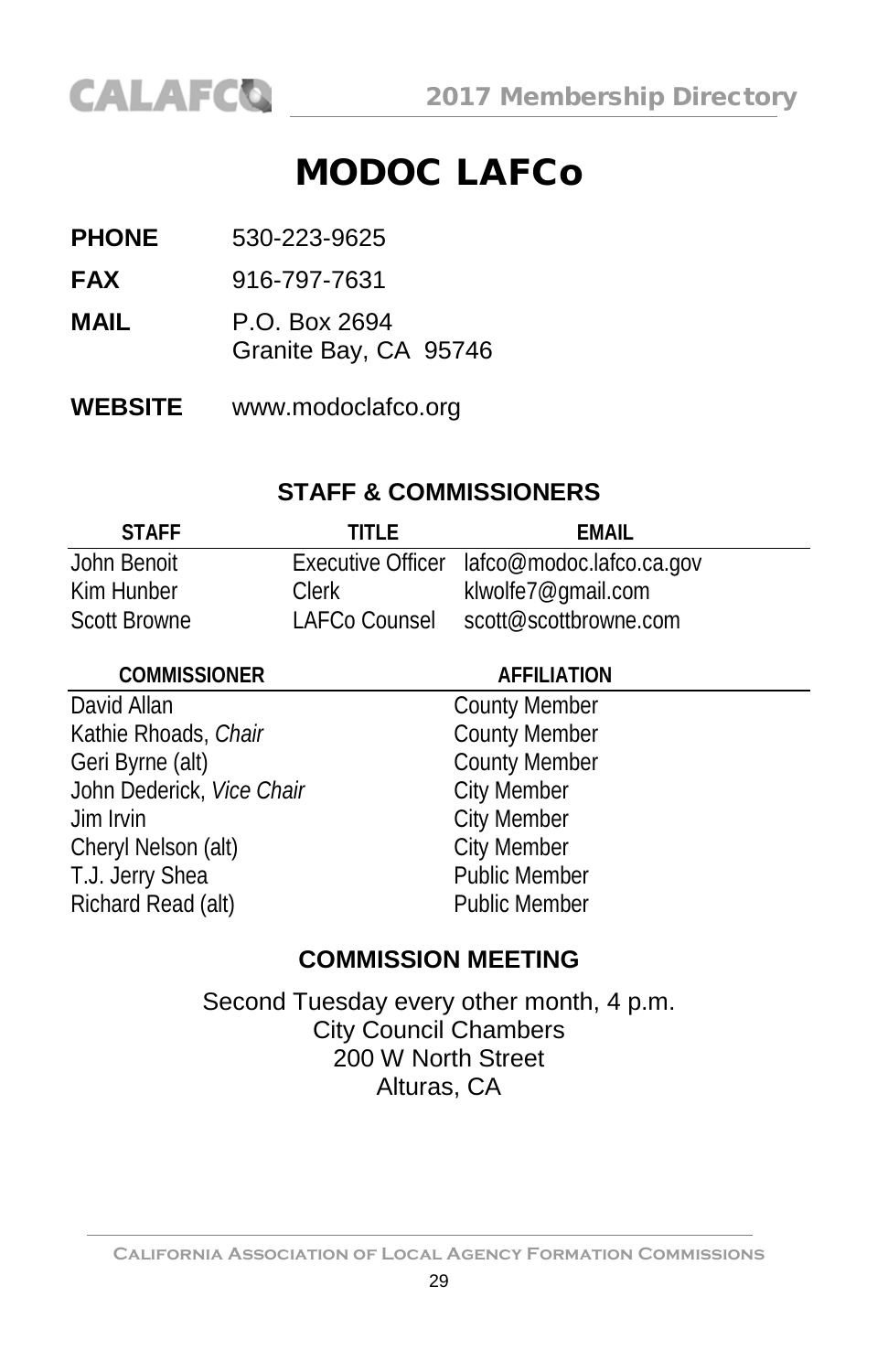

# MONO LAFCo

| <b>WEBSITE</b> | www.monocounty.ca.gov/mono-lafco.htm    |
|----------------|-----------------------------------------|
| MAIL           | P.O. Box 347<br>Mammoth Lakes, CA 93546 |
| <b>FAX</b>     | 760-924-1801                            |
| <b>PHONE</b>   | 760-924-1800                            |

#### **STAFF & COMMISSIONERS**

| <b>STAFF</b> | TITI F                      | <b>EMAIL</b>         |
|--------------|-----------------------------|----------------------|
| Scott Burns  | Executive Officer           | sburns@mono.ca.gov   |
| CD Ritter    | <b>Commission Secretary</b> | cdritter@mono.ca.gov |

| <b>AFFILIATION</b>             |
|--------------------------------|
| <b>County Member</b>           |
| <b>County Member</b>           |
| <b>County Member</b>           |
| <b>City Member</b>             |
| <b>City Member</b>             |
| <b>City Member</b>             |
| <b>Special District Member</b> |
| <b>Special District Member</b> |
| <b>Special District Member</b> |
| <b>Public Member</b>           |
| <b>Public Member</b>           |
|                                |

#### **COMMISSION MEETING**

First Wednesday of each month as needed: 3:00 p.m. Town/County Conference Room, Minaret Village Mall 437 Old Mammoth Rd. Mammoth Lakes, CA

**California Association of Local Agency Formation Commissions**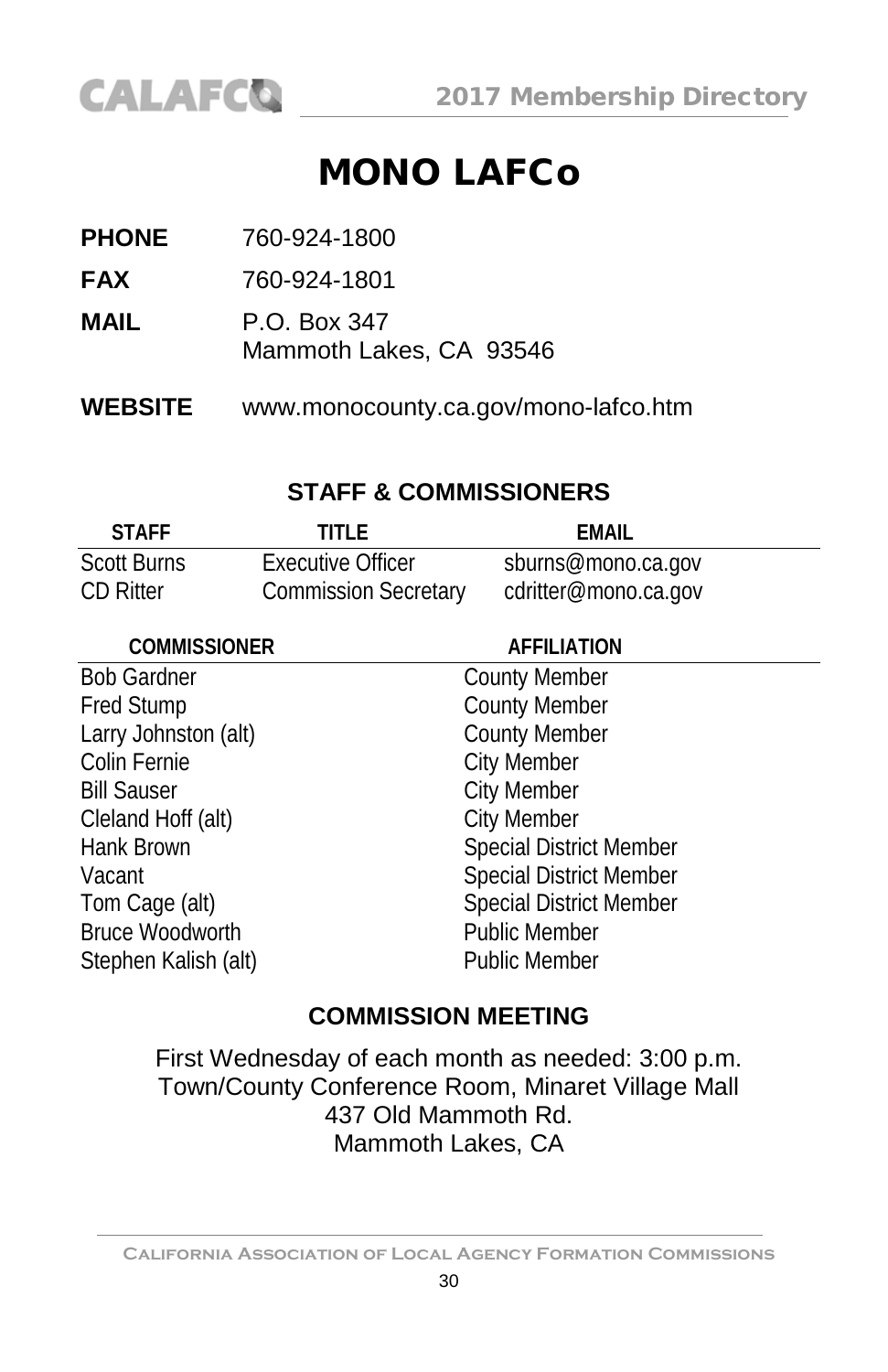# MONTEREY LAFCo

| <b>PHONE</b>   | 831-754-5838                                                           |
|----------------|------------------------------------------------------------------------|
| <b>FAX</b>     | 831-754-5831                                                           |
| MAIL           | P.O. Box 1369<br>132 W. Gabilan Street, Suite 102<br>Salinas, CA 93902 |
| <b>WEBSITE</b> | www.monterey.lafco.ca.gov                                              |

#### **STAFF & COMMISSIONERS**

| <b>STAFF</b>             | TITI F                   | FMAII                            |
|--------------------------|--------------------------|----------------------------------|
| Kate McKenna, AICP       | <b>Executive Officer</b> | mckennak@monterey.lafco.ca.gov   |
| Darren McBain            | Sr. Analyst              | mcbaind@monterey.lafco.ca.gov    |
| Joe Serrano              | Sr. Analyst              | serranoj@monterey.lafco.ca.gov   |
| <b>Gail Lawrence</b>     | Clerk                    | lawrenceg@monterey.lafco.ca.gov  |
| <b>Tiffany Hutchison</b> | Admin. Assistant         | hutchisont@monterey.lafco.ca.gov |
| Leslie J. Girard         | LAFCo Counsel            | girardl@co.monterey.ca.us        |

#### **COMMISSIONER AFFILIATION**

| Jane Parker               | <b>County Member</b>           |
|---------------------------|--------------------------------|
| Simón Salinas, Vice Chair | <b>County Member</b>           |
| John Phillips (alt)       | <b>County Member</b>           |
| Joe Gunter, Chair         | <b>City Member</b>             |
| Ralph Rubio               | <b>City Member</b>             |
| Maria Orozco (alt)        | <b>City Member</b>             |
| Warren E. Poitras         | <b>Special District Member</b> |
| Graig R. Stephens         | <b>Special District Member</b> |
| Steve Snodgrass (alt)     | <b>Special District Member</b> |
| Sherwood Darington        | Public Member                  |
| Matt Gourley (alt)        | <b>Public Member</b>           |
|                           |                                |

#### **COMMISSION MEETING**

Fourth Monday of each month, 4:00 p.m. Board of Supervisors Chambers, Monterey County Government Center Salinas, CA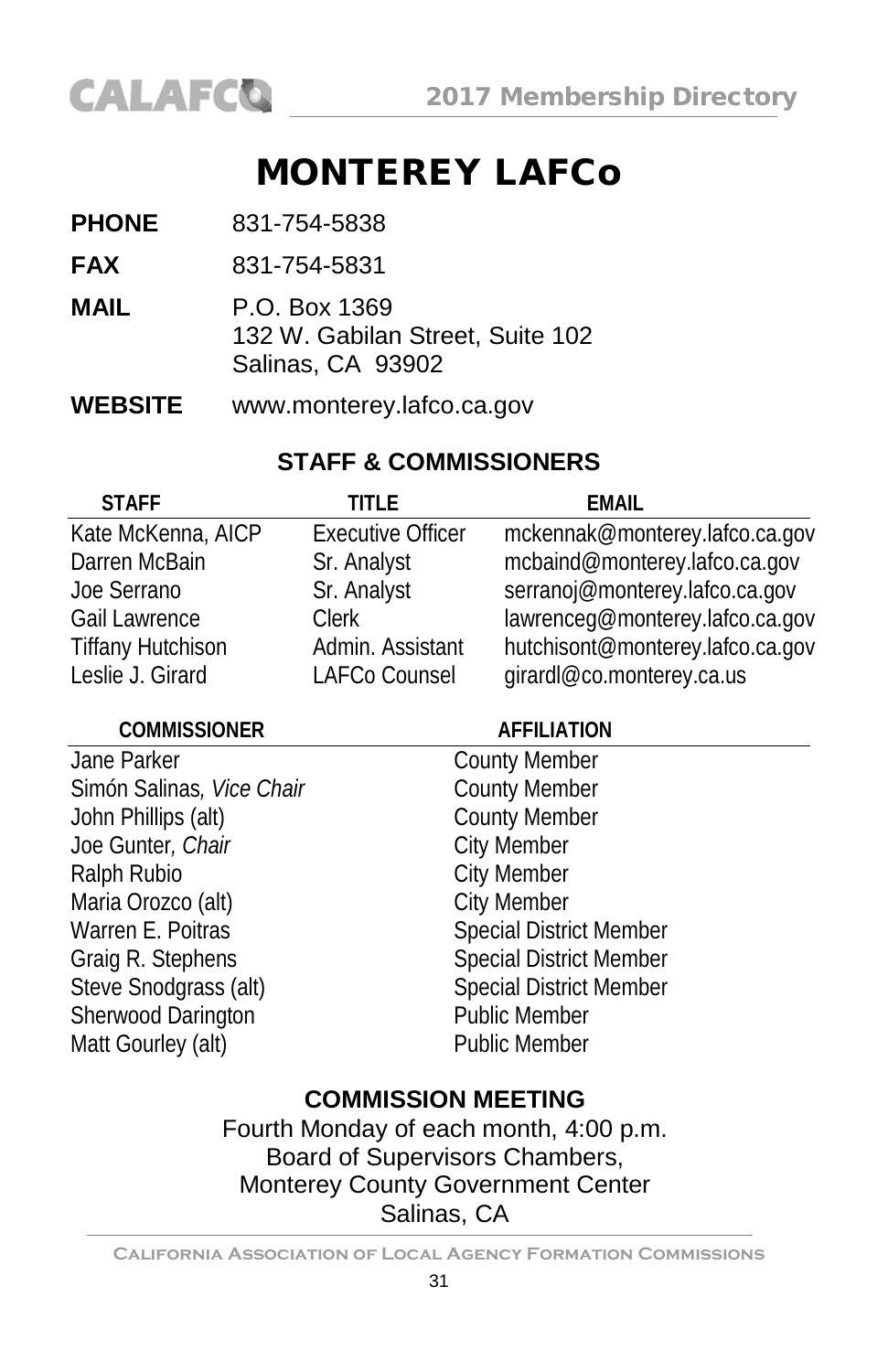# NAPA LAFCo

**PHONE** 707-259-8645

**FAX** 707-251-1053

**MAIL** 1030 Seminary Street, Suite B Napa, CA 94559-2409



**WEBSITE** www.napa.lafco.ca.gov

#### **STAFF & COMMISSIONERS**

| <b>STAFF</b>                      | TITI FI       | EMAIL                                         |
|-----------------------------------|---------------|-----------------------------------------------|
| Brendon Freeman Executive Officer |               | bfreeman@napa.lafco.ca.gov                    |
| Kathy Mabry                       |               | Commission Secretary kmabry@napa.lafco.ca.gov |
| Jennifer Gore                     | Legal Counsel | jgore@rshslaw.com                             |

#### **COMMISSIONER AFFILIATION**

Diane Dillon, *Chair* County Member<br>Brad Wagenknecht County Member Brad Wagenknecht<br>
Ryan Gregory (alt)<br>
County Member<br>
County Member Ryan Gregory (alt)<br>Paul Dohring Juliana Inman, *Vice Chair* **City Member**<br> **Kenneth Leary (alt)** City Member Kenneth Leary (alt) Brian J. Kelly **Public Member** Gregory Rodeno (alt) Public Member

**City Member<br>City Member** 

## **COMMISSION MEETING**

First Monday of every other month, 2:00 p.m. Board of Supervisors Chambers County Administration Building, 3rd Floor 1195 Third Street Napa, CA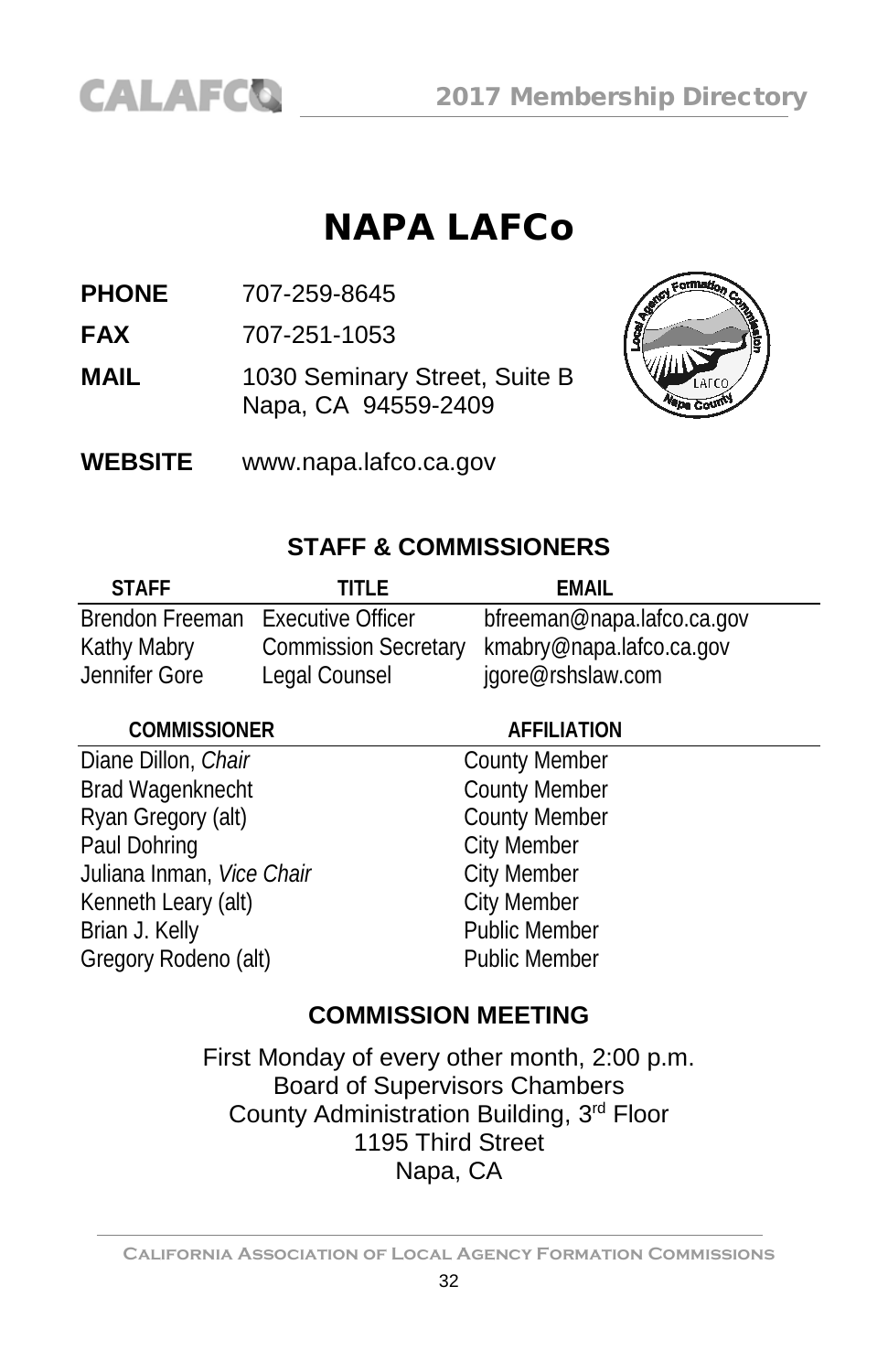

# NEVADA LAFCo

- **MAIL** 950 Maidu Avenue Nevada City, CA 95959
- **WEBSITE** [www.mynevadacounty.com/nc/lafco](http://www.mynevadacounty.com/nc/lafco)

#### **STAFF & COMMISSIONERS**

| <b>STAFF</b>     | TITI F                   | FMAIL                            |
|------------------|--------------------------|----------------------------------|
| <b>SR Jones</b>  | <b>Executive Officer</b> | sr.jones@co.nevada.ca.us         |
| Deborah Gilcrest | Clerk/Analyst            | deborah.gilcrest@co.nevada.ca.us |
| Kate Duroux      | <b>Assistant Clerk</b>   | kate.duroux@co.nevada.ca.us      |
| P. Scott Browne  | Legal Counsel            | scott@scottbrowne.com            |

| <b>COMMISSIONER</b>      | <b>AFFILIATION</b>             |  |
|--------------------------|--------------------------------|--|
| <b>Richard Anderson</b>  | <b>County Member</b>           |  |
| Hank Weston, Chair       | <b>County Member</b>           |  |
| Dan Mille (alt)          | <b>County Member</b>           |  |
| Ben Aguilar              | <b>City Member</b>             |  |
| Evan Phelps              | <b>City Member</b>             |  |
| Patrick Flora (alt)      | <b>City Member</b>             |  |
| Kurt Grundel, Vice Chair | <b>Special District Member</b> |  |
| Nick Wilcox              | <b>Special District Member</b> |  |
| Ed Beckenbach (alt)      | <b>Special District Member</b> |  |
| Josh Susman              | <b>Public Member</b>           |  |
| Gloria Glenn (alt)       | <b>Public Member</b>           |  |

#### **COMMISSION MEETING**

Third Thursday every other month @ 9:30 a.m. County Administrative Center 950 Maidu Avenue Nevada City, CA

**California Association of Local Agency Formation Commissions**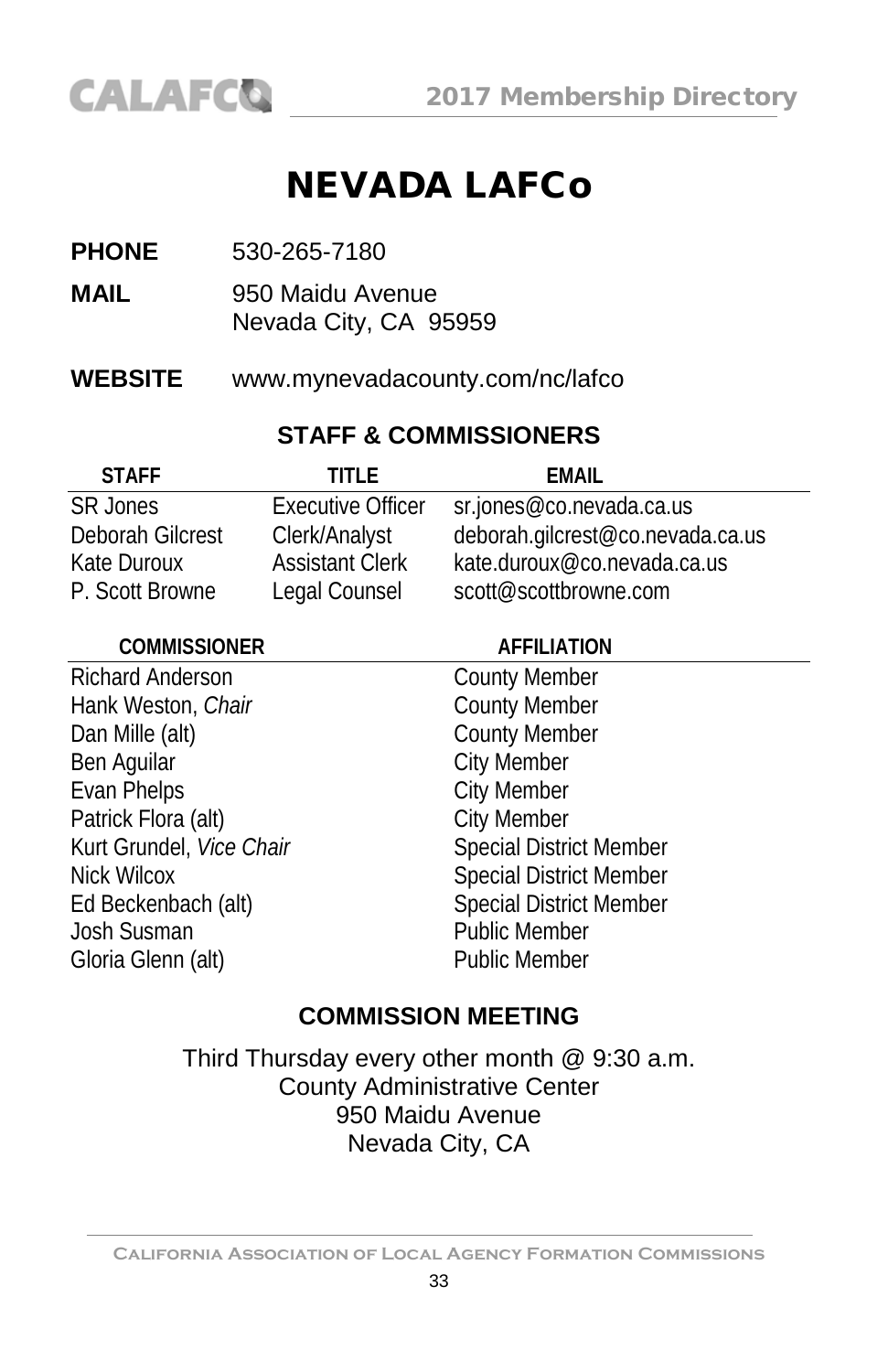

# ORANGE LAFCo

- **PHONE** 714-640-5100
- **FAX** 714-640-5139
- **MAIL** 2677 North Main Street, Suite 1050 Santa Ana, CA 92705



**WEBSITE** www.oclafco.org

#### **STAFF & COMMISSIONERS**

| <b>STAFF</b>           | title                                       | <b>EMAIL</b>                                      |
|------------------------|---------------------------------------------|---------------------------------------------------|
| Carolyn Emery          | Executive Officer                           | cemery@oclafco.org                                |
| Debra Kurita           | Asst. Executive Officer dkurita@oclafco.org |                                                   |
| Cheryl Carter-Benjamin |                                             | Office Manager/Clerk ccarter-benjamin@oclafco.org |
| Luis Tapia             | Policy Analyst                              | ltapia@oclafco.org                                |
| Gavin Centeno          | Policy Analyst                              | qcenteno@oclafco.org                              |
| <b>Scott Smith</b>     | Legal Counsel                               | scott.smith@bbklaw.com                            |
| Clark Alsop            | Legal Counsel                               | clark.alsop@bbklaw.com                            |

#### **COMMISSIONER AFFILIATION**

Lisa Bartlett **County Member** Todd Spitzer **County Member** Michelle Steel (alt) County Member Dr. Allan Bernstein, *Vice Chair* City Member Cheryl Brothers Cheryl Brothers City Member Wendy Bucknum (alt) City Member<br>
Charley Wilson Charles Special Distri John Withers Special District Member James Fisler (alt) Special District Member Derek J. McGregor, *Chair* Public Member Kathryn Freshley (alt) Public Member

# Special District Member

#### **COMMISSION MEETING**

Second Wednesday of each month, 8:00 a.m. Orange County Transportation Authority, Conference Rm. 7, Orange CA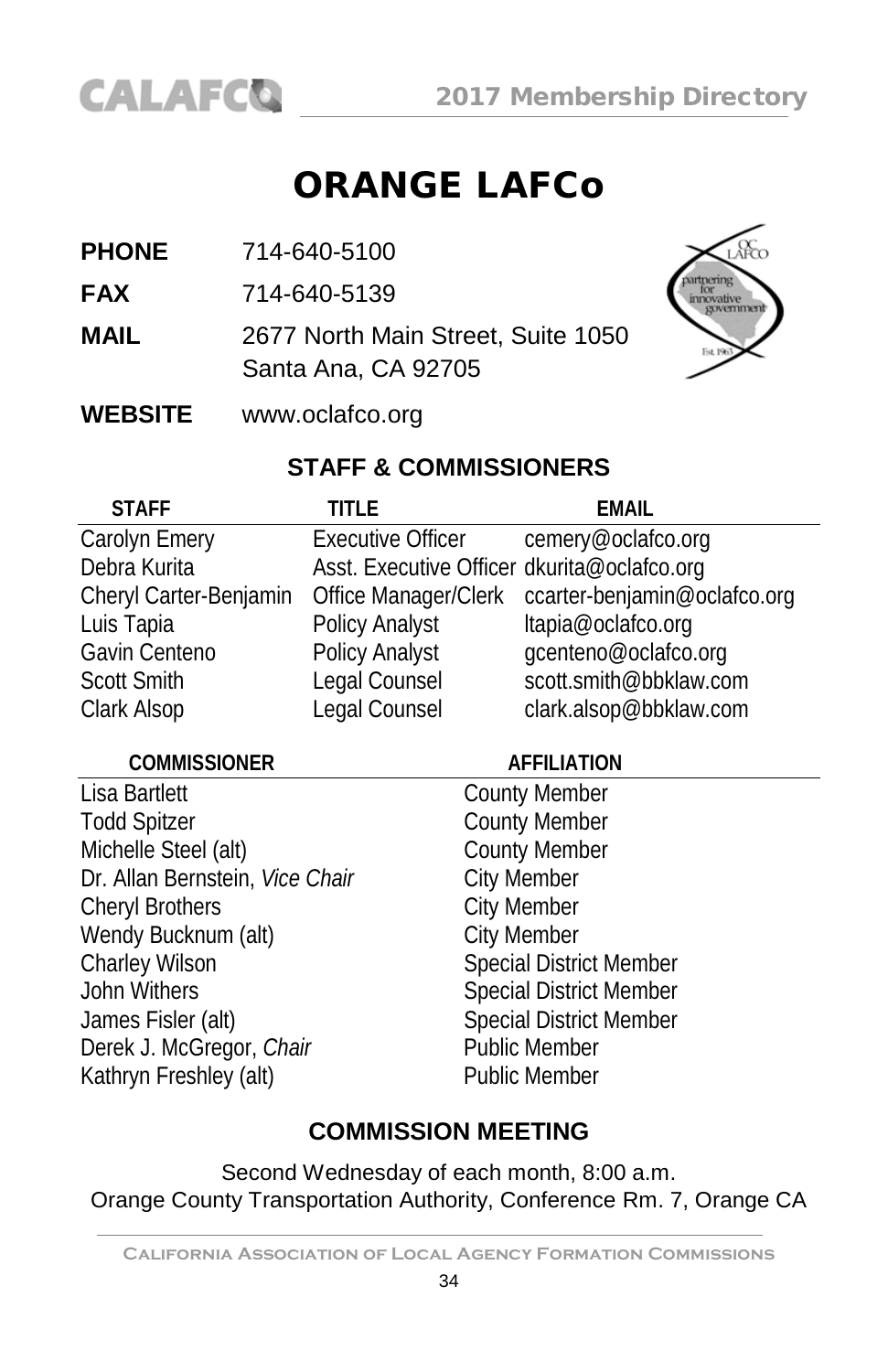

# PLACER LAFCo

- **PHONE** 530-889-4097
- **MAIL** 110 Maple Street Auburn, CA 95603
- **WEBSITE** www.placer.ca.gov/lafco

#### **STAFF & COMMISSIONERS**

| <b>STAFF</b>       | TITI F                   | EMAIL                       |
|--------------------|--------------------------|-----------------------------|
| Kris Berry, AICP   | <b>Executive Officer</b> | kberry@placer.ca.gov        |
| Linda Wilkie       | LAFCo Clerk              | lwilkie@placer.ca.gov       |
| <b>Bill Wright</b> | Legal Counsel            | billofwrights@sbcglobal.net |

| <b>COMMISSIONER</b>      | <b>AFFILIATION</b>             |
|--------------------------|--------------------------------|
| Jim Holmes, Chair        | <b>County Member</b>           |
| Robert Weygandt          | <b>County Member</b>           |
| Jack Duran (alt)         | <b>County Member</b>           |
| Dr. Bill Kirby           | <b>City Member</b>             |
| <b>Stanley Nader</b>     | <b>City Member</b>             |
| Greg Janda (alt)         | <b>City Member</b>             |
| Joshua Alpine            | <b>Special District Member</b> |
| Ron Treabess, Vice Chair | <b>Special District Member</b> |
| Michael Lynch (alt)      | <b>Special District Member</b> |
| E. Howard Rudd           | <b>Public Member</b>           |
| Jim Gray (alt)           | <b>Public Member</b>           |

#### **COMMISSION MEETING**

Second Wednesday of each month, 4:00 p.m. Board of Supervisors Chambers 175 Fulweiler Avenue Auburn, CA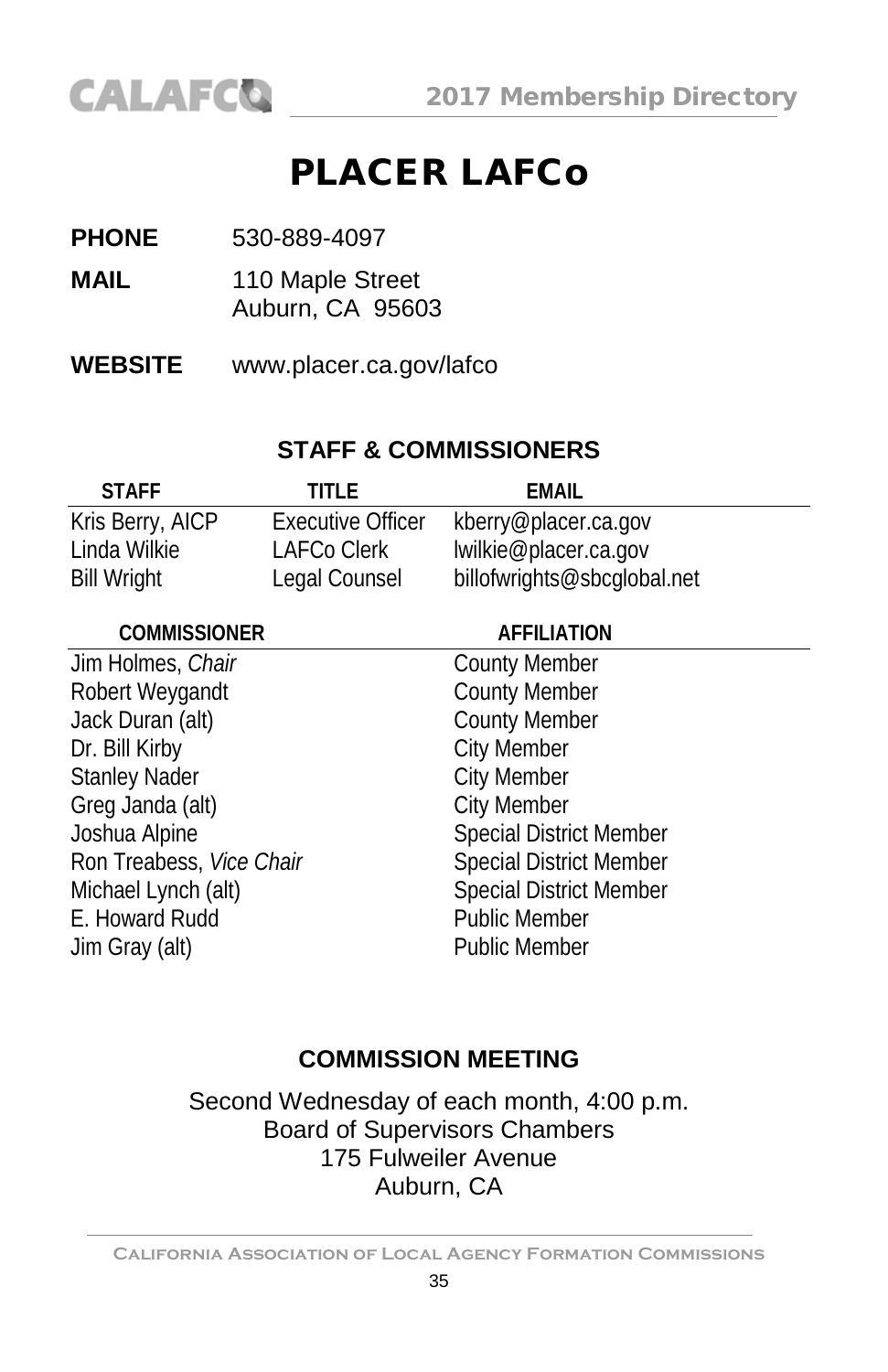

# PLUMAS LAFCo

- **PHONE** 530-283-7069
- **FAX** 916 797-7631
- **MAIL** P.O. Box 2694
	- Granite Bay, CA 95746
- **WEBSITE** www.plumaslafco.org

#### **STAFF & COMMISSIONERS**

| <b>STAFF</b>        | TITI F                   | FMAIL                   |
|---------------------|--------------------------|-------------------------|
| John Benoit         | <b>Executive Officer</b> | johnbenoit@surewest.net |
| Cheryl Kolb         | LAFCo Clerk              | ckbboksbiz@yahoo.com    |
| <b>Scott Browne</b> | Legal Counsel            | scott@scottbrowne.com   |

| <b>COMMISSIONER</b>   | <b>AFFILIATION</b>   |  |
|-----------------------|----------------------|--|
| Kevin Goss, Chair     | <b>County Member</b> |  |
| Sheri Thrall          | <b>County Member</b> |  |
| Michael Sanchez (alt) | <b>County Member</b> |  |
| John Larrieu          | <b>City Member</b>   |  |
| <b>Bill Powers</b>    | <b>City Member</b>   |  |
| Pat Morton (alt)      | <b>City Member</b>   |  |
| Jeffrey Greening      | <b>Public Member</b> |  |
| Vacant (alt)          | <b>Public Member</b> |  |
|                       |                      |  |

#### **OFFICE HOURS**

By Appointment

## **COMMISSION MEETING**

Second Monday of each month, 10:00 a.m. Board of Supervisors Meeting Room Plumas County Courthouse, 3rd Floor 520 Main Street Quincy, CA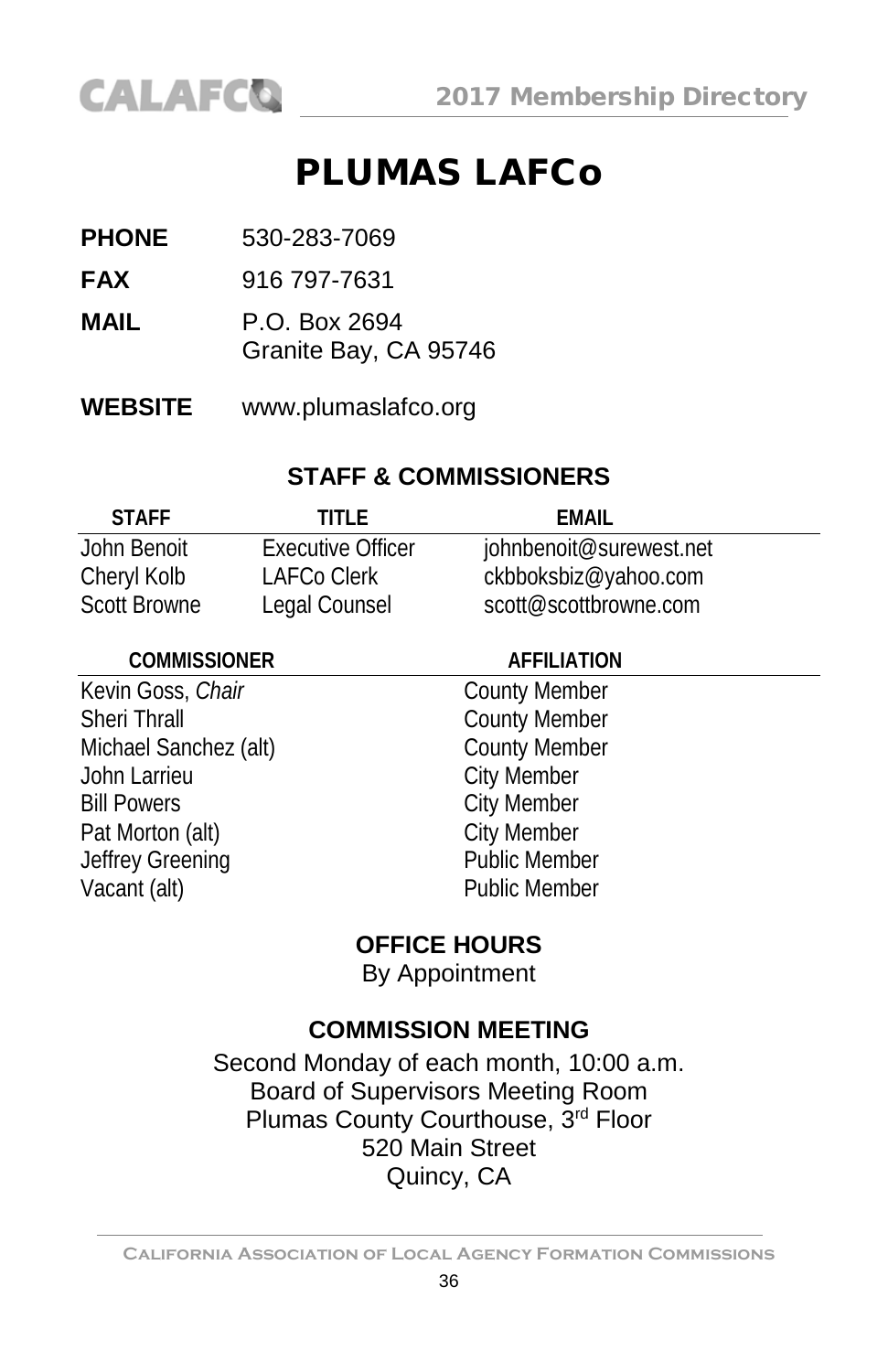

### RIVERSIDE LAFCo

**PHONE** 951-369-0631

**MAIL** 3850 Vine Street, Suite 240 Riverside, CA 92507



**WEBSITE** [www.lafco.org](http://www.lafco.org/)

#### **STAFF & COMMISSIONERS**

| <b>STAFF</b>         | TITI F                   | FMAIL                |
|----------------------|--------------------------|----------------------|
| George J. Spiliotis  | <b>Executive Officer</b> | gspiliotis@lafco.org |
| Crystal Craig        | Local Govt. Analyst      | ccraig@lafco.org     |
| Adriana Romo         | Local Govt. Analyst      | aromo@lafco.org      |
| Elizabeth Valdez     | <b>Commission Clerk</b>  | evaldez@lafco.org    |
| <b>Tiffany North</b> | Legal Counsel            | tnorth@rivco.org     |
| Vacant               | <b>Office Assistant</b>  |                      |

| <b>COMMISSIONER</b>           | <b>AFFILIATION</b>             |
|-------------------------------|--------------------------------|
| Kevin Jeffries                | <b>County Member</b>           |
| Chuck Washington              | <b>County Member</b>           |
| Marion Ashley (alt)           | <b>County Member</b>           |
| Vacant                        | <b>City Member</b>             |
| Eugene Montanez               | <b>City Member</b>             |
| Randon Lane (alt)             | <b>City Member</b>             |
| Phil Williams, Chair          | <b>Special District Member</b> |
| Nancy Wright                  | <b>Special District Member</b> |
| Robert Stockton (alt)         | <b>Special District Member</b> |
| Stephen Tomanelli, Vice Chair | <b>Public Member</b>           |
| James H. Love (alt)           | <b>Public Member</b>           |

#### **COMMISSION MEETING**

Fourth Thursday of every month, 9:30 a.m. Board of Supervisors Meeting Room County Administrative Center, 1<sup>st</sup> Floor 4080 Lemon Street Riverside, CA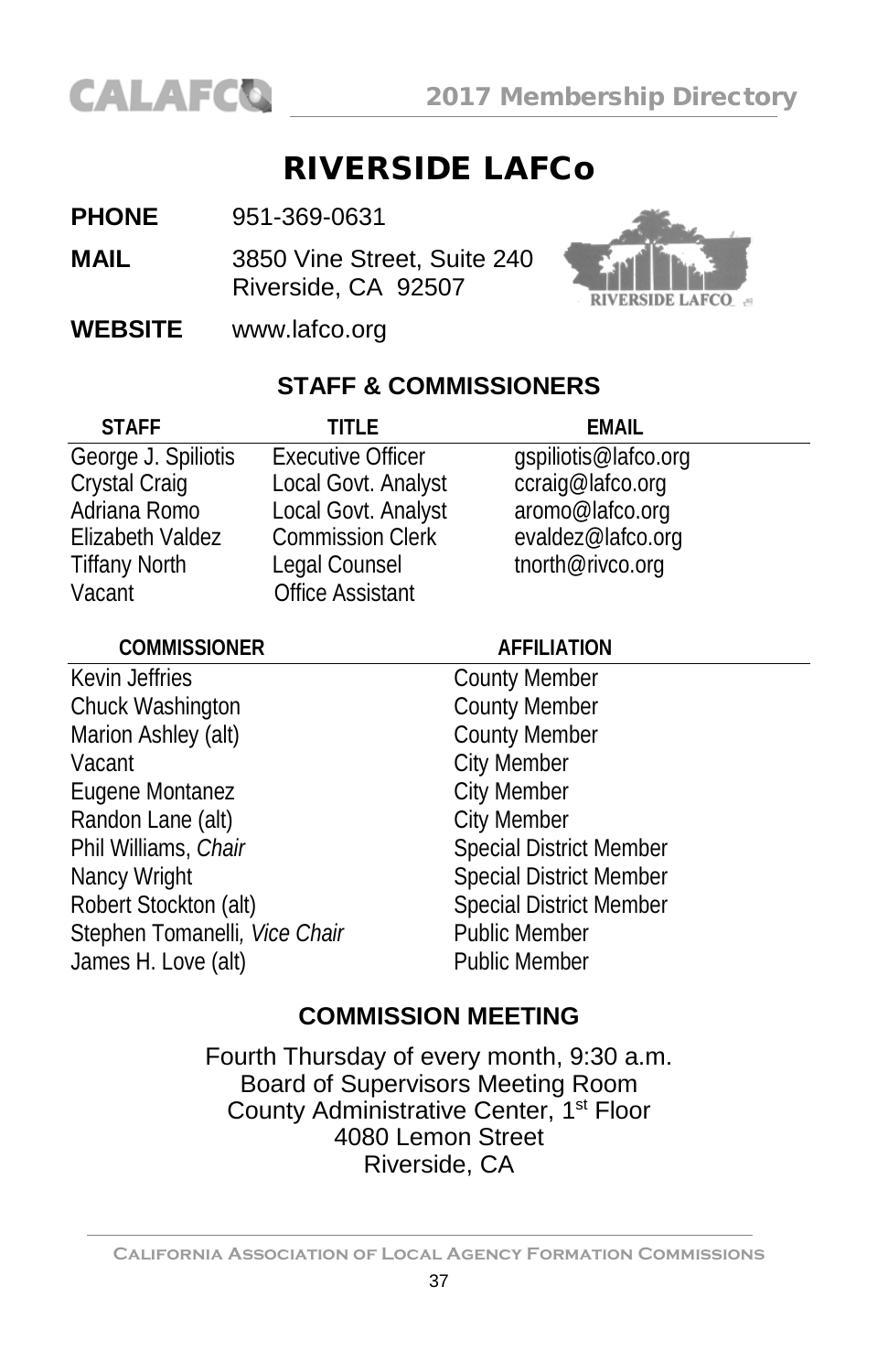

### SACRAMENTO LAFCo

| <b>PHONE</b><br>916-874-6458 |
|------------------------------|
|------------------------------|

**FAX** 916-854-9097

- **MAIL** 1112 I Street, Suite 100 Sacramento, CA 95814-2836
- **WEBSITE** [www.saclafco.org](http://www.saclafco.org/)



### **STAFF & COMMISSIONERS**

| <b>STAFF</b>       | TITI F                   | FMAIL                     |
|--------------------|--------------------------|---------------------------|
| Vacant             | <b>Executive Officer</b> |                           |
| Don Lockhart, AICP | Assistant E.O.           | Don.Lockhart@saclafco.org |
| Diane Thorpe       | <b>Commission Clerk</b>  | Diane.Thorpe@saclafco.org |
| Nancy Miller       | Legal Counsel            | miller@motlaw.com         |

| <b>COMMISSIONER</b>  | <b>AFFILIATION</b>             |
|----------------------|--------------------------------|
| <b>Susan Peters</b>  | <b>County Member</b>           |
| Phil Serna           | <b>County Member</b>           |
| Sue Frost (alt)      | <b>County Member</b>           |
| Angelique Ashby      | City of Sacramento Member      |
| Allen Warren (alt)   | City of Sacramento Member      |
| Patrick Hume         | <b>City Member</b>             |
| Kerri Howell (alt)   | <b>City Member</b>             |
| Ron Greenwood        | <b>Special District Member</b> |
| Gay Jones            | <b>Special District Member</b> |
| Paul Green Jr. (alt) | <b>Special District Member</b> |
| Jack Harrison        | <b>Public Member</b>           |
| Chris Little (alt)   | <b>Public Member</b>           |
|                      |                                |

#### **COMMISSION MEETING**

First Wednesday of each month, 5:30 p.m. Board of Supervisors Chambers 700 H Street Sacramento, CA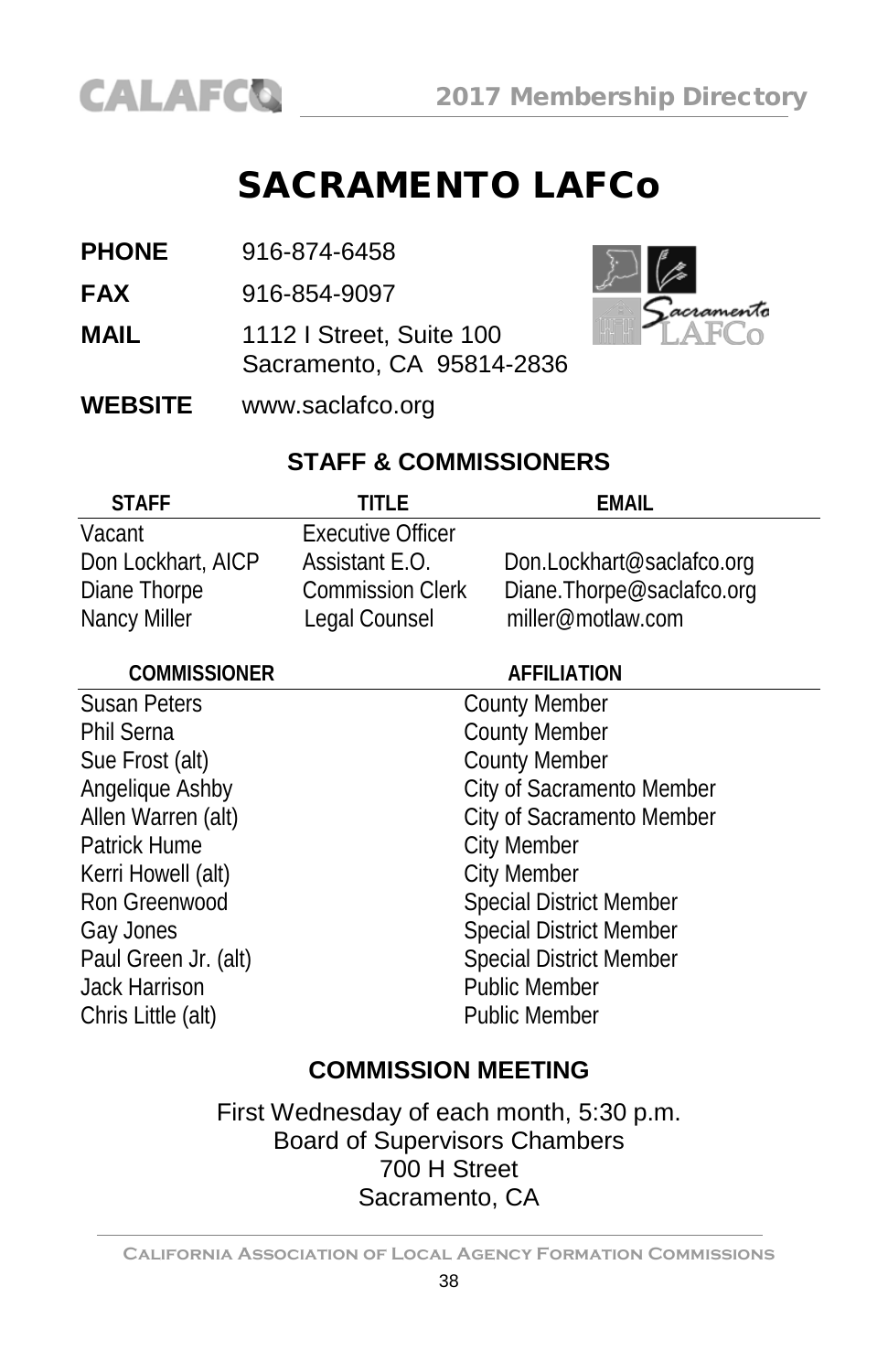## SAN BENITO LAFCo

- **FAX** 831-637-5334
- **MAIL** 2301 Technology Parkway Hollister, CA 95023
- **WEBSITE** [www.cosb.us/county-departments/lafco](http://www.cosb.us/county-departments/lafco/)

#### **STAFF & COMMISSIONERS**

| <b>STAFF</b>          | TITLE                   | FMAIL              |
|-----------------------|-------------------------|--------------------|
| <b>Bill Nicholson</b> | Executive Officer       | bnicholson@cosb.us |
| Chase Graves          | <b>Commission Clerk</b> | cgraves@cosb.us    |
| Matt Granger          | Legal Counsel           | MGranger@cosb.us   |

#### **COMMISSIONER AFFILIATION**

#### Anthony Botelho County Member<br>
Jaime De La Cruz County Member Jaime De La Cruz Robert Rivas (alt) County Member Ignacio Velazquez **City Member** Vacant City Member Vacant (alt) City Member Richard Bettencourt, *Vice Chair* Public Member Vacant (alt) **Public Member**

#### **COMMISSION MEETINGS**

Fourth Thursday of each month\*, 6:00 p.m. Board of Supervisors Chambers 481 Fourth Street Hollister, CA

\*May move to second Thursday of each month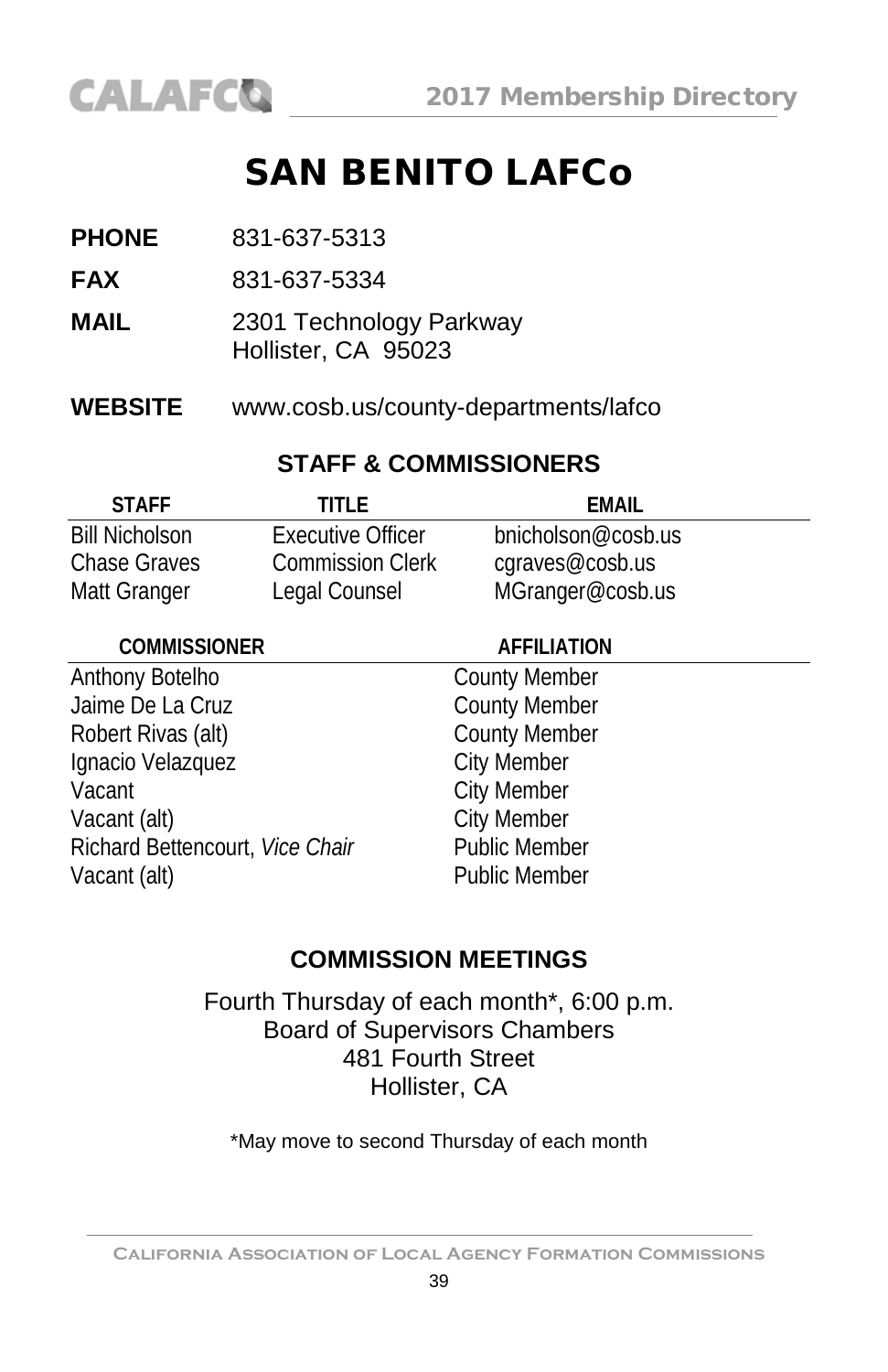

### SAN BERNARDINO LAFCo

- **PHONE** 909-388-0480
- **FAX** 909-885-8170
- **MAIL** 1170 W. Third Street, Unit 150 San Bernardino, CA 92415-0490

#### **WEBSITE** [www.sbclafco.org](http://www.sbclafco.org/)



### **STAFF & COMMISSIONERS**

| <b>STAFF</b>            | title                    | EMAIL                            |  |
|-------------------------|--------------------------|----------------------------------|--|
| Kathleen Rollings-      |                          |                                  |  |
| <b>McDonald</b>         | <b>Executive Officer</b> | kmcdonald@lafco.sbcounty.gov     |  |
| <b>Samuel Martinez</b>  | Assistant E.O.           | smartinez@lafco.sbcounty.gov     |  |
| Michael Tuerpe          | Project Manager          | mtuerpe@lafco.sbcounty.gov       |  |
| La Trici Jones          | <b>Commission Clerk</b>  | LaTrici.Jones@lafco.sbcounty.gov |  |
| Jeffrey Lum             | LAFCo Analyst            | Jeffrey.Lum@lafco.sbcounty.gov   |  |
| Angela Schell           | Administrative Asst.     | aschell@lafco.sbcounty.gov       |  |
| Clark H. Alsop          | Legal Counsel            | clark.alsop@bbklaw.com           |  |
| <b>COMMISSIONER</b>     |                          | <b>AFFILIATION</b>               |  |
| Robert Lovingood        |                          | <b>County Member</b>             |  |
| James Ramos, Vice Chair |                          | <b>County Member</b>             |  |
| Janice Rutherford (alt) |                          | <b>County Member</b>             |  |
| Larry McCallon          |                          | <b>City Member</b>               |  |
| Diane Williams          |                          | <b>City Member</b>               |  |
| Acquanetta Warren (alt) |                          | <b>City Member</b>               |  |
| Kimberly Cox, Chair     |                          | <b>Special District Member</b>   |  |
| James Curatalo          |                          | <b>Special District Member</b>   |  |
| Steven Farrell (alt)    |                          | <b>Special District Member</b>   |  |
| Jim Bagley              |                          | <b>Public Member</b>             |  |
| Vacant (alt)            |                          | <b>Public Member</b>             |  |
| COMMICCION MEETING      |                          |                                  |  |

#### **COMMISSION MEETING**

Third Wednesday of the month, 9:00 a.m. San Bernardino County Transportation Authority Board Room 1170 West 3rd Street, First Floor Lobby San Bernardino, CA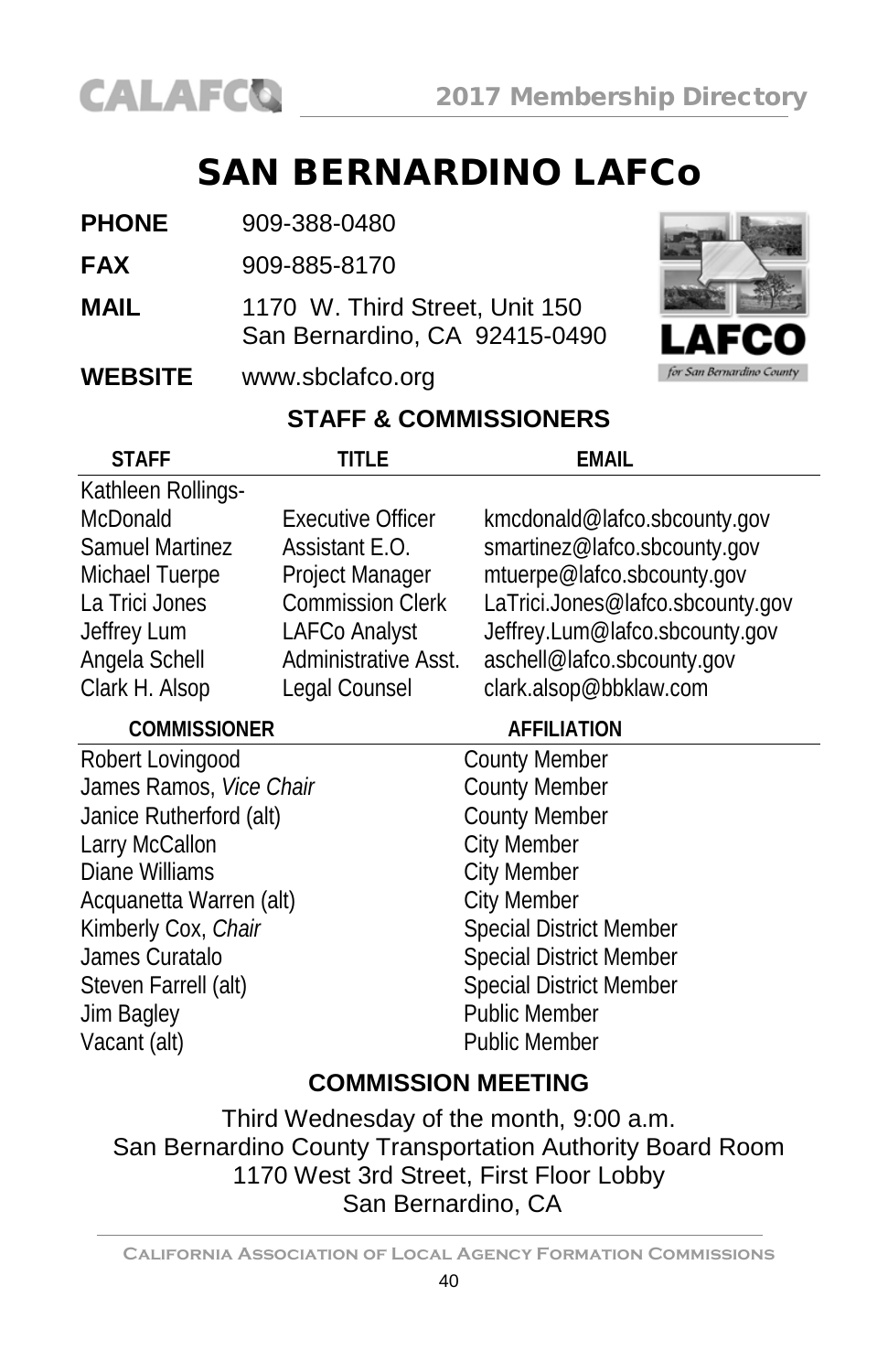

## SAN DIEGO LAFCo

| <b>PHONE</b> | 858-614-7755               |  |
|--------------|----------------------------|--|
| FAX          | 858.614-7766               |  |
| MAIL         | 9335 Hazard Way, Suite 200 |  |
|              | San Diego, CA 92123        |  |

**WEBSITE** [www.sdlafco.org](http://www.sdlafco.org/)

#### **STAFF & COMMISSIONERS**

| <b>STAFF</b>             | <b>TITLE</b>               | <b>EMAIL</b>                    |
|--------------------------|----------------------------|---------------------------------|
| Keene Simonds            | <b>Executive Officer</b>   | keene.simonds@sdcounty.ca.gov   |
| Ingrid Hansen            | Chief Govt, Ser.           | ingrid.hansen@sdcounty.ca.gov   |
| Robert Barry             | <b>Chief Analyst</b>       | robert.barry@sdcounty.ca.gov    |
| Ruth Arellano            | <b>Executive Assistant</b> | ruth.arellano@sdcounty.ca.gov   |
| Tamaron Luckett          | <b>Executive Assistant</b> | tamaron.luckett@sdcounty.ca.gov |
| Erica Blom               | Adm. Assistant             | erica.blom@sdcounty.ca.gov      |
| Rachel Witt              | Legal Counsel              | rachel.witt@sdcounty.ca.gov     |
| Michael Colantuono       | Special Counsel            | mcolantuono@cllaw.us            |
| Casey McGehee            | Govt. Consultant           | cdmconsulting@live.com          |
| Harry Ehrlich            | Govt. Consultant           | harry.ehrlich@sdcounty.ca.gov   |
| John Traylor             | Govt. Consultant           | john.traylor@sdcounty.ca.gov    |
| <b>Bill Smith</b>        | Govt. Consultant           | dmopbuff@san.rr.com             |
| <b>Betty Dehoney</b>     | Environ. Consultant        | betty.dehoney@hdrinc.com        |
| Dieu Ngu                 | <b>GIS/IT Consultant</b>   | dieu.ngu@sdcounty.ca.gov        |
| <b>COMMISSIONER</b>      |                            | <b>AFFILIATION</b>              |
| <b>Bill Horn</b>         |                            | <b>County Member</b>            |
| Dianne Jacob             |                            | <b>County Member</b>            |
| Greg Cox (alt)           |                            | <b>County Member</b>            |
| Lorie Zapf               |                            | City of San Diego Member        |
| Chris Cate (alt)         |                            | City of San Diego Member        |
| Sam Abed, Chair          |                            | <b>City Member</b>              |
| Vacant                   |                            | City Member                     |
| Racquel Vasquez (alt)    |                            | <b>City Member</b>              |
| Jo MacKenzie, Vice Chair |                            | <b>Special District Member</b>  |
| Ed Sprague               |                            | <b>Special District Member</b>  |
| Judy Hanson (alt)        |                            | <b>Special District Member</b>  |
| Andy Vanderlaan          |                            | <b>Public Member</b>            |

#### **COMMISSION MEETING**

Harry Mathis (alt) **Public Member** 

First Monday of each month, 9:00 a.m. County Administration Center, 1600 Pacific Highway, Room 302 San Diego, CA 92101

**California Association of Local Agency Formation Commissions**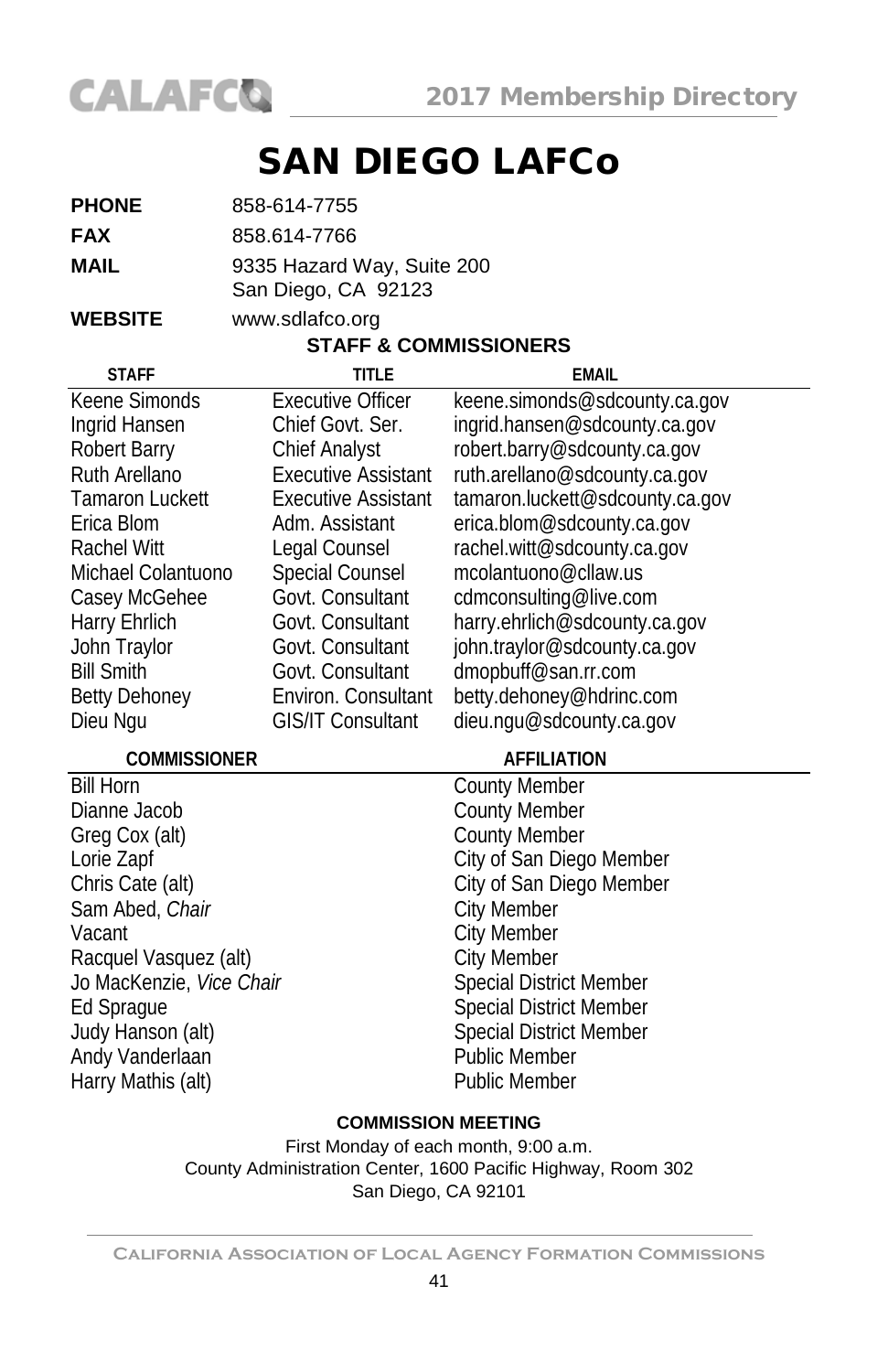

### SAN FRANCISCO LAFCo

- **PHONE** 415-554-5184
- **FAX** 415-554-5163
- **MAIL** 1 Dr. Carlton B. Goodlett Place Room 244 San Francisco, CA 94102-4689
- **WEBSITE** [www.sfgov.org/lafco](http://www.sfgov.org/bos/lafco)

#### **STAFF & COMMISSIONERS**

| <b>STAFF</b>    | TITI F                    | FMAIL                  |
|-----------------|---------------------------|------------------------|
| Angela Calvillo | Interim Executive Officer | alisa.somera@sfgov.org |
| Nancy Miller    | Legal Counsel             | miller@motlaw.com      |
| Alisa Somera    | <b>Commission Clerk</b>   | alisa.somera@sfgov.org |

#### **COMMISSIONER AFFILIATION**

Hillary Ronen County Member Vacant **County Member** Vacant (alt)<br>
Sandra Lee Fewer<br>
City Member Sandra Lee Fewer Vacant (alt) City Member Cynthia Crews, Vice Chair **Public Member** Edwin Lindo (alt) **Public Member** 

#### **COMMMISSION MEETING**

**TRD** City Hall, Room 244 1 Dr. Carlton B. Goodlett Place San Francisco, CA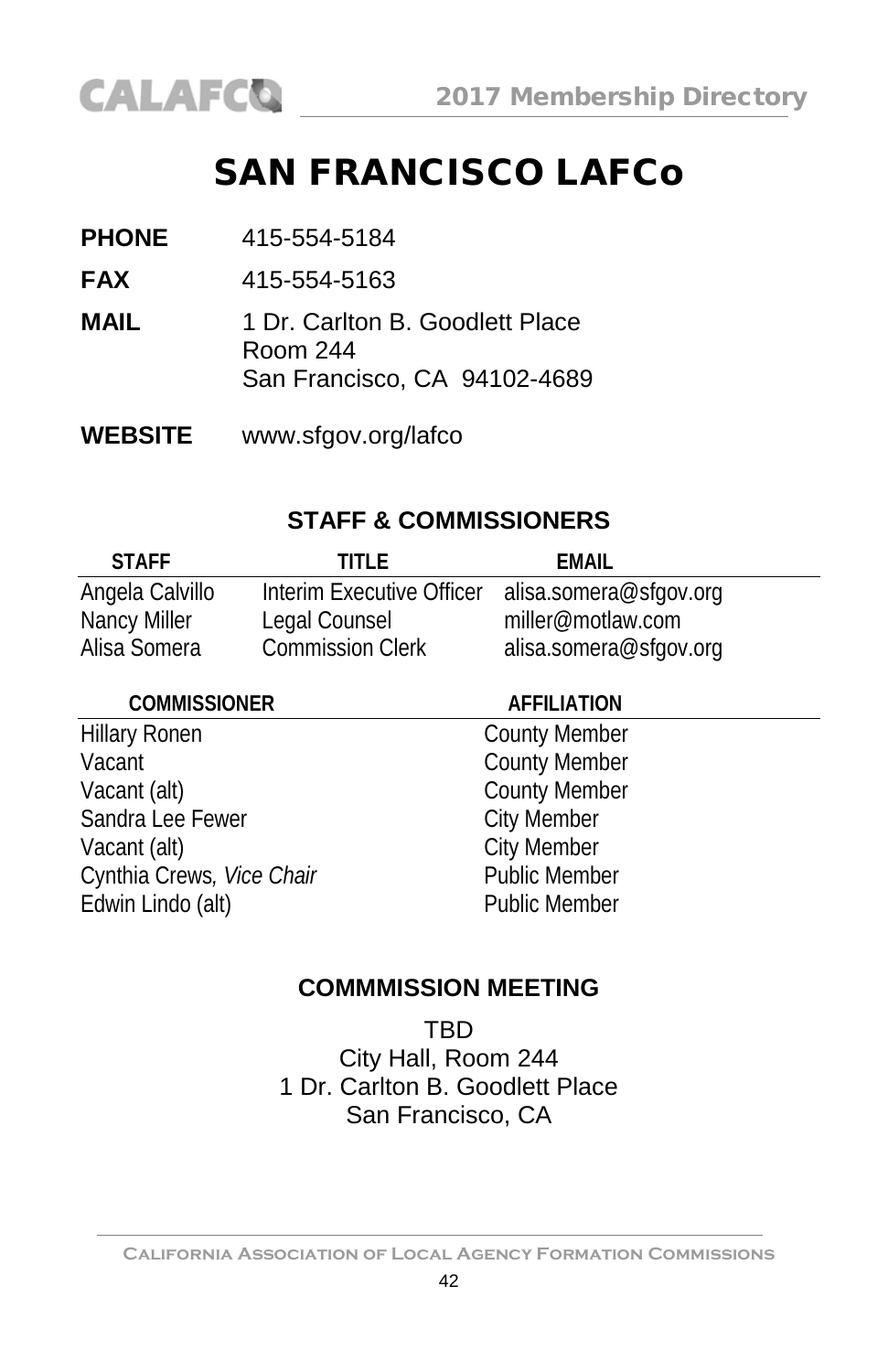### SAN JOAQUIN LAFCo

**PHONE** 209-468-3198

**FAX** 209-468-3199

**MAIL** 509 W. Weber Avenue, Suite 420 Stockton, CA 95203

**WEBSITE** [www.sjgov.org/lafco](http://www.sjgov.org/lafco)

#### **STAFF & COMMISSIONERS**

| <b>STAFF</b>        | TITI F                   | FMAIL                   |
|---------------------|--------------------------|-------------------------|
| James Glaser        | <b>Executive Officer</b> | jglaser@sjgov.org       |
| <b>Mitzi Stites</b> | <b>Commission Clerk</b>  | mstites@sjgov.org       |
| Rod A. Attebery     | Legal Counsel            | rattebery@neumiller.com |
| Elizabeth Contreras | <b>LAFCo Analyst</b>     | econtreras@sjgov.org    |

#### **COMMISSIONER AFFILIATION**

Bob Elliott<br>
Miguel Villapudua<br>
County Member<br>
County Member Miguel Villapudua Tom Patti (alt) County Member<br>
Doug Kuehne, Chair<br>
City Member Doug Kuehne, Chair Robert Rickman<br>
Danny Fox (alt) City Member Danny Fox (alt) Peter Johnson **Public Member** Charles Mann (alt) **Public Member** 

### **COMMISSION MEETING**

Second Thursday of every month, 9:00 a.m. Board of Supervisors Chambers 44 N. San Joaquin Street, 6<sup>th</sup> Floor Stockton, CA 95203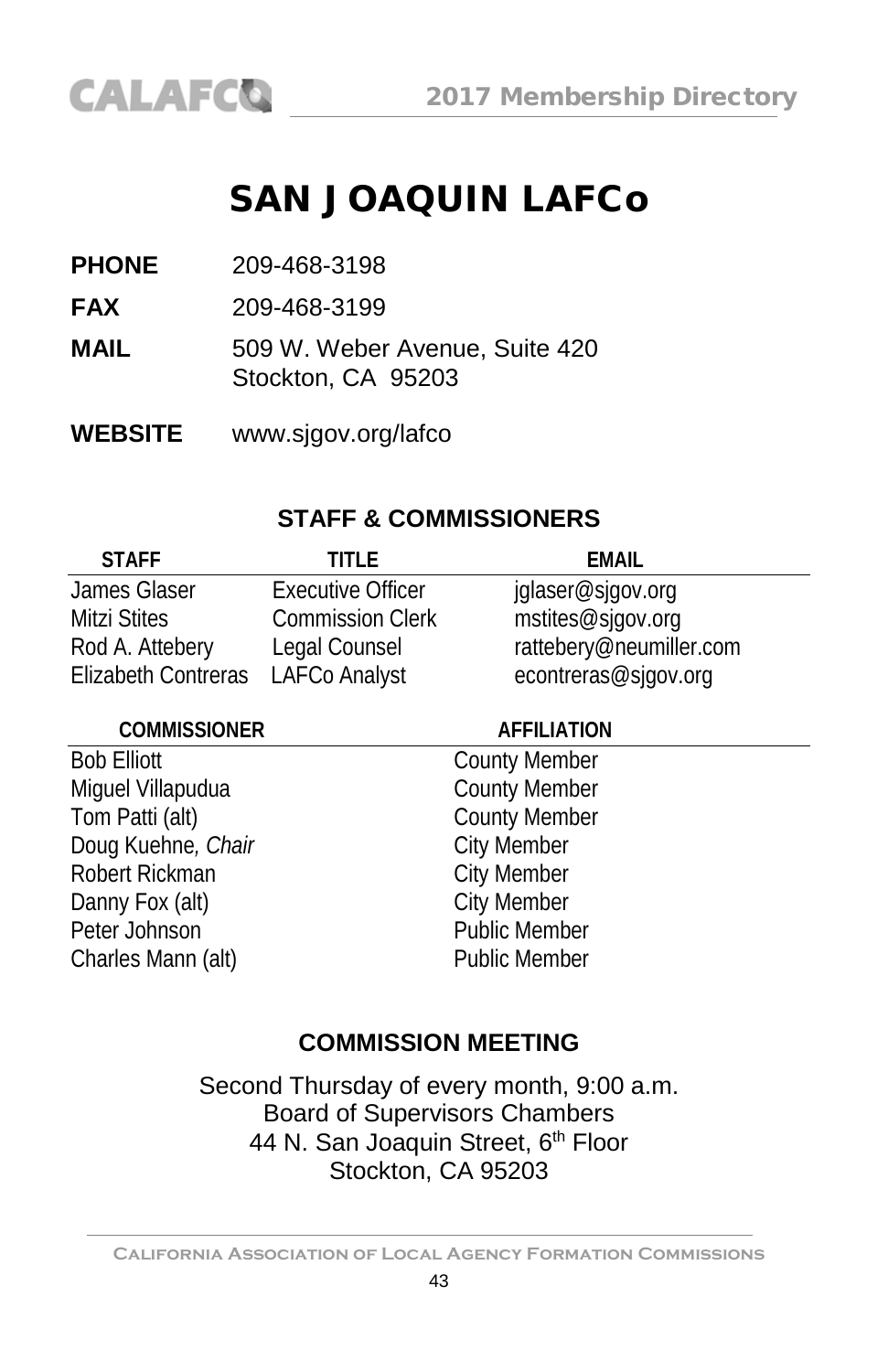### SAN LUIS OBISPO LAFCo

**PHONE** 805-781-5795

**FAX** 805-788-2072

- **MAIL** 1042 Pacific Street, Suite A San Luis Obispo, CA 93401
- **WEBSITE** [www.slolafco.com](http://www.slolafco.com/)



#### **STAFF & COMMISSIONERS**

| <b>STAFF</b>    | TITI F                   | EMAIL                 |
|-----------------|--------------------------|-----------------------|
| David Church    | <b>Executive Officer</b> | dchurch@slolafco.com  |
| Mike Prater     | Senior Analyst           | mprater@slolafco.com  |
| Donna J. Bloyd  | <b>Commission Clerk</b>  | dbloyd@slolafco.com   |
| Raymond Biering | Legal Counsel            | rbiering@slolafco.com |

#### **COMMISSIONER AFFILIATION**

Debbie Arnold County Member Lynn Compton County Member Vacant (alt) County Member Roberta Fonzi<br>
Ed Waage, *Vice Chair*<br>
Ed Waage, *Vice Chair* Ed Waage, *Vice Chair*<br>
Jaime Irons (alt) City Member Jaime Irons (alt) Robert Enns Marshall Ochylski, Chair Special District Member Ed Eby (alt) Special District Member Heather Jensen (alt) Public Member

Public Member

#### **COMMISSION MEETING**

Third Thursday of every month, 9:00 a.m. County Board of Supervisors Chambers San Luis Obispo, CA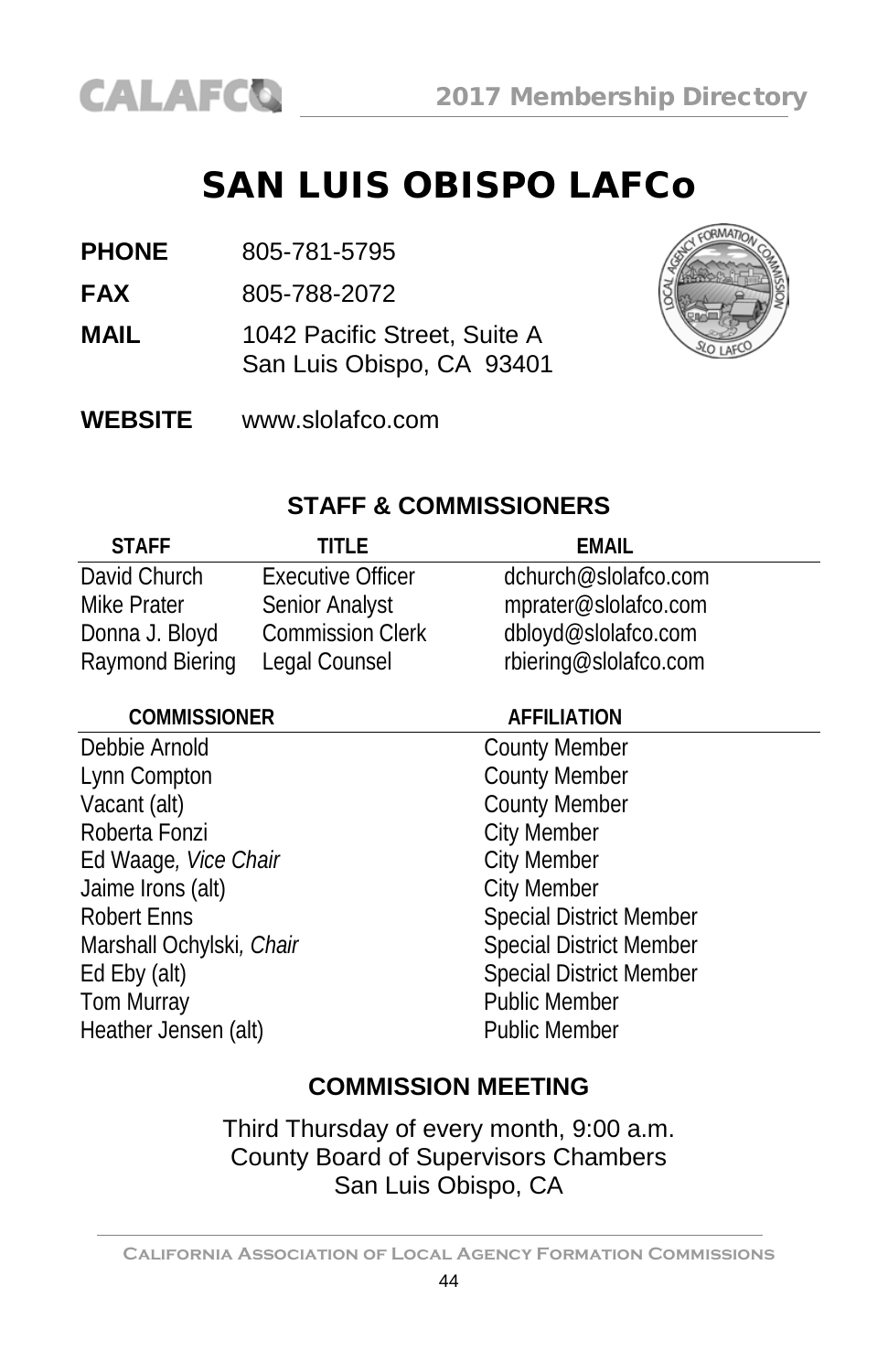## SAN MATEO LAFCo

| <b>PHONE</b> | 650-363-4224                                                       |
|--------------|--------------------------------------------------------------------|
| <b>FAX</b>   | 650-363-4849                                                       |
| MAIL         | 455 County Center, 2 <sup>nd</sup> Floor<br>Redwood City, CA 94063 |

**WEBSITE** www.sanmateolafco.org

#### **STAFF & COMMISSIONERS**

| <b>STAFF</b>   | TITI F                   | FMAIL               |
|----------------|--------------------------|---------------------|
| Martha Poyatos | <b>Executive Officer</b> | mpoyatos@smcgov.org |
| Jean Brook     | <b>Commission Clerk</b>  | jbrook@smcgov.org   |
| Rebecca Archer | Legal Counsel            | rmarcher@smcgov.org |

| <b>COMMISSIONER</b>         | <b>AFFILIATION</b>             |
|-----------------------------|--------------------------------|
| Don Horsley, Chair          | <b>County Member</b>           |
| <b>Warren Slocum</b>        | <b>County Member</b>           |
| Vacant (alt)                | <b>County Member</b>           |
| <b>Rich Garbarino</b>       | <b>City Member</b>             |
| Michael O'Neill, Vice Chair | <b>City Member</b>             |
| Ray Mueller (alt)           | <b>City Member</b>             |
| Joshua Cosgrove             | <b>Special District Member</b> |
| Joe Sheridan                | <b>Special District Member</b> |
| Ric Lohman (alt)            | <b>Special District Member</b> |
| Ann Draper                  | <b>Public Member</b>           |
| Sepi Richardson (alt)       | <b>Public Member</b>           |
|                             |                                |

### **COMMISSION MEETING**

Third Wednesday of odd-numbered months, 2:30 p.m. Board of Supervisors Chambers 400 County Center Redwood City, CA 94063

**California Association of Local Agency Formation Commissions**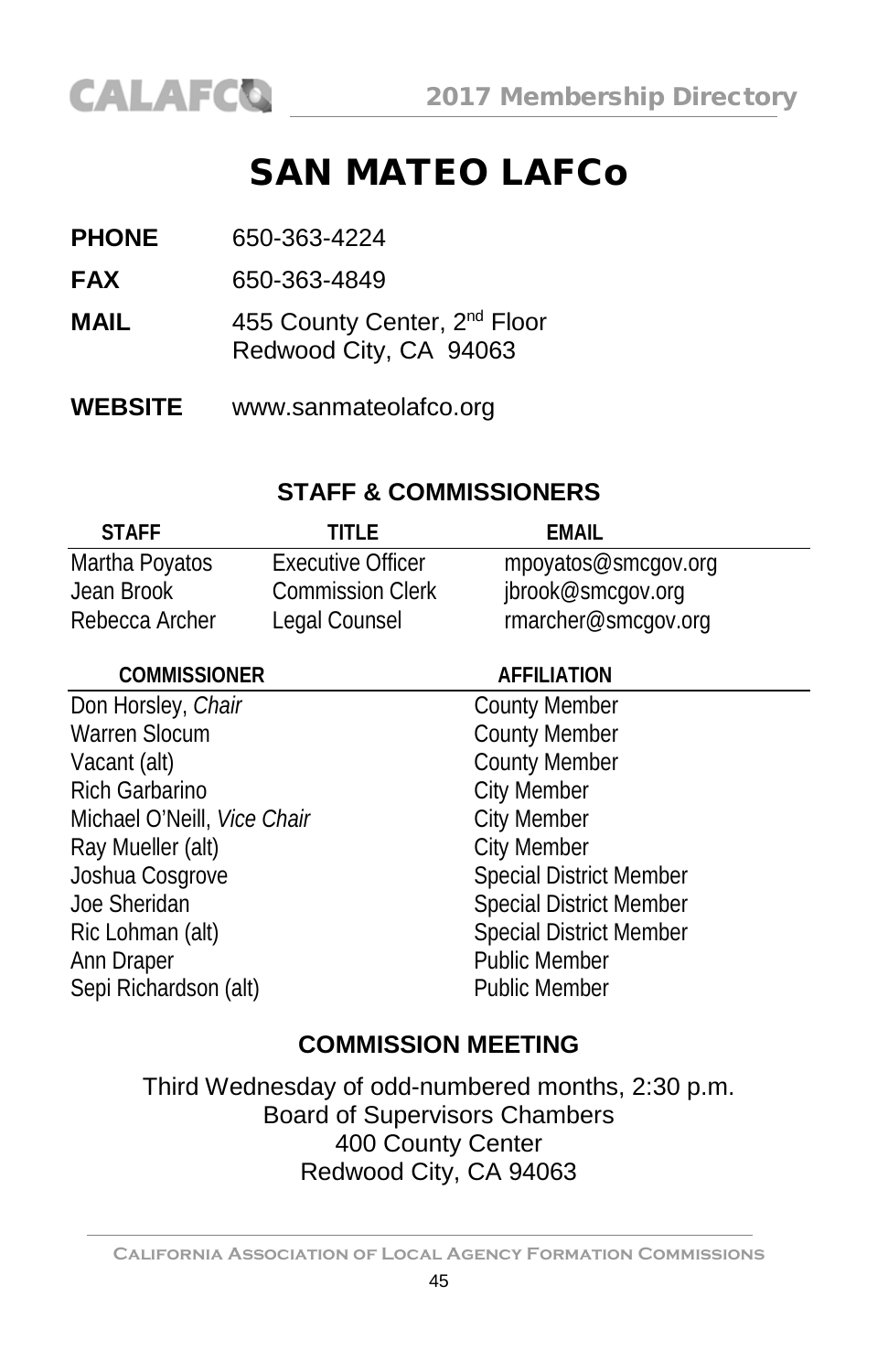### SANTA BARBARA LAFCo

| <b>PHONE</b> | 805-568-3391 |
|--------------|--------------|
|              |              |

**FAX** 805-568-2249

- **MAIL** 105 East Anapamu Street, Room 407 Santa Barbara, CA 93101
- **WEBSITE** [www.sblafco.org](http://www.sblafco.org/)

#### **STAFF & COMMISSIONERS**

| <b>STAFF</b>         | TITI F                              | FMAIL                                              |
|----------------------|-------------------------------------|----------------------------------------------------|
| Paul Hood            | Executive Officer lafco@sblafco.org |                                                    |
| Jacquelyne Alexander |                                     | Commission Clerk jalexander@co.santa-barbara.ca.us |
| <b>Bill Dillon</b>   | Legal Counsel                       | wdillon@co.santa-barbara.ca.us                     |

| <b>COMMISSIONER</b>    | <b>AFFILIATION</b>             |
|------------------------|--------------------------------|
| Steve Lavagnino        | <b>County Member</b>           |
| Janet Wolf             | <b>County Member</b>           |
| Joan Hartmann (alt)    | <b>County Member</b>           |
| Roger Aceves, Chair    | <b>City Member</b>             |
| Jim Richardson         | <b>City Member</b>             |
| Etta Waterfield (alt)  | <b>City Member</b>             |
| Craig Geyer            | <b>Special District Member</b> |
| Jeff Moorhouse         | <b>Special District Member</b> |
| Judith Ishkanian (alt) | <b>Special District Member</b> |
| Roger Welt, Vice Chair | <b>Public Member</b>           |
| Shane Stark (alt)      | <b>Public Member</b>           |
|                        |                                |

#### **COMMISSION MEETING**

First Thursday of each month, 1:00 p.m. Board of Supervisors Hearing Rooms, alternating monthly between Santa Barbara and Santa Maria, CA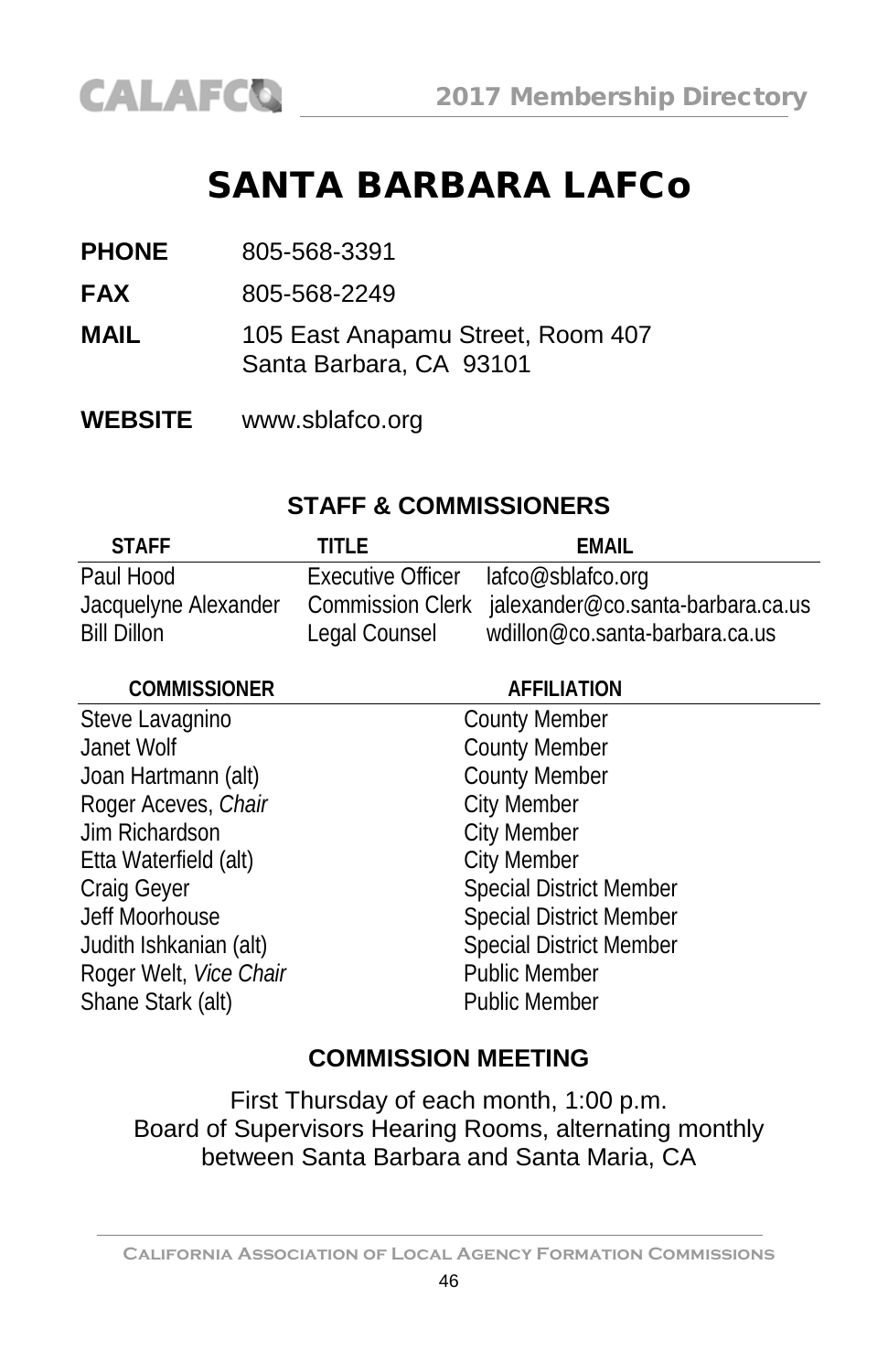

## SANTA CLARA LAFCo

**PHONE** 408-299-6415

**MAIL** 777 North First Street Suite 410 San Jose, CA 95112 **WEBSITE** [www.santaclaralafco.org](http://www.santaclara.lafco.ca.gov/)



### **STAFF & COMMISSIONERS**

| <b>STAFF</b>           | TITI F                   | FMAIL                                           |
|------------------------|--------------------------|-------------------------------------------------|
| Neelima Palacherla     | <b>Executive Officer</b> | neelima.palacherla@ceo.sccgov.org               |
| Dunia Noel             | LAFCo Analyst            | dunia.noel@ceo.sccgov.org                       |
| <b>Emmanuel Abello</b> |                          | Commission Clerk emmanuel.abello@ceo.sccgov.org |
| Mala Subramanian       | Legal Counsel            | malathy.subramanian@bbklaw.com                  |

| <b>COMMISSIONER</b>    | <b>AFFILIATION</b>             |  |
|------------------------|--------------------------------|--|
| Mike Wasserman         | <b>County Member</b>           |  |
| Ken Yeager, Vice Chair | <b>County Member</b>           |  |
| Cindy Chavez (alt)     | <b>County Member</b>           |  |
| Rob Rennie             | <b>City Member</b>             |  |
| Russell Melton (alt)   | <b>City Member</b>             |  |
| Sergio Jimenez         | City of San Jose Member        |  |
| Sylvia Arenas (alt)    | City of San Jose Member        |  |
| Sequoia Hall, Chair    | <b>Special District Member</b> |  |
| Linda J. LeZotte       | <b>Special District Member</b> |  |
| Yoriko Kishimoto (alt) | <b>Special District Member</b> |  |
| Susan Vicklund Wilson  | <b>Public Member</b>           |  |
| Terry Trumbull (alt)   | <b>Public Member</b>           |  |
|                        |                                |  |

### **COMMISSION MEETING**

First/Second Wednesday of even months, 1:15 p.m. County Government Center 70 West Hedding Street San Jose, CA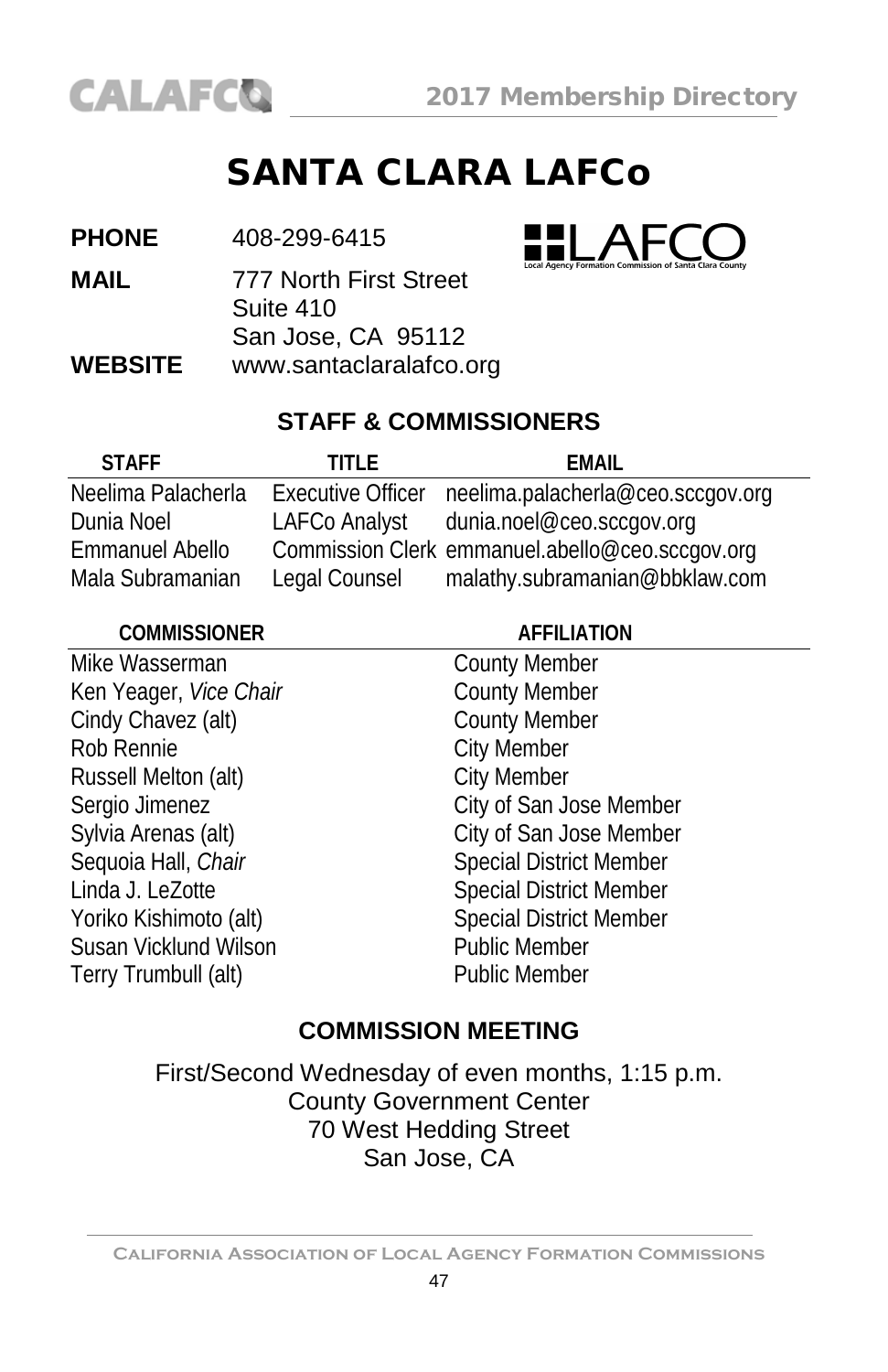

### SANTA CRUZ LAFCo



**MAIL** 701 Ocean Street, Room 318-D Santa Cruz, CA 95060

**WEBSITE** [www.santacruzlafco.org](http://www.santacruzlafco.org/)

### **STAFF & COMMISSIONERS**

| <b>STAFF</b>         | TITI F        | FMAIL                                    |
|----------------------|---------------|------------------------------------------|
| Patrick M. McCormick |               | Executive Officer pat@santacruzlafco.org |
| Debra Means          |               | Secretary/Clerk debra@santacruzlafco.org |
| <b>Brooke Miller</b> | Legal Counsel | t.brooke.miller@santacruzcounty.us       |

| <b>AFFILIATION</b>             |
|--------------------------------|
| <b>County Member</b>           |
| <b>County Member</b>           |
| <b>County Member</b>           |
| <b>City Member</b>             |
| <b>City Member</b>             |
| <b>City Member</b>             |
| <b>Special District Member</b> |
| <b>Special District Member</b> |
| <b>Special District Member</b> |
| <b>Public Member</b>           |
| <b>Public Member</b>           |
|                                |

#### **COMMISSION MEETING**

First Wednesday of the month, (except July), 10:00 a.m. 701 Ocean Street, Room 525 Santa Cruz, CA 95060

**California Association of Local Agency Formation Commissions**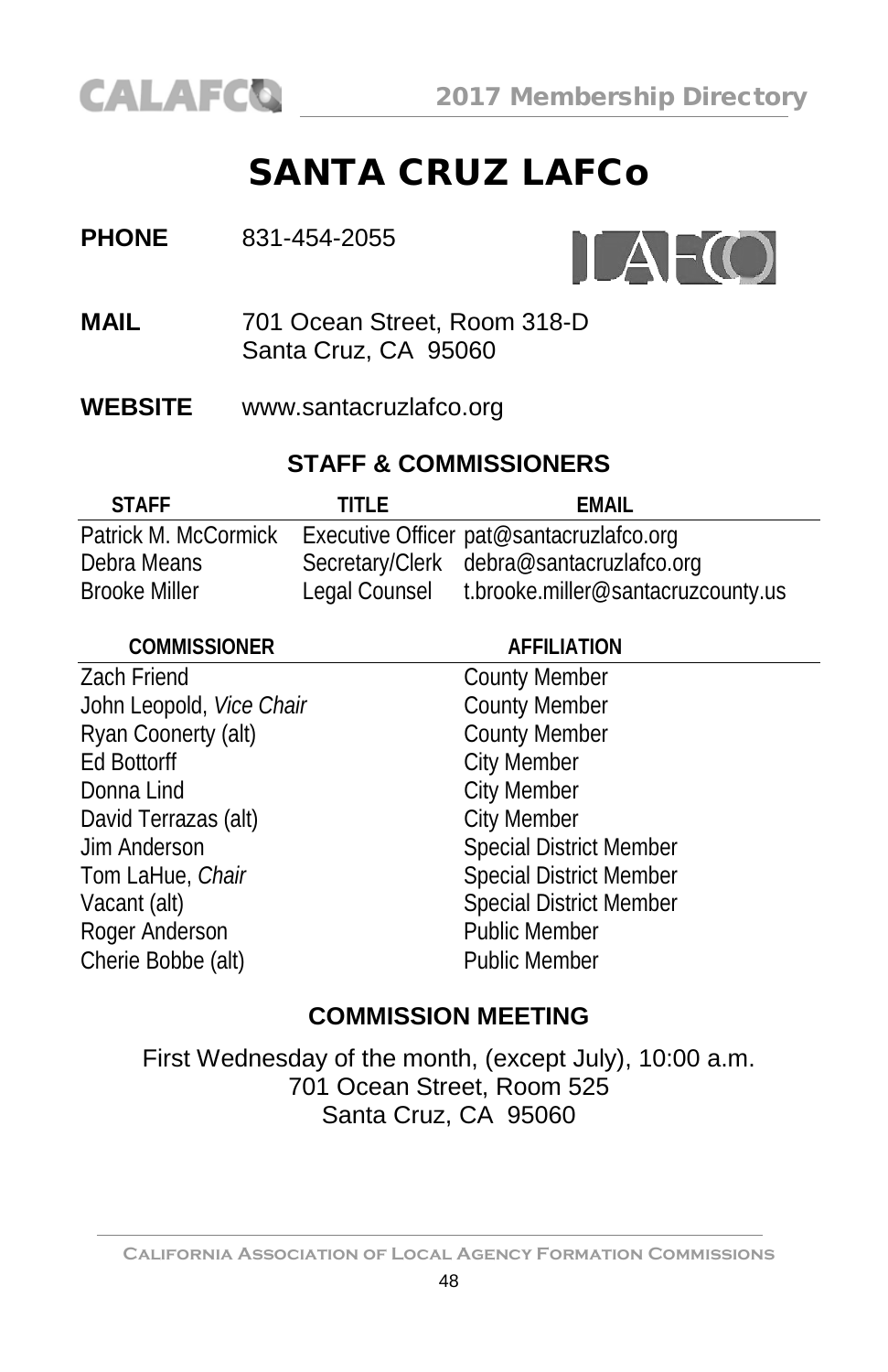### SHASTA LAFCo

- **PHONE** 530-242-1112
- **FAX** 530-242-1113
- **MAIL** 1255 East Street, Suite 201 Redding, CA 96001
- **WEBSITE** [www.shasta.lafco.ca.gov](http://www.shasta.lafco.ca.gov/)

#### **STAFF & COMMISSIONERS**

| <b>STAFF</b>      | TITI F                   | FMAIL                       |
|-------------------|--------------------------|-----------------------------|
| George Williamson | <b>Executive Officer</b> | exec@shasta.lafco.ca.gov    |
| Kathy Bull        | <b>Office Manager</b>    | manager@shasta.lafco.ca.gov |
| James Underwood   | Legal Counsel            | jim@underwoodwetzellaw.com  |
|                   |                          |                             |

| <b>AFFILIATION</b>             |
|--------------------------------|
| <b>County Member</b>           |
| <b>County Member</b>           |
| <b>County Member</b>           |
| <b>City Member</b>             |
| <b>City Member</b>             |
| <b>City Member</b>             |
| <b>Special District Member</b> |
| <b>Special District Member</b> |
| <b>Special District Member</b> |
| <b>Public Member</b>           |
| <b>Public Member</b>           |
|                                |

#### **COMMISSION MEETING**

First Thursday of even numbered months, 9:00 a.m. Various public meeting locations in or near Redding, CA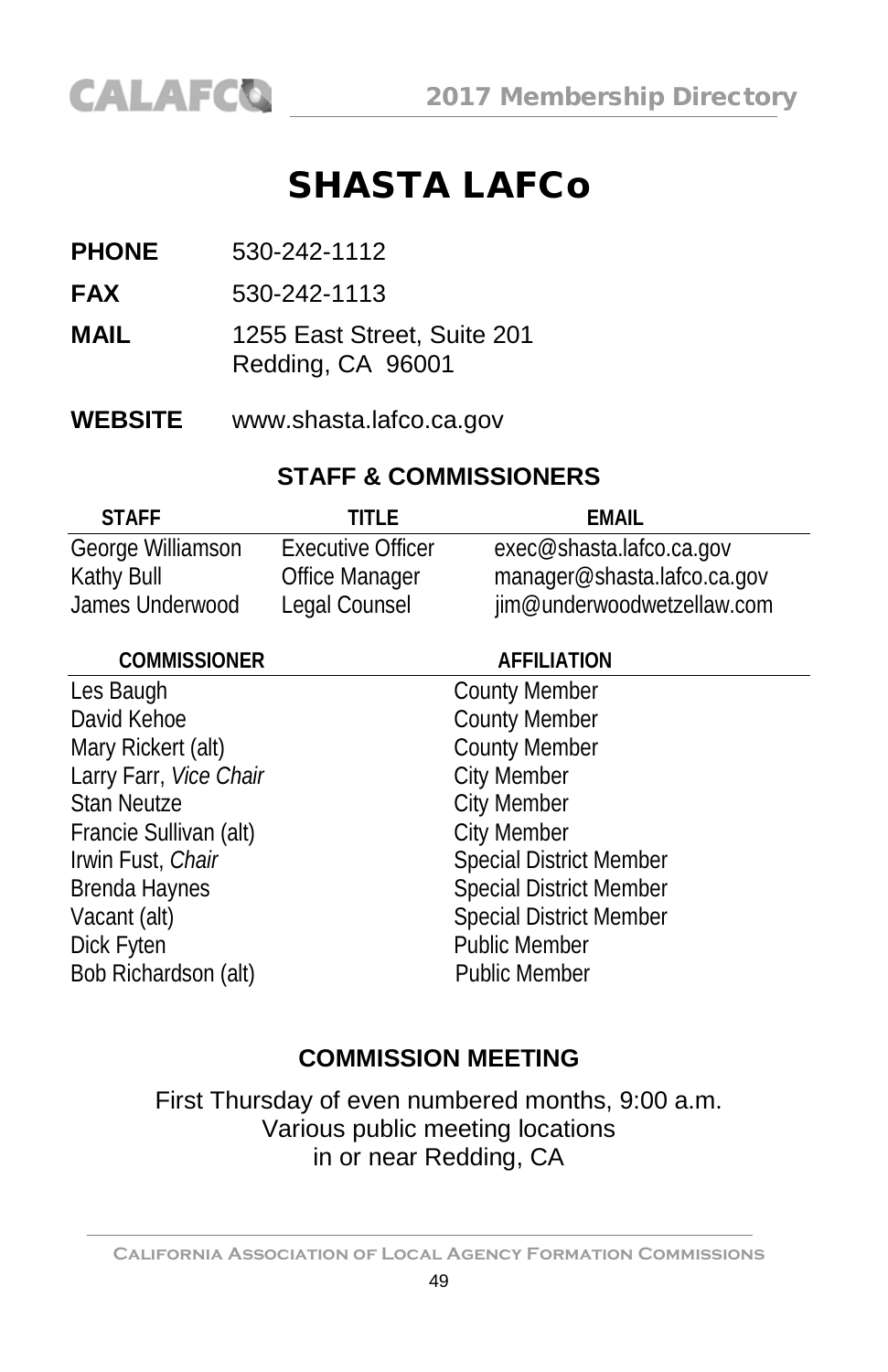

### SIERRA LAFCo

**PHONE** 530-289-3251

**FAX** 530-289-2828

**MAIL** P.O. Box 530 Downieville, CA 95936

#### **WEBSITE**

#### **STAFF & COMMISSIONERS**

| <b>STAFF</b>  | TITI F            | EMAIL                        |
|---------------|-------------------|------------------------------|
| Tim H. Beals  | Executive Officer | tbeals@sierracounty.ca.gov   |
| Kathy Whitlow | <b>Clerk</b>      | kwhitlow@sierracounty.ca.gov |

#### **COMMISSIONER AFFILIATION**

Paul Roen **County Member** Lee Adams (alt) County Member<br>Brooks Mitchell City Member **Brooks Mitchell** Pat Whitley<br>
Mark Marin (alt) City Member<br>
City Member Mark Marin (alt) Tom Rawson **Public Member** Vacant (alt) **Public Member** 

Peter Huebner County Member

#### **COMMISSION MEETING**

To be determined. Contact Sierra LAFCo Office 101 Courthouse Square Downieville, CA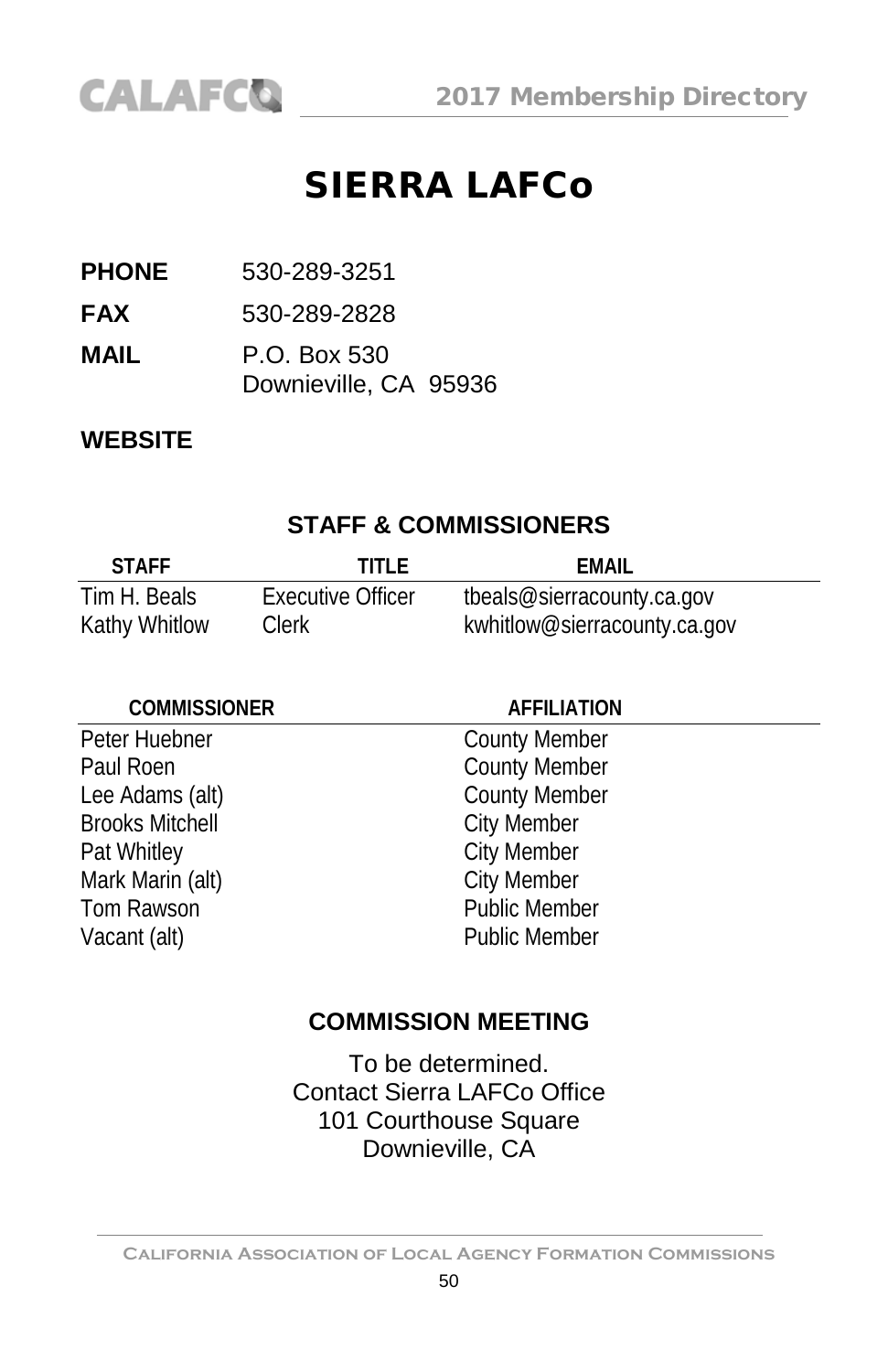

### SISKIYOU LAFCo

| <b>PHONE</b> | 530-842-8201 |
|--------------|--------------|
|              |              |

**FAX** 530-841-4076

**MAIL** 806 South Main Street Yreka, CA 96097



**WEBSITE** [www.co.siskiyou.ca.us/PHS/planning/LAFCO.aspx](http://www.co.siskiyou.ca.us/PHS/planning/LAFCO.aspx)

#### **STAFF & COMMISSIONERS**

| <b>STAFF</b>           | TITI F                       | FMAIL                      |
|------------------------|------------------------------|----------------------------|
| <b>William Navarre</b> | Interim Executive Officer    | bnavarre@co.siskiyou.ca.us |
| Randy Chafin           | Interim Deputy Exec. Officer | rchafin@co.siskiyou.ca.us  |
| Vurl Trytten           | <b>Commission Clerk</b>      | vtrytten@co.siskiyou.ca.us |
| Jim Underwood          | Interim Legal Counsel        | jim.uandwlaw@gmail.com     |

#### **COMMISSIONER AFFILIATION**

Lisa Nixon County Member Ed Valenzuela<br>
Michael Kobseff (alt) County Member<br>
County Member Michael Kobseff (alt) Deborah Baird City Member Tim Stearns<br>
Hank Ebinger (alt) Fig. 2015 City Member<br>
City Member Hank Ebinger (alt) April Gray **Public Member** Gary Peery (alt) **Public Member** 

#### **COMMISSION MEETING**

Generally the First Tuesday of every Quarter, or as needed, at 4:30 p.m. Public Health Upstairs Conference Room 806 South Main Street Yreka, CA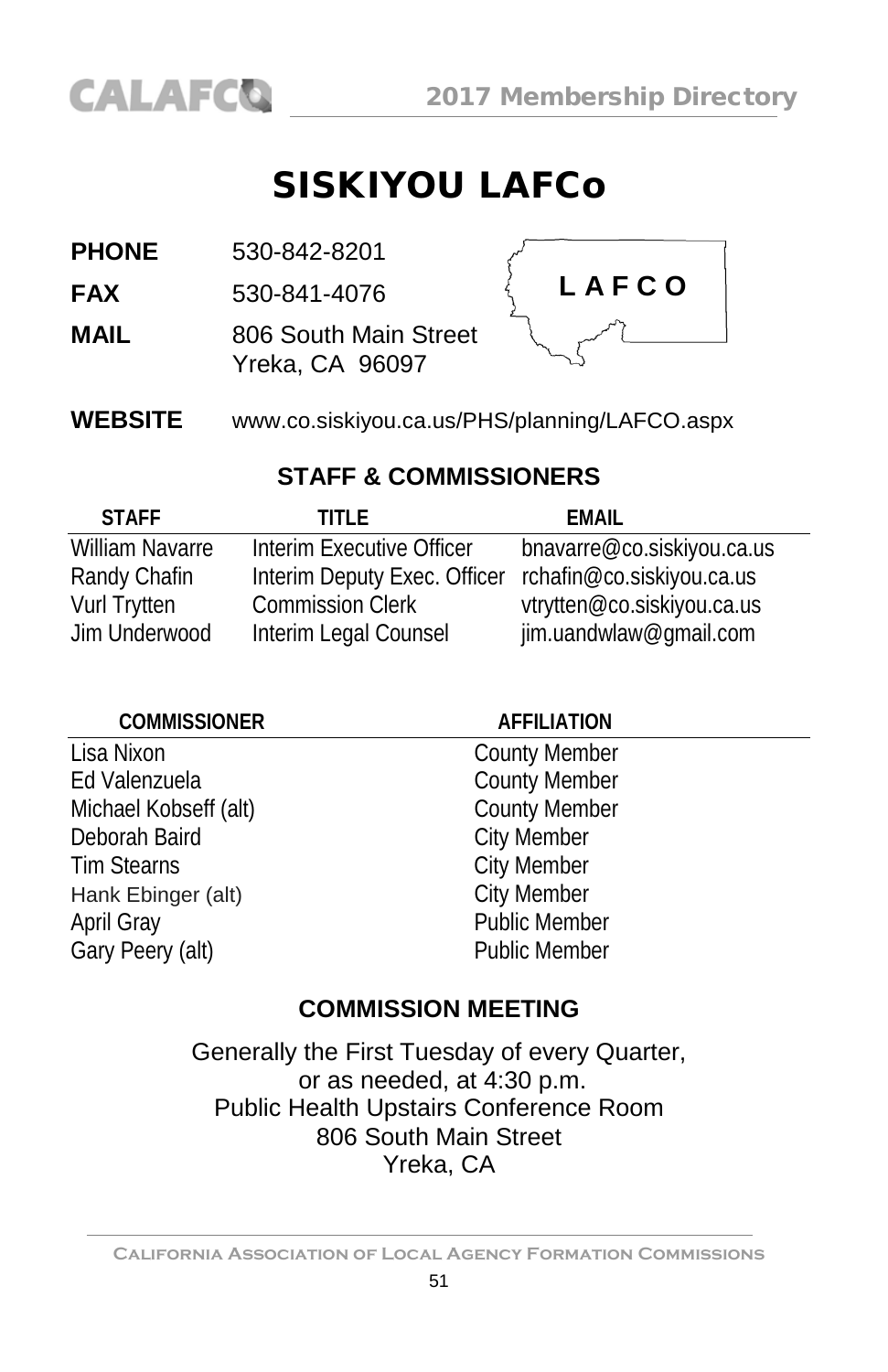

### SOLANO LAFCo

**PHONE** 707-439-3897

**FAX** 707-438-1788

**MAIL** 675 Texas Street, Suite 6700 Fairfield, CA 94533



**WEBSITE** [www.solanolafco.com](http://www.solanolafco.com/)

#### **STAFF & COMMISSIONERS**

| <b>STAFF</b>        | TITI F            | FMAIL                     |
|---------------------|-------------------|---------------------------|
| <b>Rich Seithel</b> | Executive Officer | rseithel@solanolafco.com  |
| Michelle McIntyre   | Analyst           | mmcintyre@solanolafco.com |
| <b>Scott Browne</b> | Legal Counsel     | scott@scottbrowne.com     |

#### **COMMISSIONER AFFILIATION**

James Spering **County Member** John Vasquez<br>
Skip Thomson (alt) County Member<br>
County Member Skip Thomson (alt)<br>Harry Price Pete Sanchez<br>
Len Augustine (alt) City Member<br>
City Member Len Augustine (alt) Vacant **Public Member** Nancy Shopay (alt), *Chair* Public Member

City Member

#### **COMMISSION MEETING**

Second Monday of even numbered months, 10:00 a.m. Board of Supervisors Chambers 675 Texas Street Fairfield, CA

**California Association of Local Agency Formation Commissions**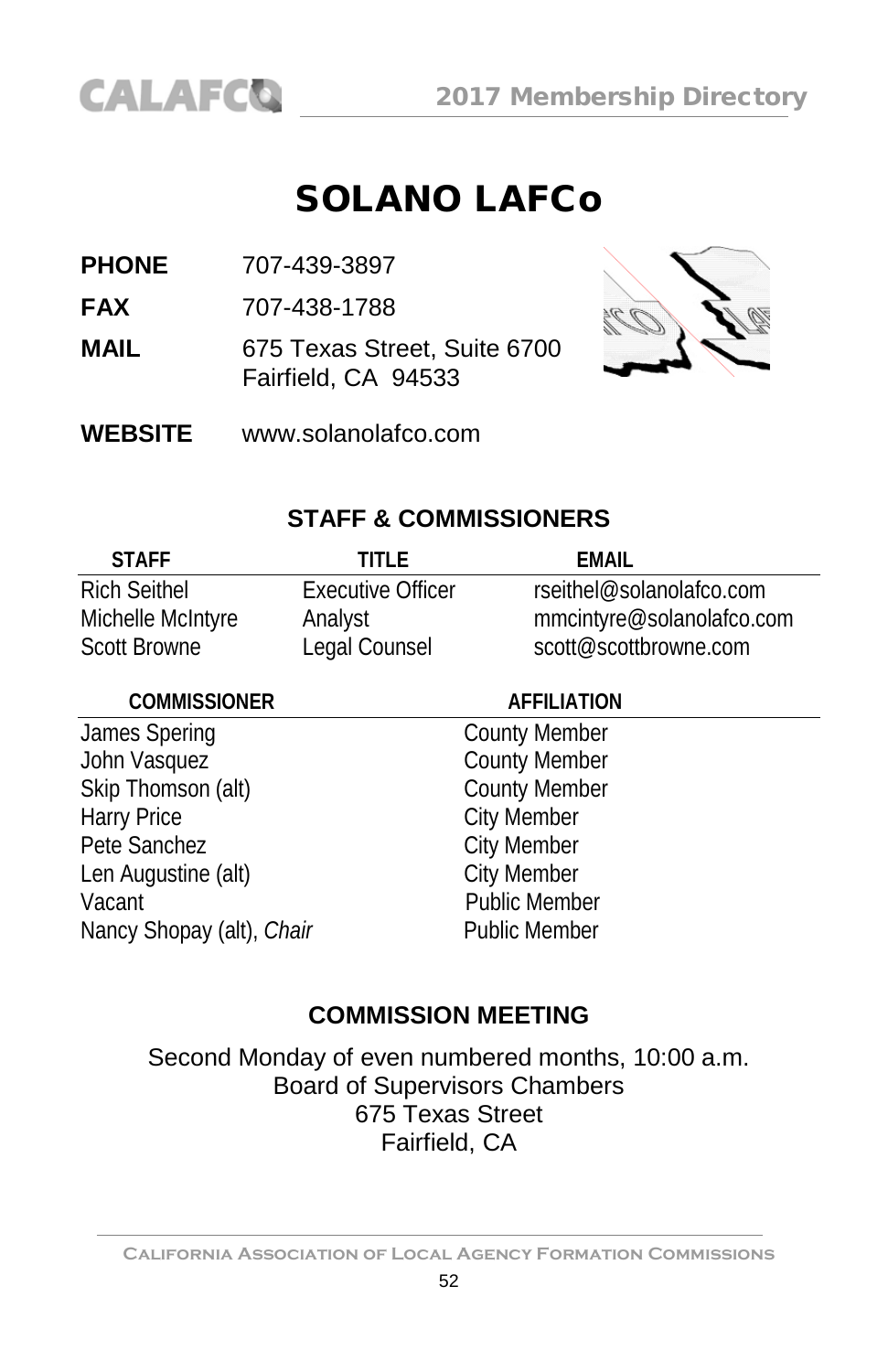### SONOMA LAFCo

- **PHONE** 707-565-2577
- **FAX** 707-565-3778
- **MAIL** 575 Administration Drive, Room 104A Santa Rosa, CA 95403
- **WEBSITE** [www.sonomalafco.org](http://www.sonomalafco.org/)

#### **STAFF & COMMISSIONERS**

| <b>STAFF</b>     | TITI F                   | FMAIL                           |
|------------------|--------------------------|---------------------------------|
| Mark Bramfitt    | <b>Executive Officer</b> | mark.bramfitt@sonoma-county.org |
| Carole L. Cooper | Assistant E.O.           | carole.cooper@sonoma-county.org |
| <b>Jeff Brax</b> | Legal Counsel            | jeff.brax@sonoma-county.org     |
| Cynthia Olson    | <b>Commission Clerk</b>  | cynthia.olson@sonoma-county.org |

| <b>COMMISSIONER</b>   | <b>AFFILIATION</b>             |  |
|-----------------------|--------------------------------|--|
| Susan Gorin           | <b>County Member</b>           |  |
| Lynda Hopkins         | <b>County Member</b>           |  |
| James Gore (alt)      | <b>County Member</b>           |  |
| Teresa Barrett, Chair | <b>City Member</b>             |  |
| Pam Stafford          | <b>City Member</b>             |  |
| Mark Landman (alt)    | <b>City Member</b>             |  |
| <b>Rich Holmer</b>    | <b>Special District Member</b> |  |
| Ernie Loveless        | <b>Special District Member</b> |  |
| Rod Moore (alt)       | <b>Special District Member</b> |  |
| Jean Kapolchok        | <b>Public Member</b>           |  |
| Steve Hertzberg (alt) | <b>Public Member</b>           |  |
|                       |                                |  |

#### **COMMISSION MEETING**

First Wednesday of each month, 2:00 p.m. Sonoma County Board of Supervisors Chambers 575 Administration Drive, Room 102A Santa Rosa, CA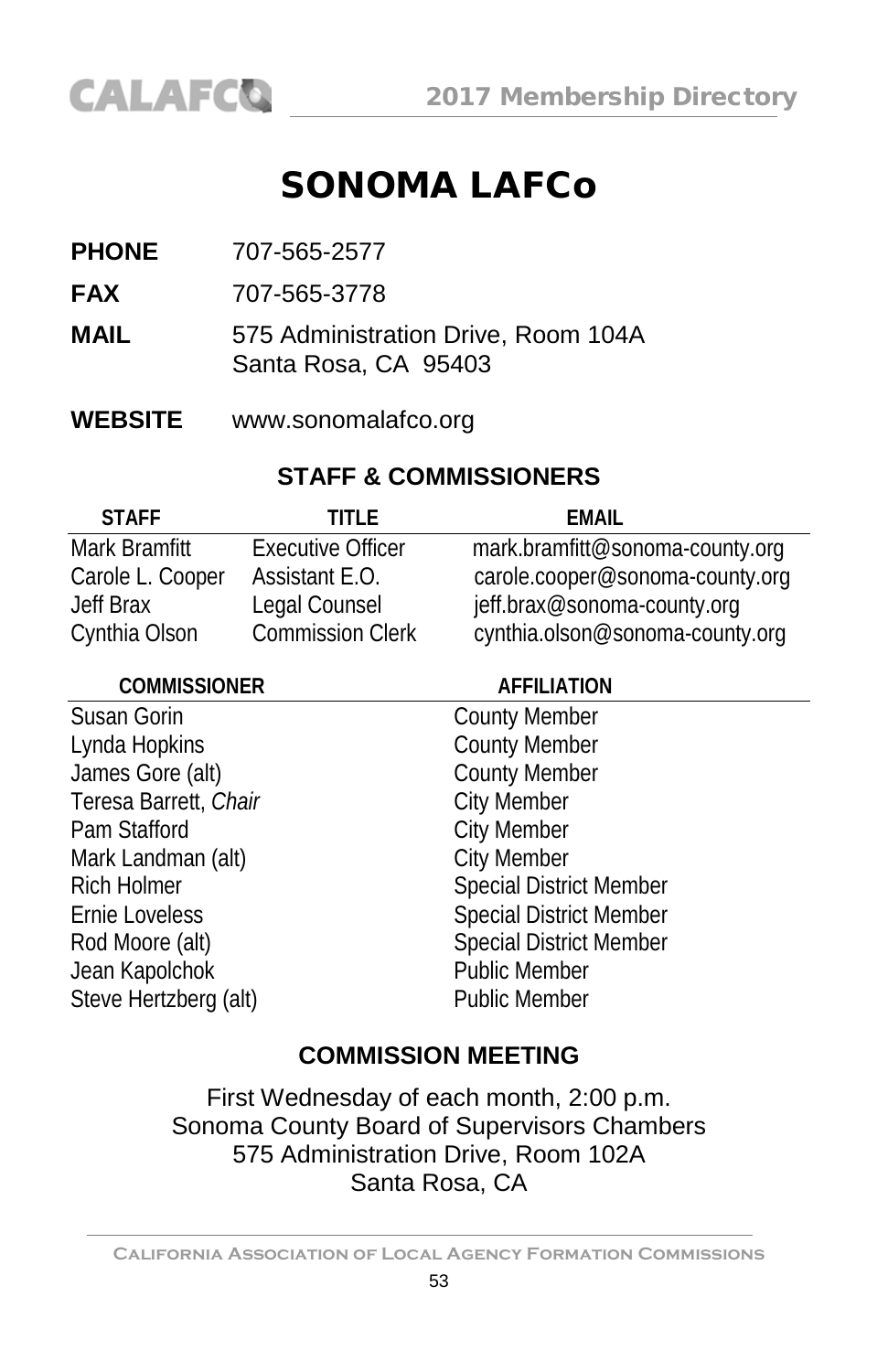### STANISLAUS LAFCo

**PHONE** 209-525-7660

**FAX** 209-525-7643

- **MAIL** 1010 Tenth Street, 3<sup>rd</sup> Floor Modesto, CA 95354
- **WEBSITE** [www.stanislauslafco.org](http://www.stanislauslafco.org/)



#### **STAFF & COMMISSIONERS**

| <b>STAFF</b>      | TITI F                   | FMAIL                    |
|-------------------|--------------------------|--------------------------|
| Sara Lytle-Pinhey | <b>Executive Officer</b> | pinheys@stancounty.com   |
| Javier Camarena   | Assistant E.O.           | camarenaj@stancounty.com |
| Jennifer Goss     | <b>Commission Clerk</b>  | gossj@stancounty.com     |
| Robert J. Taro    | Legal Counsel            | taror@stancounty.com     |

#### **COMMISSIONER AFFILIATION**

Jim DeMartini County Member<br>
Terry Withrow, *Vice Chair* County Member Terry Withrow, *Vice Chair*<br>
Kristin Olsen (alt) County Member Kristin Olsen (alt) County Meml<br>
Amy Bublak, Chair Charles City Member Amy Bublak, *Chair*<br>Tom Dunlop Michael Van Winkle (alt)<br>Brad Hawn Annabel Gammon (alt) Public Member

City Member<br>City Member Public Member

#### **COMMISSION MEETING**

Fourth Wednesday of each month, 6:00 p.m. Tenth Street Place Joint Chambers 1010 10<sup>th</sup> Street, Basement Level Modesto, CA 95354

**California Association of Local Agency Formation Commissions**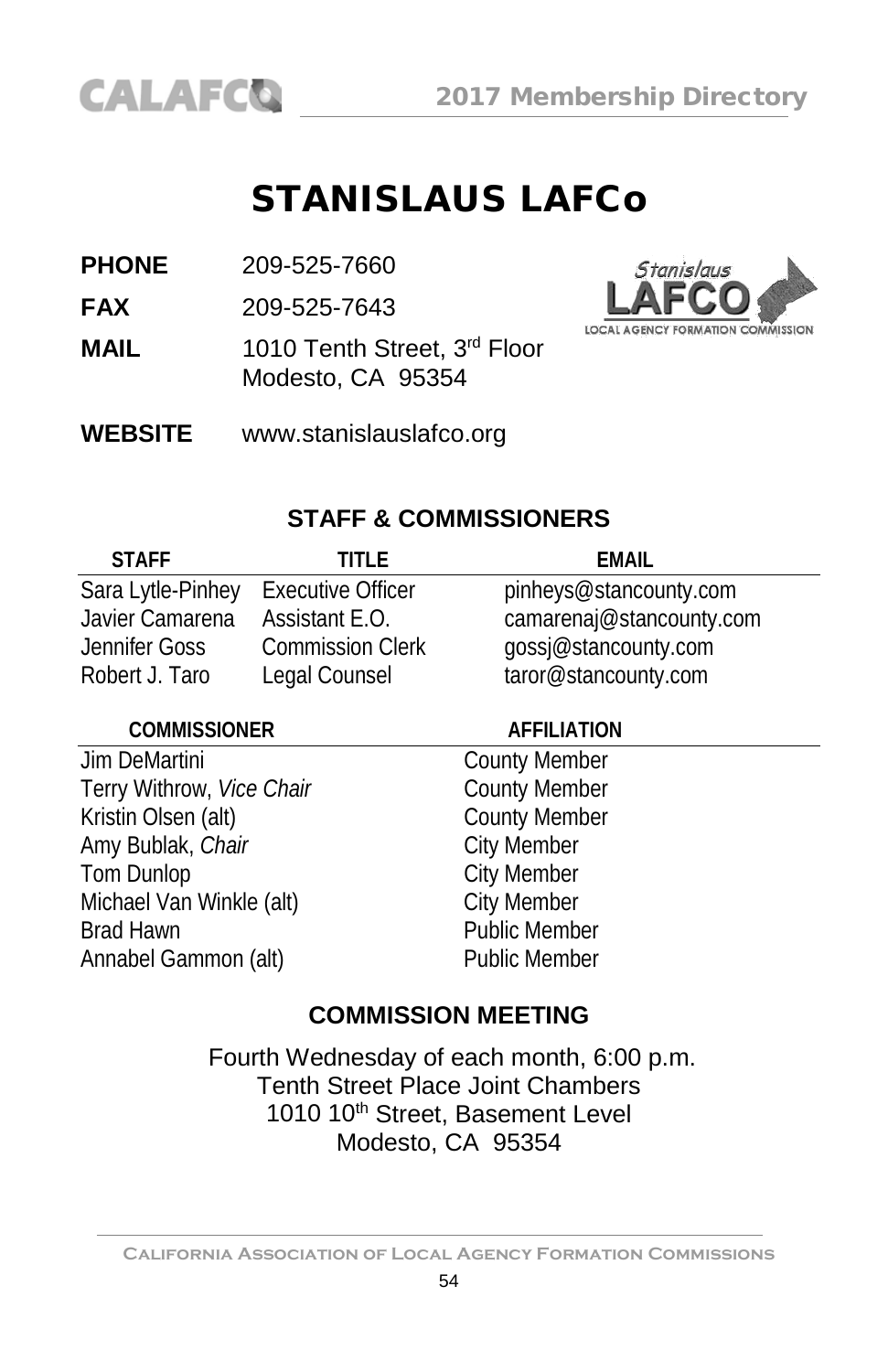### SUTTER LAFCo

- **PHONE** 707-592-7528
- **FAX** 530-740-4836
- **MAIL** P.O. Box 2694 Granite Bay, CA 95746
- **WEBSITE** [www.sutterlafco.org](http://www.sutterlafco.org/)

### **STAFF & COMMISSIONERS**

| <b>STAFF</b>                    | TITI F                   | FMAIL                   |
|---------------------------------|--------------------------|-------------------------|
| John Benoit                     | <b>Executive Officer</b> | johnbenoit@surewest.net |
| Jennifer Stephenson Deputy E.O. |                          | jennifer@pcateam.com    |
| <b>Scott Browne</b>             | Legal Counsel            | scott@scottbrowne.com   |
| Paige Hensley                   | Clerk-Analyst            | jph1230@comcast.net     |

| <b>COMMISSIONER</b>     | <b>AFFILIATION</b>             |  |
|-------------------------|--------------------------------|--|
| Mat Conant              | <b>County Member</b>           |  |
| Larry Munger            | <b>County Member</b>           |  |
| Ron Sullenger (alt)     | <b>County Member</b>           |  |
| Jason Banks             | <b>City Member</b>             |  |
| Preet Didbal, Chair     | <b>City Member</b>             |  |
| Stan Cleveland (alt)    | <b>City Member</b>             |  |
| Don Cochran, Vice Chair | <b>Special District Member</b> |  |
| <b>Gary Marler</b>      | <b>Special District Member</b> |  |
| David Rai (alt)         | <b>Special District Member</b> |  |
| Joginder Cheema Pardesi | <b>Public Member</b>           |  |
| Rupinder Jawanda (alt)  | <b>Public Member</b>           |  |
|                         |                                |  |

### **COMMISSION MEETING**

Fourth Thursday of every month, 4:00 p.m. Yuba City Council Chambers 1201 Civic Center Boulevard Yuba City, CA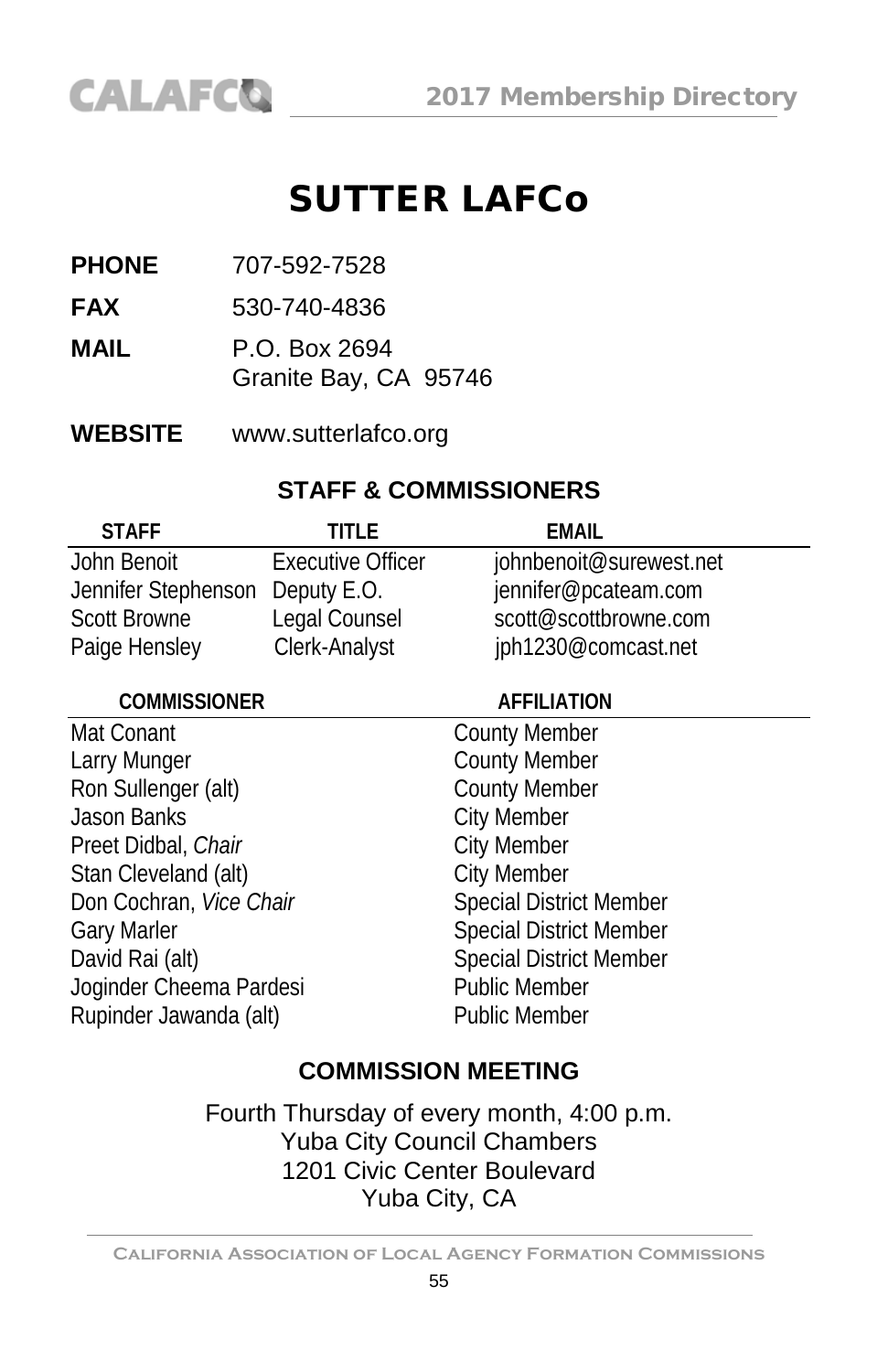### TEHAMA LAFCo

**PHONE** 530-527-2200

**FAX** 530-527-2655

**MAIL** 444 Oak Street, Room "I" Red Bluff, CA 96080

**WEBSITE** [www.co.tehama.ca.us](http://www.co.tehama.ca.us/) 

#### **STAFF & COMMISSIONERS**

| <b>STAFF</b>  | TITI F            | EMAIL                   |
|---------------|-------------------|-------------------------|
| Kristen Maze  | Executive Officer | kmaze@co.tehama.ca.us   |
| Arthur Wylene | Legal Counsel     | awylene@co.tehama.ca.us |

| <b>COMMISSIONER</b>       | <b>AFFILIATION</b>   |  |
|---------------------------|----------------------|--|
| <b>Burt Bundy</b>         | <b>County Member</b> |  |
| Bob Williams, Vice Chair  | <b>County Member</b> |  |
| Candy Carlson (alt)       | <b>County Member</b> |  |
| Darlene Dickison          | <b>City Member</b>   |  |
| Clay Parker, Chair        | <b>City Member</b>   |  |
| R. E. Mitchell (alt)      | <b>City Member</b>   |  |
| Robert Shephard Jr. (alt) | <b>City Member</b>   |  |
| Sylvia Stahl              | <b>Public Member</b> |  |
| Vacant (alt)              | <b>Public Member</b> |  |

#### **COMMISSION MEETING**

Second Wednesday of each Month, 2:00 p.m. Administration Building Board of Supervisors Chambers 727 Oak Street Red Bluff, CA 96080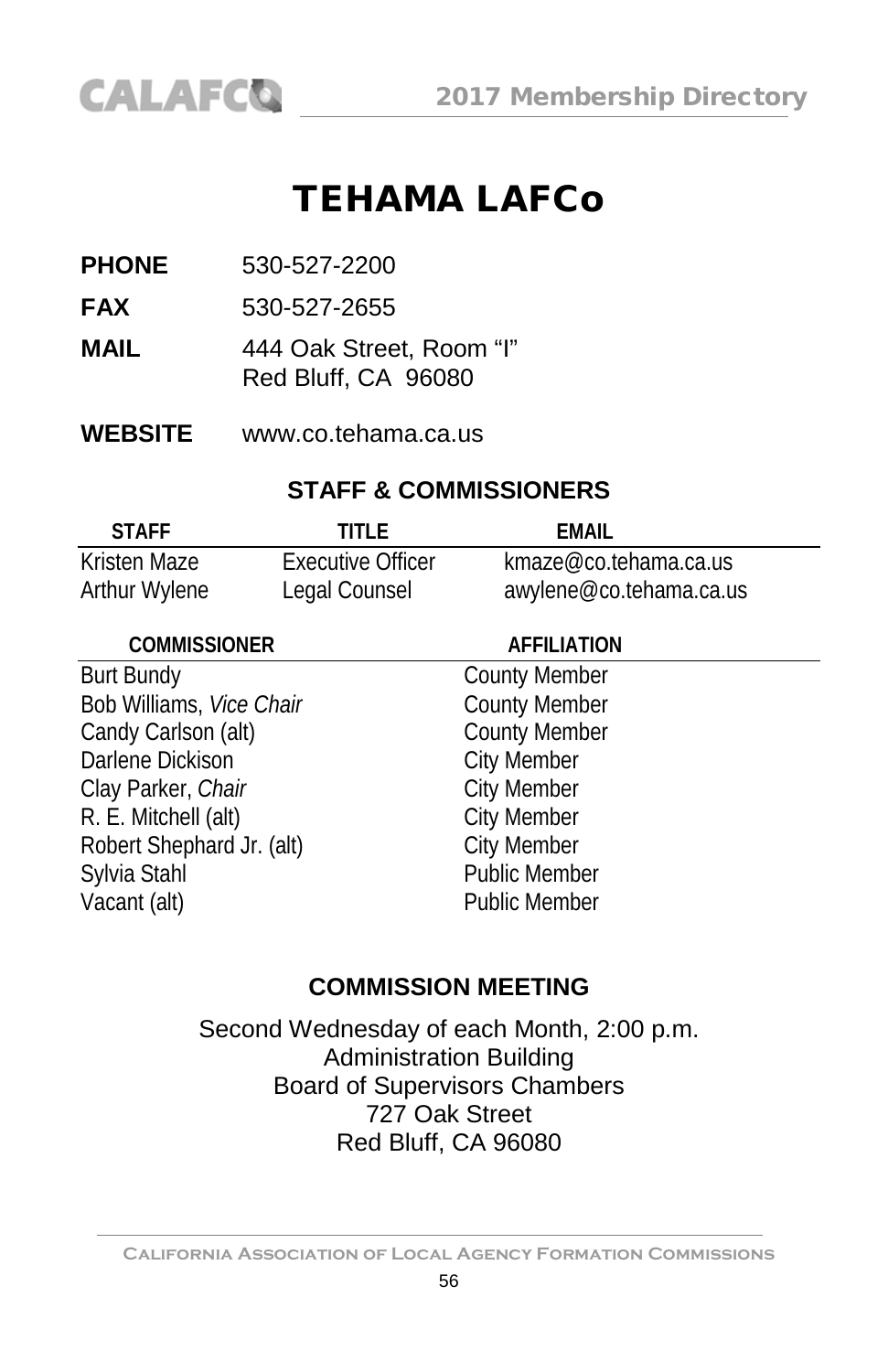### TRINITY LAFCo

**PHONE** 530-623-1351

**FAX** 530-623-1353

**MAIL** P.O. Box 1445

Weaverville, CA 96093



**WEBSITE** [www.calafco.org/trinity](http://www.calafco.org/trinity)

### **STAFF & COMMISSIONERS**

| <b>STAFF</b>  | TITI F         | FMAIL                                                 |
|---------------|----------------|-------------------------------------------------------|
| John Jelicich |                | Interim Executive Officer jielicich@trinitycounty.org |
| Vacant        | Assistant E.O. |                                                       |
| Vacant        | LAFCo Clerk    |                                                       |
| Vacant        | Legal Counsel  |                                                       |

#### **COMMISSIONER AFFILIATION**

Bobbi Chadwick<br>
Keith Groves<br>
County Member<br>
County Member Judy Morris County Member Bill Burton (alt) County Member Greg Gardner, Chair Vacant Public Member Vacant (alt) **Public Member** 

County Member Bill Britton Special District Member Pat Frost Special District Member Clarence Rose (alt) Special District Member<br>
Greg Gardner, Chair<br>
Special District Member

### **COMMISSION MEETING**

Third Tuesday of every month, 4:00 p.m. Library Meeting Room Weaverville, CA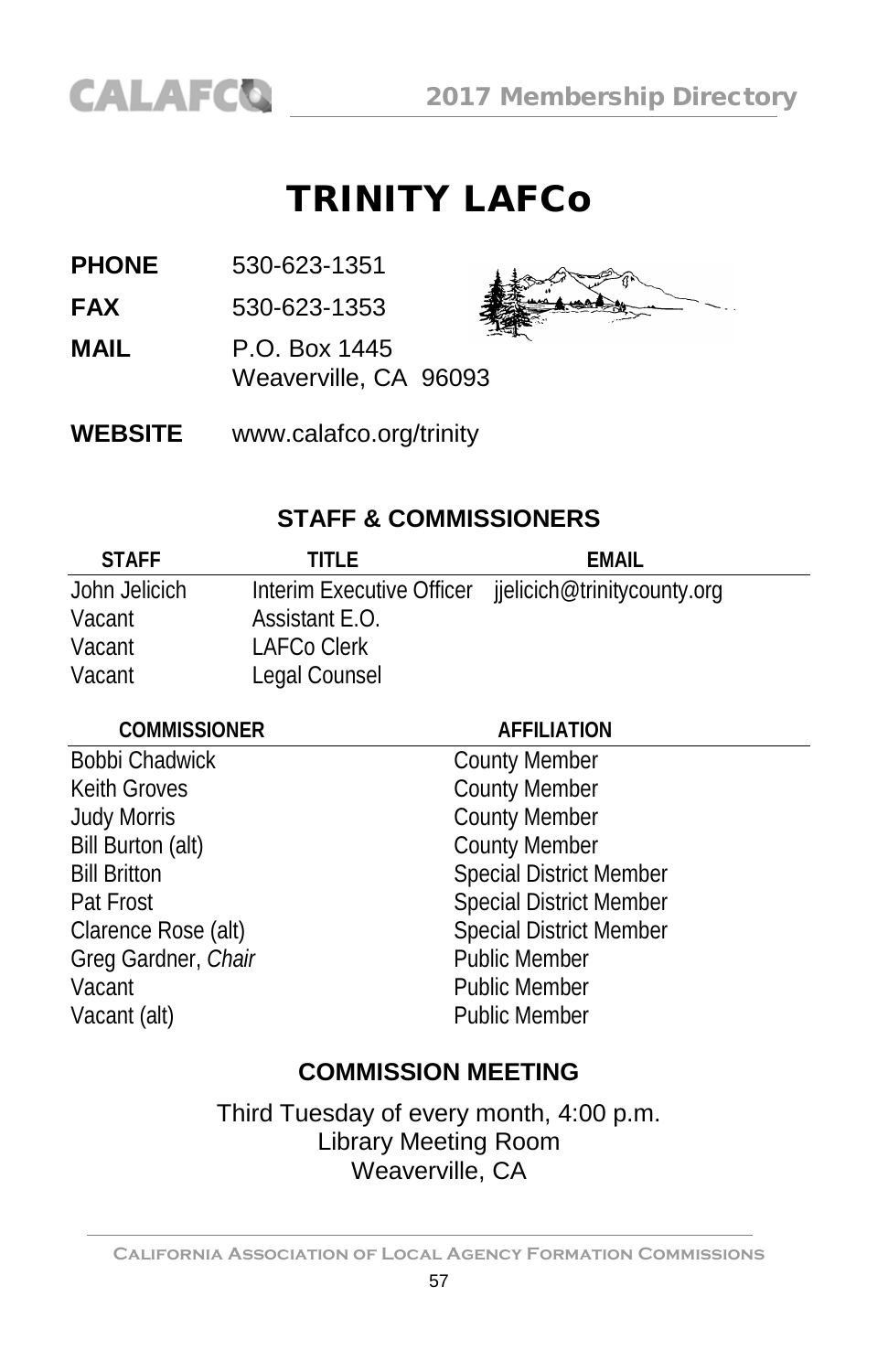### TULARE LAFCo

**PHONE** 559-623-0450

**CALAFCO** 

**FAX** 559-733-6720

- **MAIL** 210 N. Church St., Suite B Visalia, CA 93291
- **WEBSITE** <http://lafco.co.tulare.ca.us/lafco/>

#### **STAFF & COMMISSIONERS**

| <b>STAFF</b>     | TITI F                   | FMAIL                    |
|------------------|--------------------------|--------------------------|
| Ben Giuliani     | <b>Executive Officer</b> | bgiuliani@tularecog.org  |
| Steven Ingoldsby | <b>Staff Analyst</b>     | singoldsby@tularecog.org |
| Alyssa Unti      | <b>Clerk</b>             | ablythe@tularecog.org    |
| Jeff Kuhn        | Legal Counsel            | jkuhn@co.tulare.ca.us    |

#### **COMMISSIONER AFFILIATION**

Pete Vander Poel, *Chair* County Member Steve Worthley **County Member** Mike Ennis (alt) County Member Cameron Hamilton<br>
Rudy Mendoza<br>
City Member Rudy Mendoza<br>
City Member<br>
Carlton Jones (alt)<br>
City Member Carlton Jones (alt) **Juliet Allen,** *Vice Chair* Public Member Dennis Mederos (alt) entitled a public Member

### **COMMISSION MEETING**

First Wednesday of every month, 2:00 p.m. Board of Supervisors Chambers County Civic Center, 2800 W. Burrel Ave. Visalia, CA 93291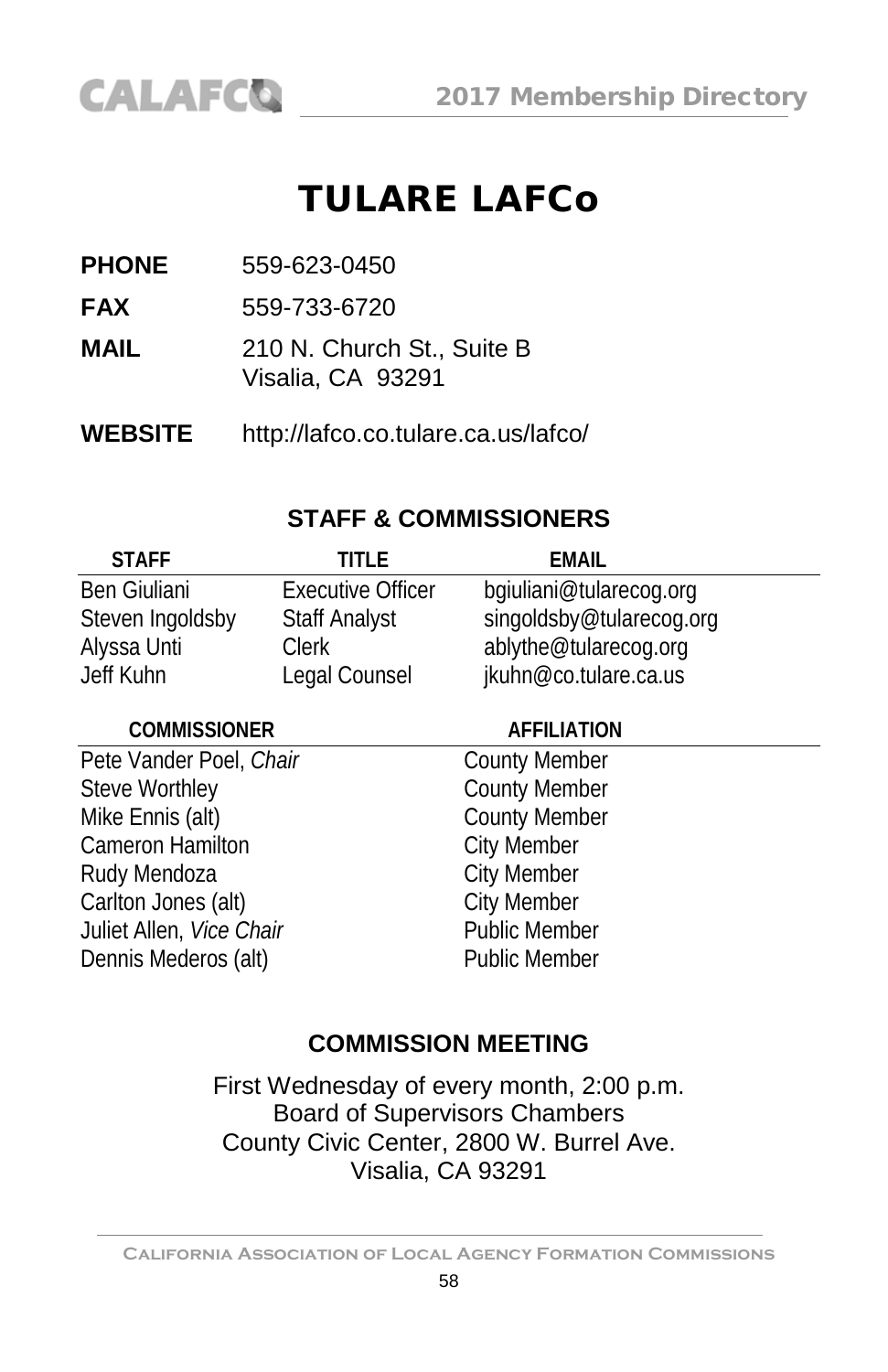## TUOLUMNE LAFCo

**PHONE** 209-533-5633

**FAX** 209-533-5616

- **MAIL** 2 South Green Street Sonora, CA 95370
- **WEBSITE** www.tuolumnecounty.ca.gov

#### **STAFF & COMMISSIONERS**

| <b>STAFF</b>                      | TITI F                   | FMAIL                         |
|-----------------------------------|--------------------------|-------------------------------|
| David Gonzalves Executive Officer |                          | dgonzalves@co.tuolumne.ca.us  |
| Adam Paszkowski Assistant E.O.    |                          | apaszkowski@co.tuolumne.ca.us |
| Karen Willenberg                  | <b>Office Supervisor</b> | kwillenberg@co.tuolumne.ca.us |
| Renee Hendry                      | Planner                  | rhendry@co.tuolumne.ca.us     |

#### **COMMISSIONER AFFILIATION**

John Gray County Member Karl Rodefer **County Member** Randy Hanvelt (alt) County Member Jim Garaventa City Member Mark Plummer **City Member** George Segarini (alt)<br>Lack Sauls. Chair<br>Chair Chair Chair Public Member Jack Sauls, Chair Delbert Rotelli (alt) **Public Member** 

#### **COMMISSION MEETING**

Second Monday of every month, 4:00 p.m. Tuolumne County Administration Center, 4<sup>th</sup> Floor 2 South Green Street Sonora, CA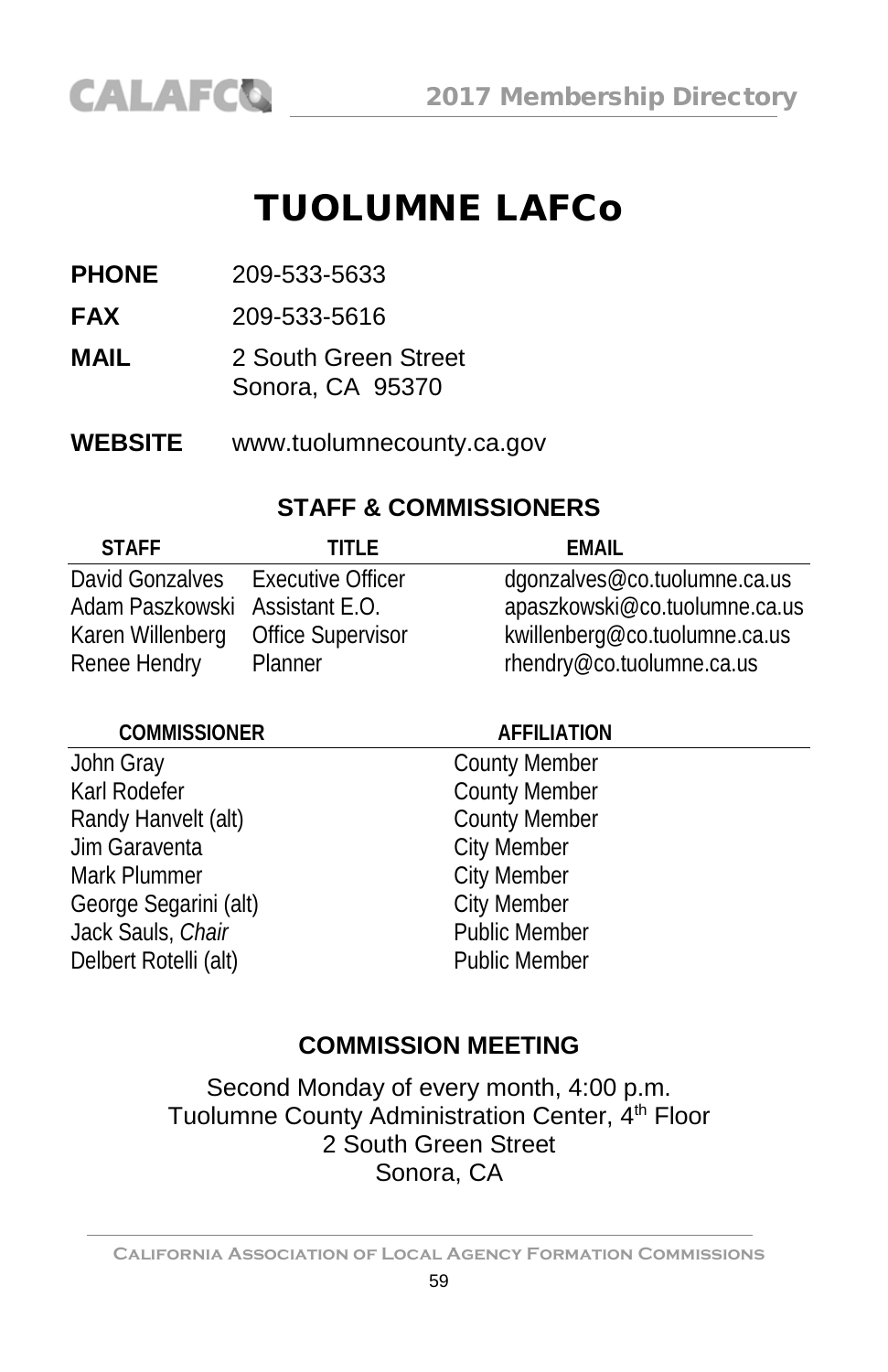

### **VENTURA LAFCo**

- **PHONE** 805-654-2576
- **FAX** 805-477-7101
- **MAIL** 800 South Victoria Avenue Ventura, CA 93009-1850
- **WEBSITE** [www.ventura.lafco.ca.gov](http://www.ventura.lafco.ca.gov/)



### **STAFF & COMMISSIONERS**

| <b>STAFF</b>            | TITI F                   | FMAIL                        |
|-------------------------|--------------------------|------------------------------|
| Kai Luoma               | <b>Executive Officer</b> | kai.luoma@ventura.org        |
| Andrea Ozdy             | Analyst                  | andrea.ozdy@ventura.org      |
| <b>Richelle Beltran</b> | Office Manager/Clerk     | richelle.beltran@ventura.org |
| Michael Walker          | Legal Counsel            | michael.walker@ventura.org   |
|                         |                          |                              |

#### **COMMISSIONER AFFILIATION** Linda Parks, Vice Chair County Member John Zaragoza<br>
Steve Bennett (alt) County Member<br>
County Member Steve Bennett (alt) Janice Parvin **City Member** Carmen Ramirez **Carmen Ramirez** City Member Claudia Bill-de la Peña (alt) City Member Elaine Freeman, *Chair* Special District Member Mary Anne Rooney Special District Member Vacant (alt) Special District Member David J. Ross **Public Member** Pat Richards (alt) Public Member

### **COMMISSION MEETINGS**

3rd Wednesday of the month, June, 2<sup>nd</sup> Wednesday of the month, 9:00 a.m. (no meetings, except special meetings, in August & December) Ventura County Government Center Hall of Administration Board of Supervisors Hearing Room 800 South Victoria Avenue Ventura, CA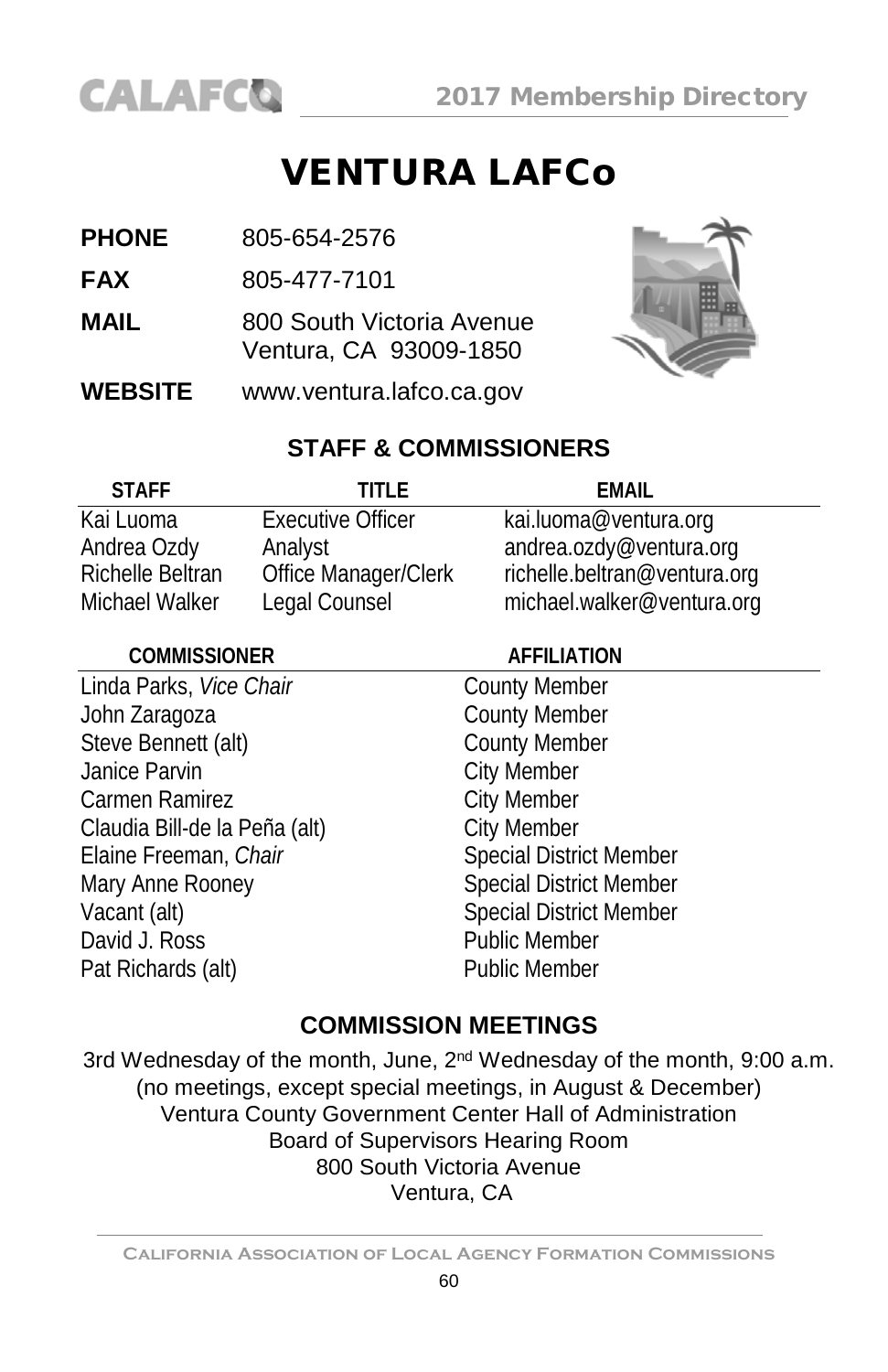### YOLO LAFCo

#### **PHONE** 530-666-8048



- **MAIL** 625 Court Street, Suite 203 Woodland CA 95695
- **WEBSITE** [www.yololafco.org](http://www.yololafco.org/)

#### **STAFF & COMMISSIONERS**

| <b>STAFF</b>                               | TITI F                  | <b>EMAIL</b>                      |
|--------------------------------------------|-------------------------|-----------------------------------|
| Christine Crawford, AICP Executive Officer |                         | christine.crawford@yolocounty.org |
| Sarah Kirchgessner                         | Mgmt. Analyst           | sarah.kirchgessner@yolocounty.org |
| <b>Terri Tuck</b>                          | <b>Commission Clerk</b> | terri.tuck@yolocounty.org         |
| Eric May                                   | Legal Counsel           | eric.may@yolocounty.org           |
| LAFCo office/general                       |                         | lafco@yolocounty.org              |

| <b>COMMISSIONER</b>      | <b>AFFILIATION</b>   |  |
|--------------------------|----------------------|--|
| Matt Rexroad, Vice Chair | <b>County Member</b> |  |
| Don Saylor               | <b>County Member</b> |  |
| Jim Provenza (alt)       | <b>County Member</b> |  |
| Will Arnold              | <b>City Member</b>   |  |
| Wade Cowan               | <b>City Member</b>   |  |
| Angel Barajas (alt)      | <b>City Member</b>   |  |
| Olin Woods, Chair        | <b>Public Member</b> |  |
| Robert Ramming (alt)     | <b>Public Member</b> |  |
|                          |                      |  |

### **COMMISSION MEETING**

Fourth Thursday of each month, 9:00 a.m., except December meeting on first Thursday, 9:00 a.m. Erwin Meier County Administration Building 625 Court Street, Room 206 Woodland CA 95695

**California Association of Local Agency Formation Commissions**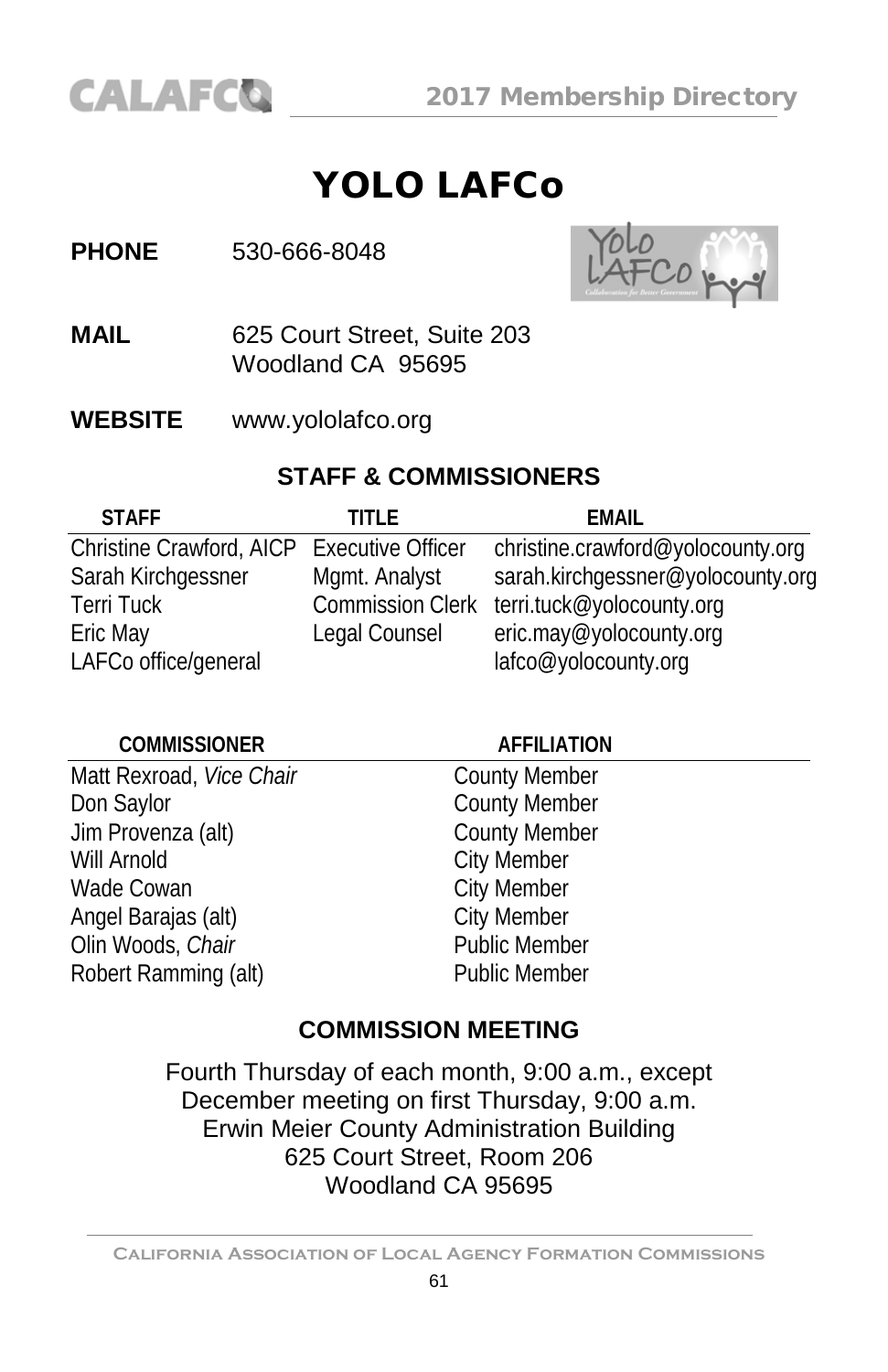

### YUBA LAFCo

**PHONE** 530- 749-5470

**FAX** 530- 749-5434

**MAIL** 526 C Street Marysville, CA 95901

**WEBSITE** www.yubalafco.org

#### **STAFF & COMMISSIONERS**

| <b>STAFF</b>       | TITI F                   | FMAIL                  |
|--------------------|--------------------------|------------------------|
| John Benoit        | <b>Executive Officer</b> | jbenoit@co.yuba.ca.us  |
| Michael Colantuono | Legal Counsel            | mcolantuono@chwlaw.us  |
| Paige Hensley      | LAFCo Clerk-Analyst      | phensley@co.yuba.ca.us |

#### **COMMISSIONER AFFILIATION**

Doug Lofton County Member<br>
Andy Vasquez, Vice Chair County Member Andy Vasquez, *Vice Chair* County Member<br>
Randy Fletcher (alt) County Member Randy Fletcher (alt) County Meml<br>Ricky Samayoa City Member Ricky Samayoa City Member<br>
Rick West, Chair Child City Member Rick West, *Chair* City Member<br>
Chris Pedigo (alt) Chris Pedigo (alt) Chris Pedigo (alt) Vacant **Public Member** Kuldip Atwal (alt) **Public Member** 

#### **COMMISSION MEETING**

First Wednesday of every month, 6:00 p.m. Board of Supervisors Chamber  $915.8<sup>th</sup>$  Street Marysville, CA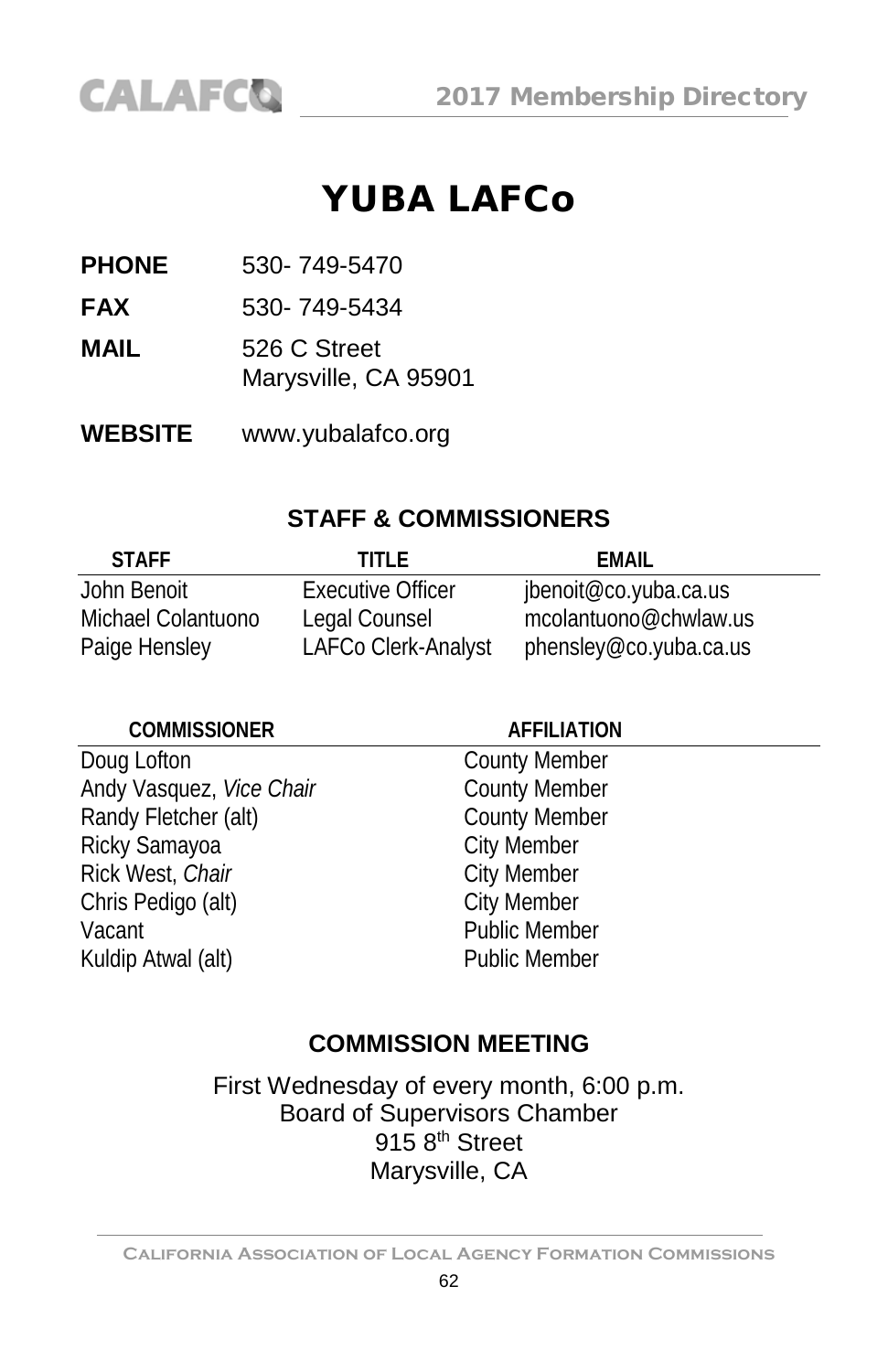# **CALAFCO** Associate Members



ASSOCIATE MEMBER

**California Association of Local Agency Formation Commissions**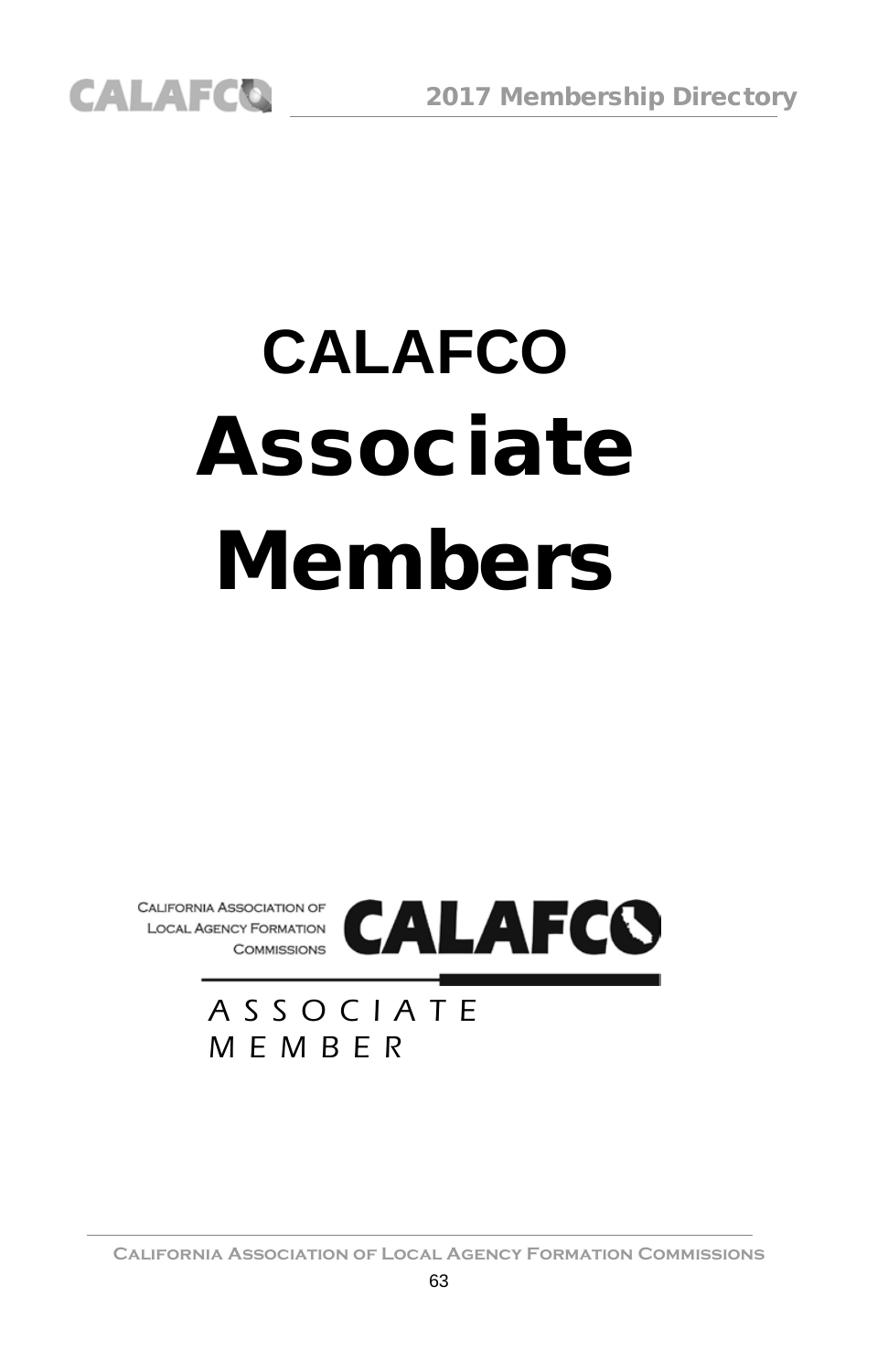

## BERKSON ASSOCIATES

| <b>CONTACT</b> | <b>Richard Berkson</b>                     |
|----------------|--------------------------------------------|
| <b>PHONE</b>   | 510-612-6906                               |
| MAIL           | 34 Terrace Avenue<br>San Anselmo, CA 94960 |
| <b>EMAIL</b>   | Richard@BerksonAssociates.com              |
| <b>WEBSITE</b> | www.BerksonAssociates.com                  |

Berkson Associates provides clear, concise analysis for preparation of governance studies including district formation, consolidation and dissolutions. Extensive experience completing incorporation studies. Expertise also includes market analysis, public agency budget forecasting and demographic/housing analysis in support of MSRs.

## BEST BEST & KRIEGER LLP

**CONTACT** Clark Alsop, Partner

**PHONE** 909-989-8584

**FAX** 909-944-1441

**MAIL** 2855 E. Guasti Road, Ste. 400 Ontario, CA 91761

- **EMAIL** [clark.alsop@bbklaw.com](mailto:clark.alsop@bbklaw.com)
- **WEBSITE** www.bbklaw.com



**IBBX BEST BEST & KRIEGER:** ATTORNEYS AT LAW

In meeting the needs of public and private sector clients, BB&K offers unique experience in handling complex, multi-disciplinary issues and providing solutions of common interest to leaders of both business and government, including LAFCo law.

**California Association of Local Agency Formation Commissions**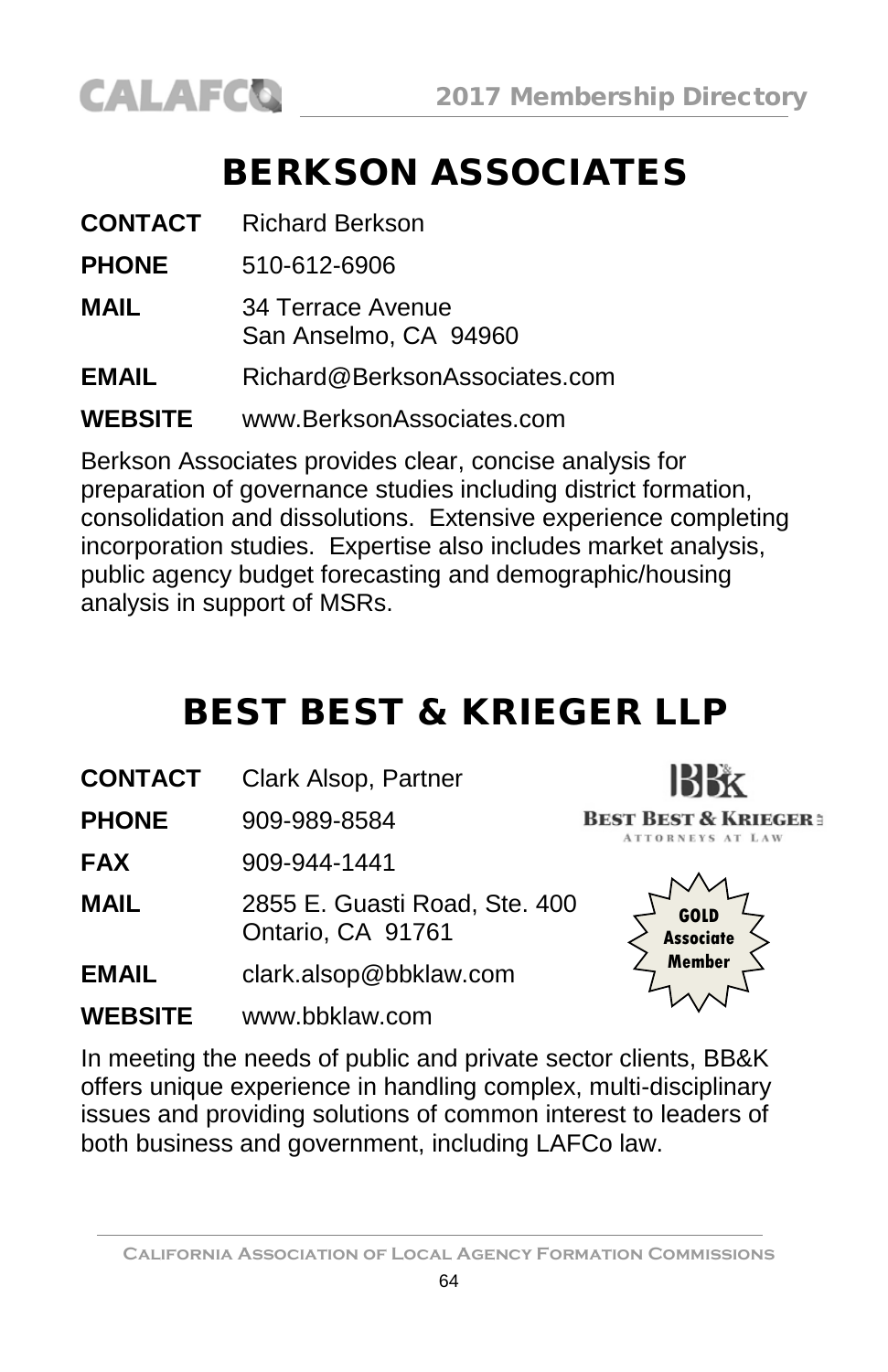## CITY OF FONTANA

| <b>CONTACT</b> | Zai AbuBakar                            |
|----------------|-----------------------------------------|
| <b>PHONE</b>   | 909-350-7625                            |
| <b>FAX</b>     | 909-350-6588                            |
| <b>MAIL</b>    | 8353 Sierra Avenue<br>Fontana, CA 92335 |
| <b>EMAIL</b>   | ZAbuBakar@fontana.org                   |
| <b>WEBSITE</b> | www.fontana.org                         |

Responsible for managing the City's annexation program, which includes coordinating annexation meetings, meeting with landowners/ developers concerning the benefits of annexation, preparing Plans for Services, overseeing preparation of environmental documents pertaining to prezoning and annexation, and presenting them to the Planning Commission, City Council and LAFCo for review and consideration. In addition, oversee the preparation of out-of-agency service agreements for sewer and other municipal services.

## CITY OF RANCHO MIRAGE

| <b>CONTACT</b> | <b>Randy Bynder</b>                                             |
|----------------|-----------------------------------------------------------------|
| <b>PHONE</b>   | 760-324-4511                                                    |
| <b>FAX</b>     | 760-324-8830                                                    |
| <b>MAIL</b>    | 69-825 Highway 111<br>Rancho Mirage, CA 92270                   |
| <b>EMAIL</b>   | randalb@ranchomirageca.gov                                      |
| <b>WEBSITE</b> | www.ranchomirageca.gov                                          |
|                | Randy Bynder is the City Manager for the City of Rancho Mirage. |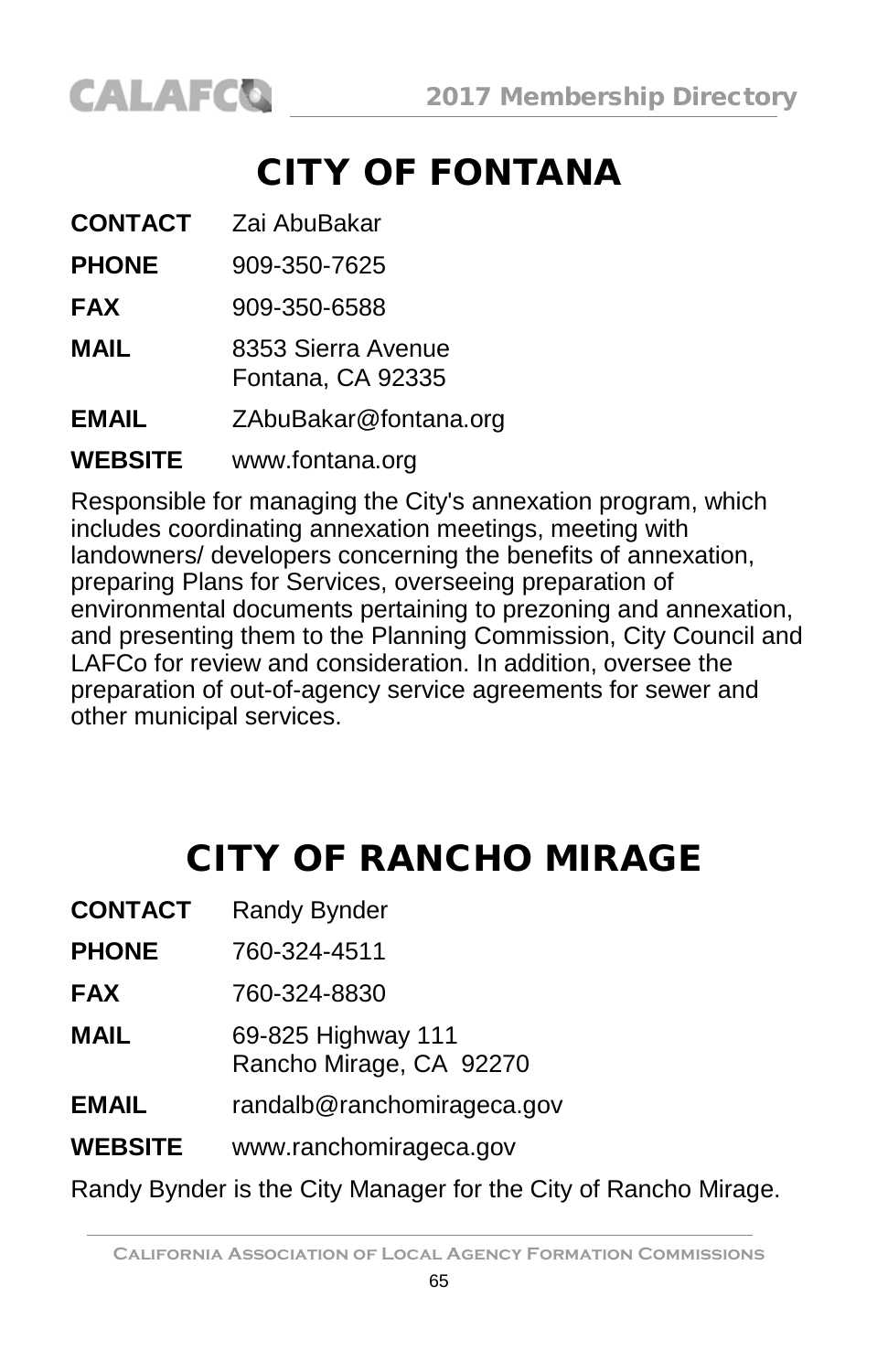### COLANTUONO, HIGHSMITH & WHATLEY, PC

**CONTACT** Michael G. Colantuono

**PHONE** 530-432-7357

**CALAFCO** 

**FAX** 530-432-7356

**MAIL** 420 Sierra College Drive, Suite 140 Grass Valley, CA 95945

**EMAIL** mcolantuono@chwlaw.us

**WEBSITE** [www.chwlaw.us](http://www.cllaw.us/)

**COLANTUONO HIGHSMITH** WHATLEY, PC

> **GOLD Associate Member**

Michael Colantuono served on the Commission on Local Governance in the 21st Century and helped rewrite the CKH Act. He is General Counsel to Calaveras, San Diego and Yuba LAFCos and conflict counsel for Nevada, Orange and Yolo LAFCos. Holly Whatley was lead litigator in a challenge to San Diego LAFCo's denial of an annexation for Home Depot and Michael and David Ruderman successfully defended San Luis Obispo LAFCo in a developer's challenge to the denial of an annexation to the City of Pismo Beach. David Ruderman servers as Assistant General Counsel to the Calaveras and Yuba LAFCos. Michael was counsel to the Hacienda Heights incorporation effort in Los Angeles County in 2006 and represented Incorporate Olympic Valley, which was seeking to incorporate a new town in the Tahoe region of Placer County.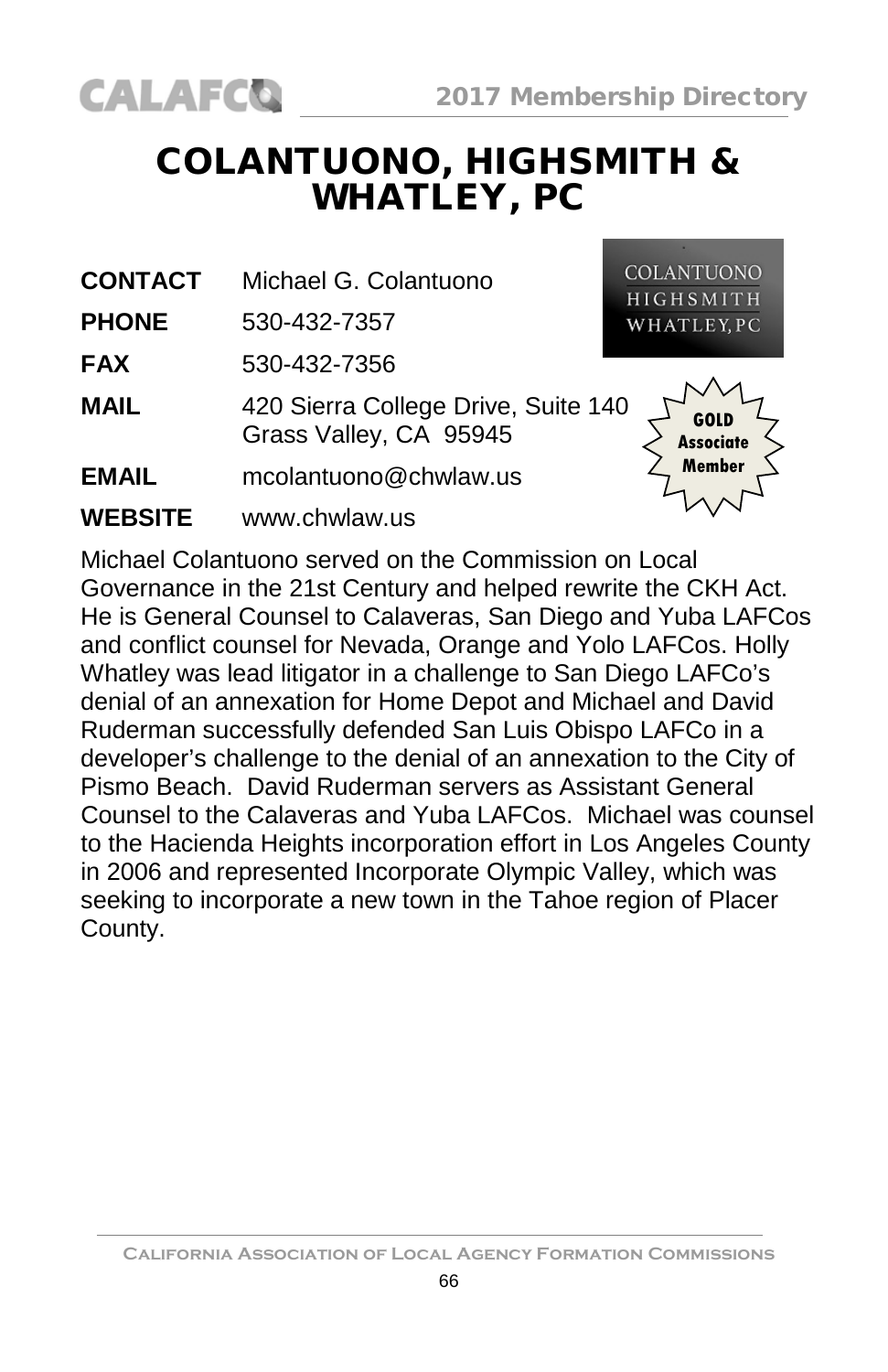

### COUNTY SANITATION DISTRICTS OF LOS ANGELES COUNTY

**CONTACT** Donna Curry

**PHONE** 562-908-4288 x 2708

**FAX** 562-695-1874

**MAIL** 1955 Workman Mill Road Whittier, CA 90601

**EMAIL** [dcurry@lacsd.org](mailto:dcurry@lacsd.org)

**WEBSITE** [http://www.lacsd.org](http://www.lacsd.org/)

Provides sewer service to 78 cities and unincorporated areas of LA County. Before a district can provide sewage service to a territory, it must be within its jurisdictional boundaries. Ms. Curry administers the annexation program, including processing applications for annexation.

## CUCAMONGA VALLEY WATER DISTRICT

**CONTACT** Cindy Cisneros

**PHONE** 909-987-2591

**MAIL** 10440 Ashford Street Rancho Cucamonga, CA 91730

**EMAIL** [cindyc@cvwdwater.com](mailto:baraccoplanner@comcast.net)

#### **WEBSITE** [www.cvwdwater.com](http://www.emulberg.com/)

Formed in 1955, the District provides water and wastewater service to 200,000 customers in a 47 square mile area (48,000 water connections, 38,000 sewer connections and 104 recycled water connections). The District has a mission of providing high quality, reliable water and wastewater service while practicing good stewardship of natural and financial resources. CVWD's water supply is comprised of two main sources: groundwater and imported water. Supplemented by surface water (canyon water), recycled water and water conservation, the District's average daily demand is 48 million gallons per day.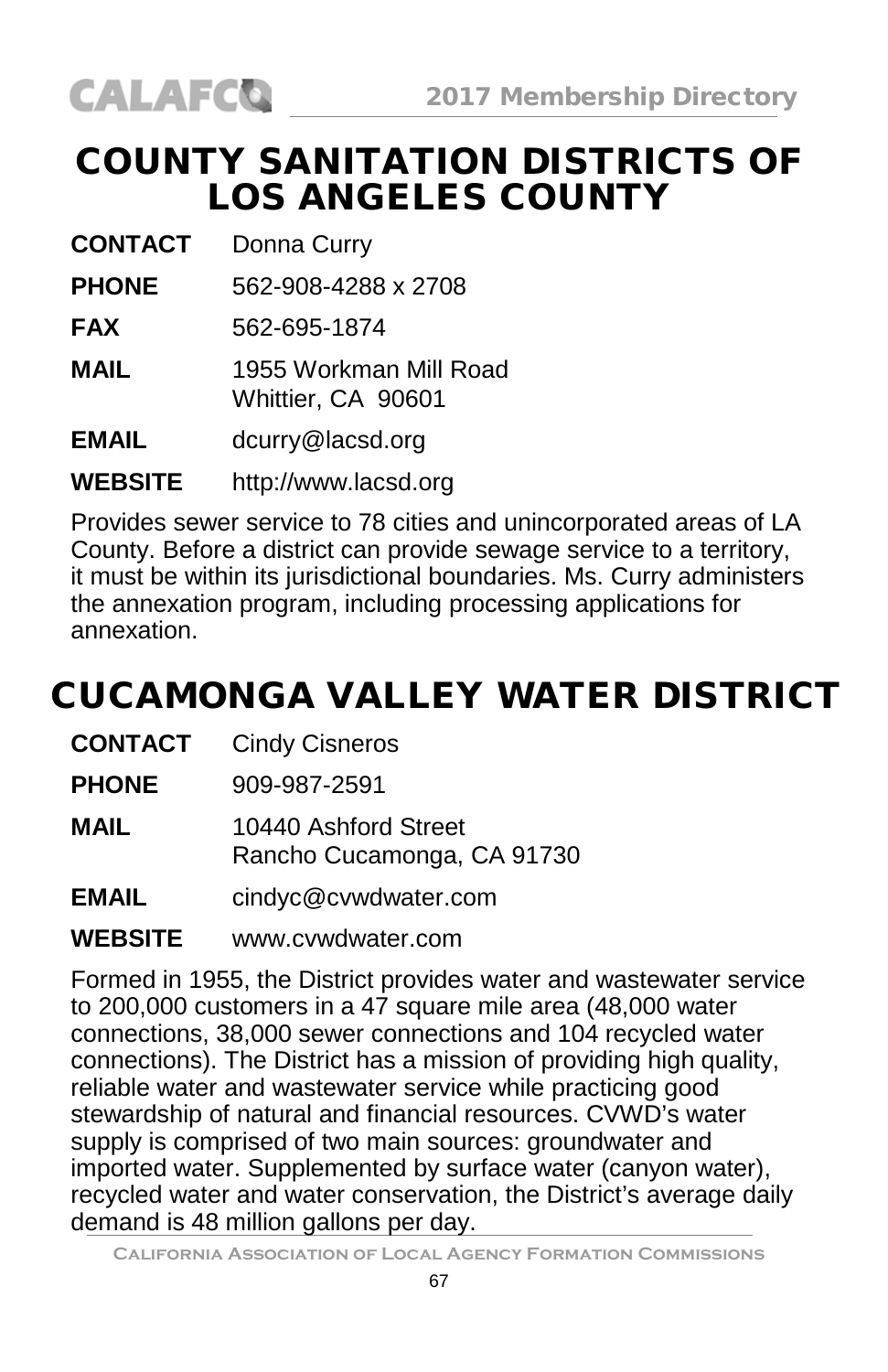

### CV STRATEGIES

| <b>CONTACT</b> | Erin Gilhuly                                    |                            |
|----------------|-------------------------------------------------|----------------------------|
| <b>PHONE</b>   | 760-776-1766                                    | <b>CVSTRATEGIES</b>        |
| <b>FAX</b>     | 760-776-1760                                    |                            |
| <b>MAIL</b>    | 73700 Dinah Shore #402<br>Palm Desert, CA 92211 | GOLD                       |
| <b>EMAIL</b>   | erin@cvstrat.com                                | <b>Associate</b><br>Member |
| <b>WEBSITE</b> | www.cvstrategies.com                            |                            |

CV Strategies has a dedicated team to help companies with strategic planning, communications and training.

## DUDEK

**CONTACT** Cathy Spence-Wells

**PHONE** 530-885-8232

**FAX** 530-885-8372

**MAIL** 853 Lincoln Way, Suite 208 Auburn, CA 95603

**EMAIL** cspence-wells@dudek.com

#### **WEBSITE** [www.dudek.com](http://www.dudek.com/)

Dudek provides a full range of services to assist LAFCos, cities and special districts including: Municipal Services Reviews, sphere reviews and updates, reorganization and annexation applications, service plans and related CEQA work. Our staff includes specialist in LAFCo procedures, district management, water/wastewater engineering, CEQA compliance, GIS and environmental studies.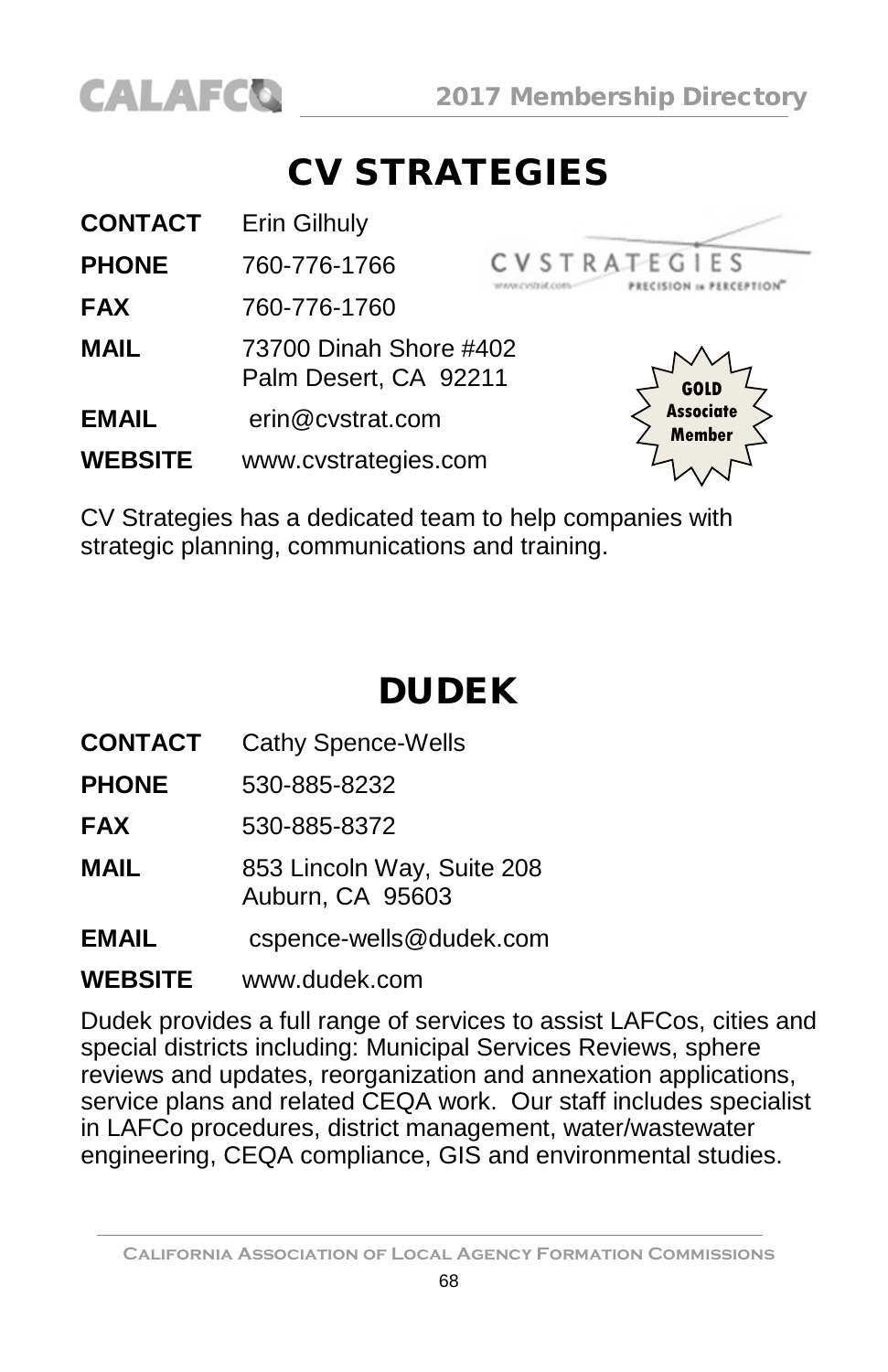## E MULBERG & ASSOCIATES

| <b>CONTACT</b> | <b>Elliot Mulberg</b>                  |
|----------------|----------------------------------------|
| <b>PHONE</b>   | 916-217-8393                           |
| MAIL           | P.O. Box 582931<br>Elk Grove, CA 95758 |
| <b>EMAIL</b>   | elliot@emulberg.com                    |
| <b>WEBSITE</b> | www.emulberg.com                       |

Services include Municipal Service Reviews, Sphere of Influence updates, changes in organization, staff support, CEQA analysis, and assistance with applications to LAFCo.

### ECONOMIC & PLANNING SYSTEMS (EPS)

- **CONTACT** Walter Kieser
- **PHONE** 510-841-9190
- **MAIL** One Kaiser Plaza, Suite 1410 Oakland, CA 94612
- **EMAIL** [wkieser@epsys.com](mailto:wkieser@epsys.com)
- **WEBSITE** [www.epsys.com](http://www.epsys.com/)





An urban economics consulting firm specializing in governance analysis; LAFCo special studies and service reviews; tax sharing; annexation, incorporation, and reorganization feasibility; fiscal analysis; public finance; demographic and regional forecasting.

**California Association of Local Agency Formation Commissions**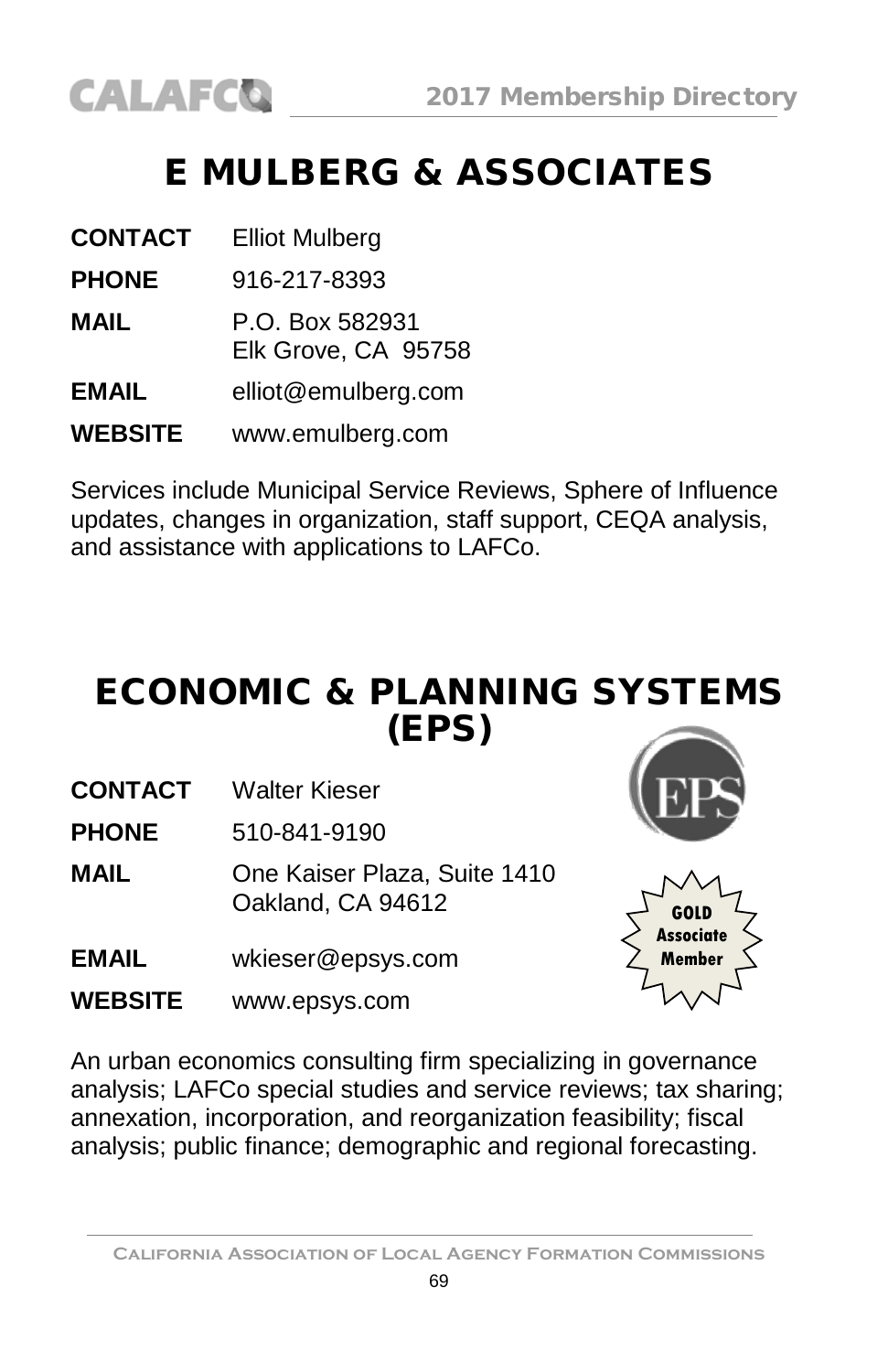### FRESNO COUNTY FIRE PROTECTION DISTRICT

**CONTACT** Chief Mark A. Johnson

**PHONE** 559-493-4300

- **FAX** 559-875-8473
- **MAIL** 210 South Academy Avenue Fresno, CA 93657
- **EMAIL** [Mark.A.Johnson@fire.ca.gov](mailto:Keith.Larkin@fire.ca.gov)
- **WEBSITE** [www.fresnocountyfire.org](http://www.fresnocountyfire.org/)

To provide emergency services, fire prevention, fire protection planning and code enforcement for the Fresno Fire Protection District.

### GOLETA WEST SANITARY DISTRICT

| <b>CONTACT</b> | <b>Mark Nation</b>                  |
|----------------|-------------------------------------|
| <b>PHONE</b>   | 805-968-2617                        |
| <b>FAX</b>     | 805-562-8987                        |
| MAIL           | P.O. Box 4<br>Goleta, CA 93116-0004 |
| <b>EMAIL</b>   | info@goletawest.org                 |
| <b>WEBSITE</b> | www.goletawest.org                  |

The Goleta West Sanitary District provides wastewater collection and treatment as well as street sweeping.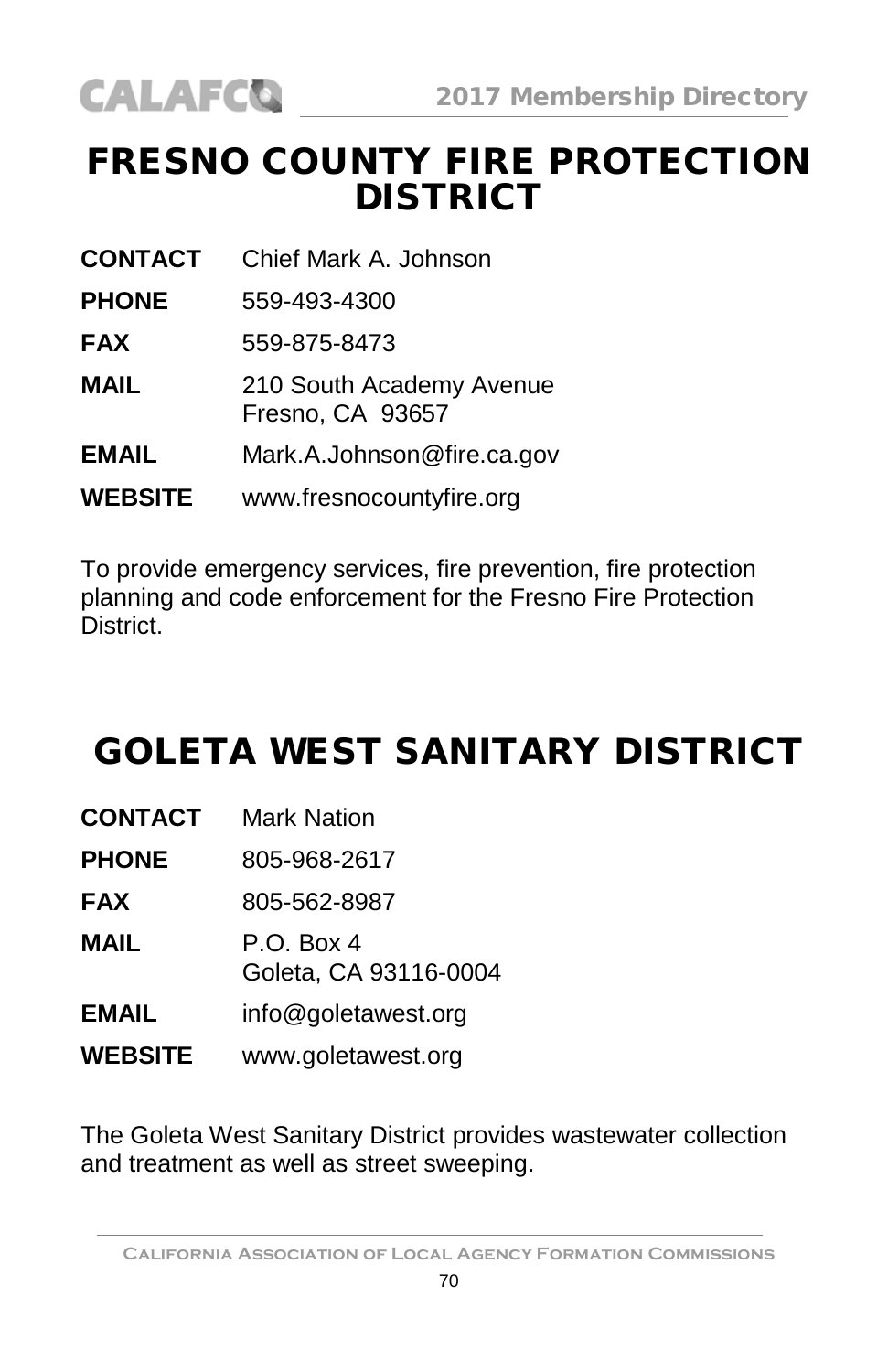

### GRIFFITH & MASUDA

A PROFESSIONAL LAW CORPORATION

**CONTACT** David Hobbs

**PHONE** 209-667-5501

**FAX** 209-667-8176

**MAIL** 517 E. Olive Street Turlock, CA 95380

**EMAIL** [dhobbs@calwaterlaw.com](mailto:dhobbs@calwaterlaw.com)

**WEBSITE** [www.calwaterlaw.com](http://www.calwaterlaw.com/)

Griffith & Masuda was founded in 1920. We specialize in water, energy, environmental, and public law matters. We focus on serving public agencies and serve as general counsel or special water counsel to various agencies in the Central Valley.

## HdL COREN & CONE

**CONTACT** Paula Cone

**PHONE** 909-861-4335

**FAX** 909-861-7726

**MAIL** 1340 Valley Vista Drive Diamond Bar, CA 91765

**EMAIL** [pcone@hdlccpropertytax.com](mailto:pcone@hdlccpropertytax.com)

**WEBSITE** [www.hdlcompanies.com](http://www.ci.rancho-mirage.ca.us/)

HdLCC assists local agencies by using property tax parcel data for developing specialized data reports, focused economic development strategies and revenue projections. HdLCC provides services to cities, counties and special districts in California.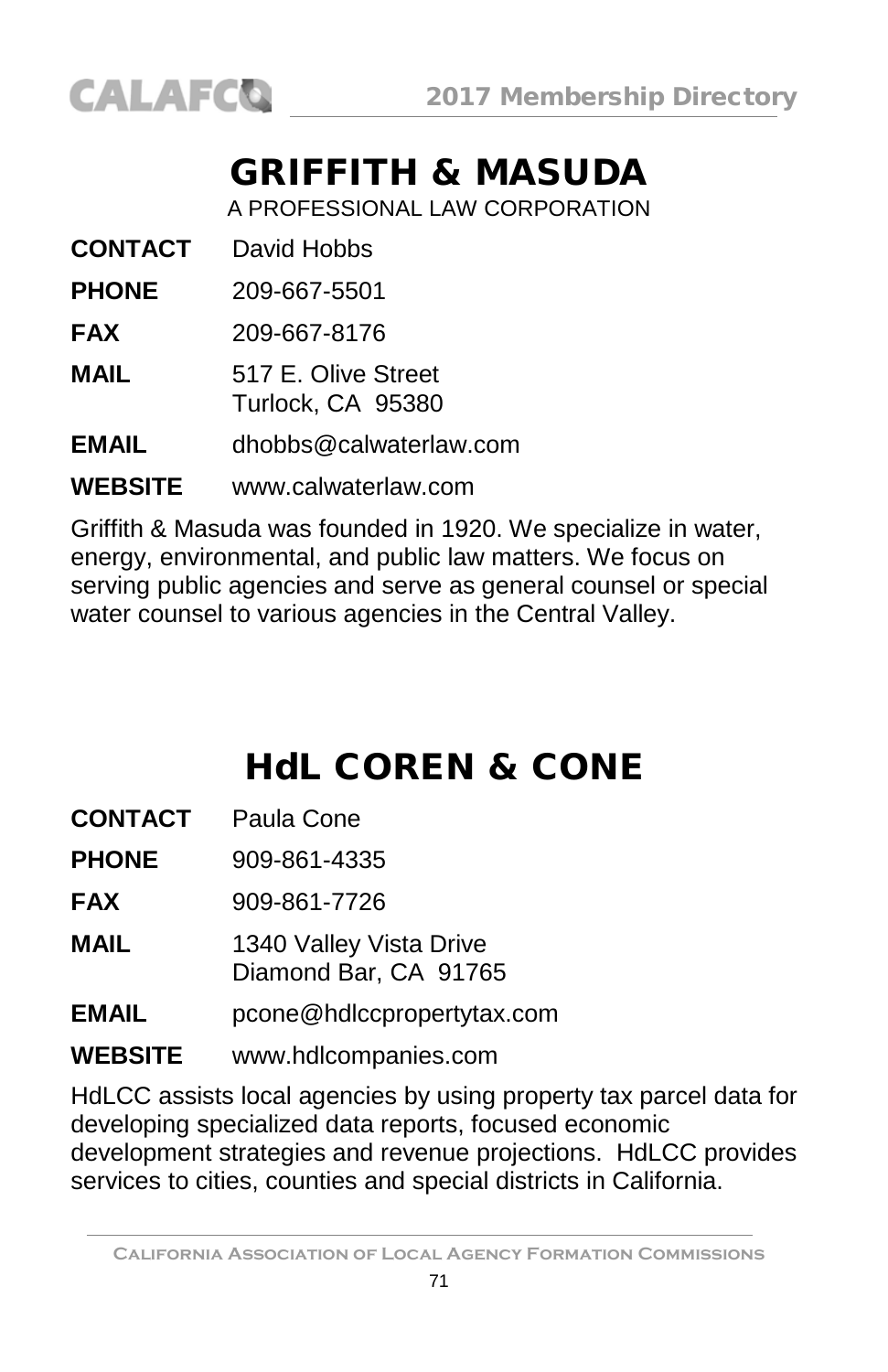## LACO ASSOCIATES

| CONTACT        | Mike Nelson                              |
|----------------|------------------------------------------|
| <b>PHONE</b>   | 707-443-5054                             |
| <b>FAX</b>     | 707-443-0553                             |
| MAIL           | Post Office Box 1023<br>Eureka, CA 95502 |
| <b>EMAIL</b>   | nelsonm@lacoassociates.com               |
| <b>WEBSITE</b> | www.lacoassociates.com                   |

LACO provides integrated solutions for development, infrastructure and geo-environmental projects. Our services include: planning, design, engineering and geoenvironmental as well as CEQA compliance, GIS, Municipal Service Reviews and economic studies.

## LAMPHIER-GREGORY

| <b>CONTACT</b> | <b>Nathaniel Taylor</b>               |
|----------------|---------------------------------------|
| <b>PHONE</b>   | 510-535-6690                          |
| FAX            | 510-535-6699                          |
| MAIL           | 1944 Embarcadero<br>Oakland, CA 94606 |
| EMAIL          | ntaylor@lamphier-gregory.com          |
| <b>WEBSITE</b> | www.lamphier-gregory.com              |

Lamphier-Gregory provides on-call planning and environmental consultant services to Alameda and Contra Costa LAFCos on longterm contracts.

**California Association of Local Agency Formation Commissions**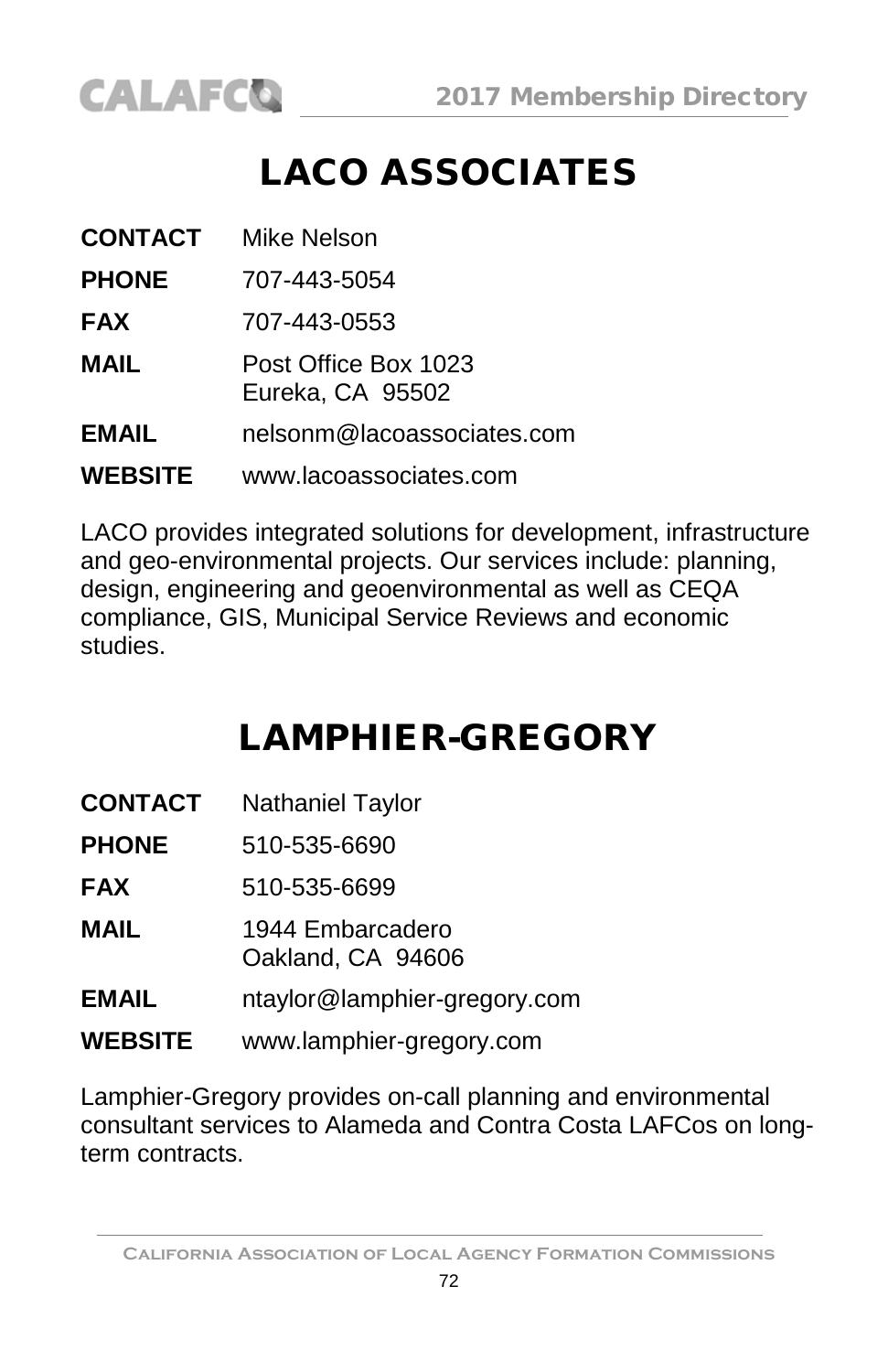# **CALAFCO**

#### MARJORIE BLOM - moblomconsulting

| <b>CONTACT</b> | Marjorie Blom                             |
|----------------|-------------------------------------------|
| <b>PHONE</b>   | 209-669-1616                              |
| CELL           | 209-996-2005                              |
| MAIL           | 2160 Oak Crest Drive<br>Turlock, CA 95382 |
| <b>EMAIL</b>   | moblomconsulting@yahoo.com                |

LAFCo and/or planning agency staff support; preparation of Municipal Service Reviews and Sphere of Influence updates; application processing and grant writing assistance. With over 26 years of LAFCo and/or planning agency experience, my agency offers personalized services tailored to your agency's needs.

## MEIJUN, LLC

**CONTACT** Huy Ly

**PHONE** 619-333-8698

**CELL** 888-965-9116

**MAIL** 9888 Carroll Centre Road, Suite 209 San Diego, CA 92126

**EMAIL** [hly@meijun.cc](mailto:hly@meijun.cc)

**WEBSITE** [www.meijun.cc](http://www.meijun.cc/)

We provide custom programming services and business solutions related to IT. We create websites, software applications, mobile engagement platforms and provide general consulting for process improvement and streamlining information technology in the workplace.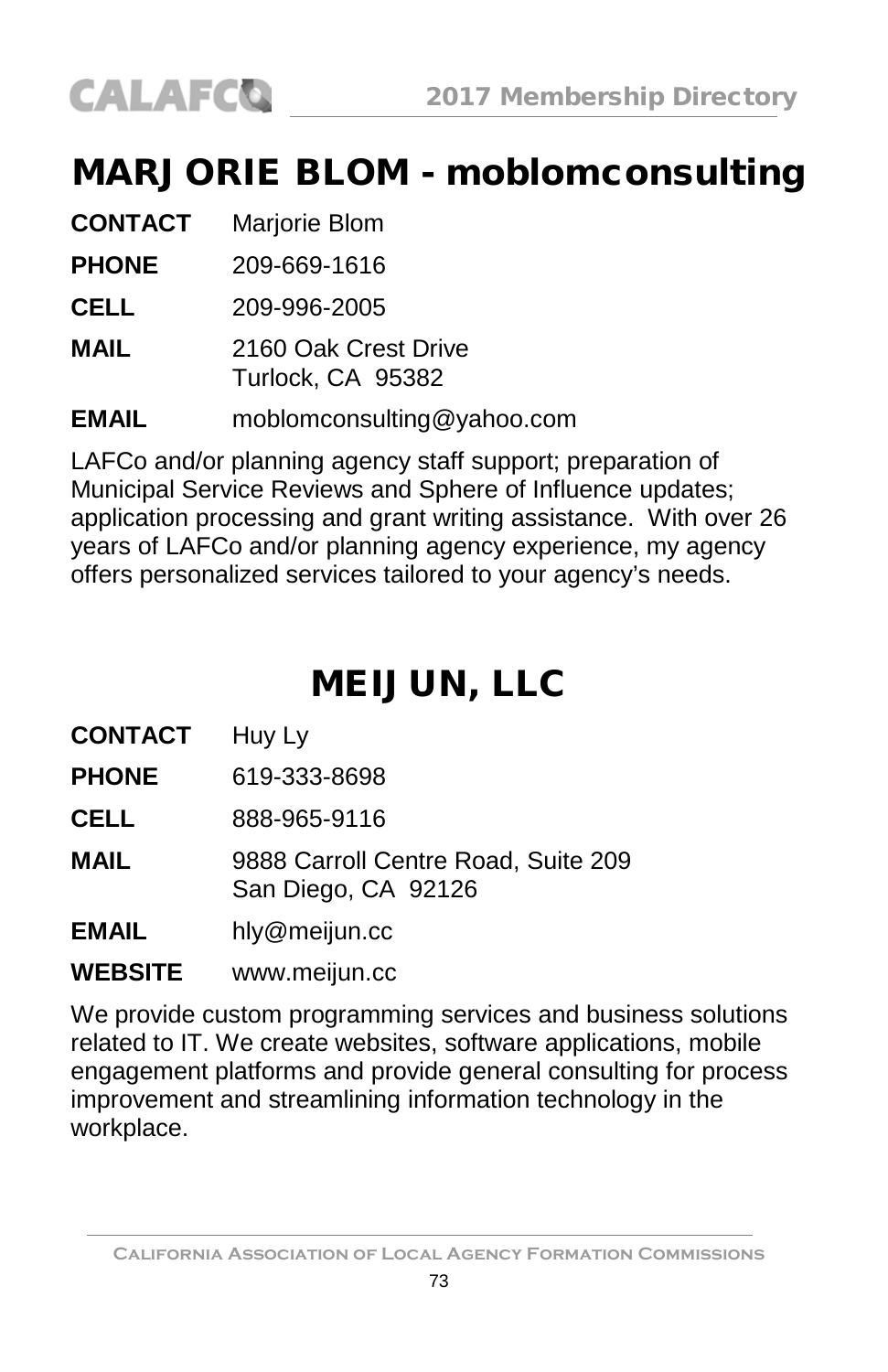

#### MEYERS NAVE

| <b>CONTACT</b> | John Bakker                                      |                          |
|----------------|--------------------------------------------------|--------------------------|
| <b>PHONE</b>   | 510-808-2000                                     | meyers nave              |
| <b>FAX</b>     | 510-444-1108                                     |                          |
| <b>MAIL</b>    | 555 12th Street, Suite 1500<br>Oakland, CA 94607 | GOLD<br><b>Associate</b> |
| <b>EMAIL</b>   | jbakker@meyersnave.com                           | Member                   |
| <b>WEBSITE</b> | www.myersnave.com                                |                          |

Meyers Nave is a law firm dedicated to providing California's public agencies both general counsel and specialized services in matters involving land use, annexations, incorporations, labor and employment, Brown Act, telecommunications, eminent domain, and other critical areas.

#### PECKHAM & MCKENNEY

| <b>CONTACT</b> | Joyce Johnson |
|----------------|---------------|
|----------------|---------------|

- **PHONE** 866-912-1919
- **FAX** 916-771-7501
- **MAIL** 300 Harding Boulevard, Suite 106E Roseville, CA 95678
- **EMAIL** [apply@peckhamandmckenney.com](mailto:wross@lawross.com)
- **WEBSITE** www.peckhamandmckenney.com

Peckham & McKenney provide recruitment and management consulting services.

**California Association of Local Agency Formation Commissions**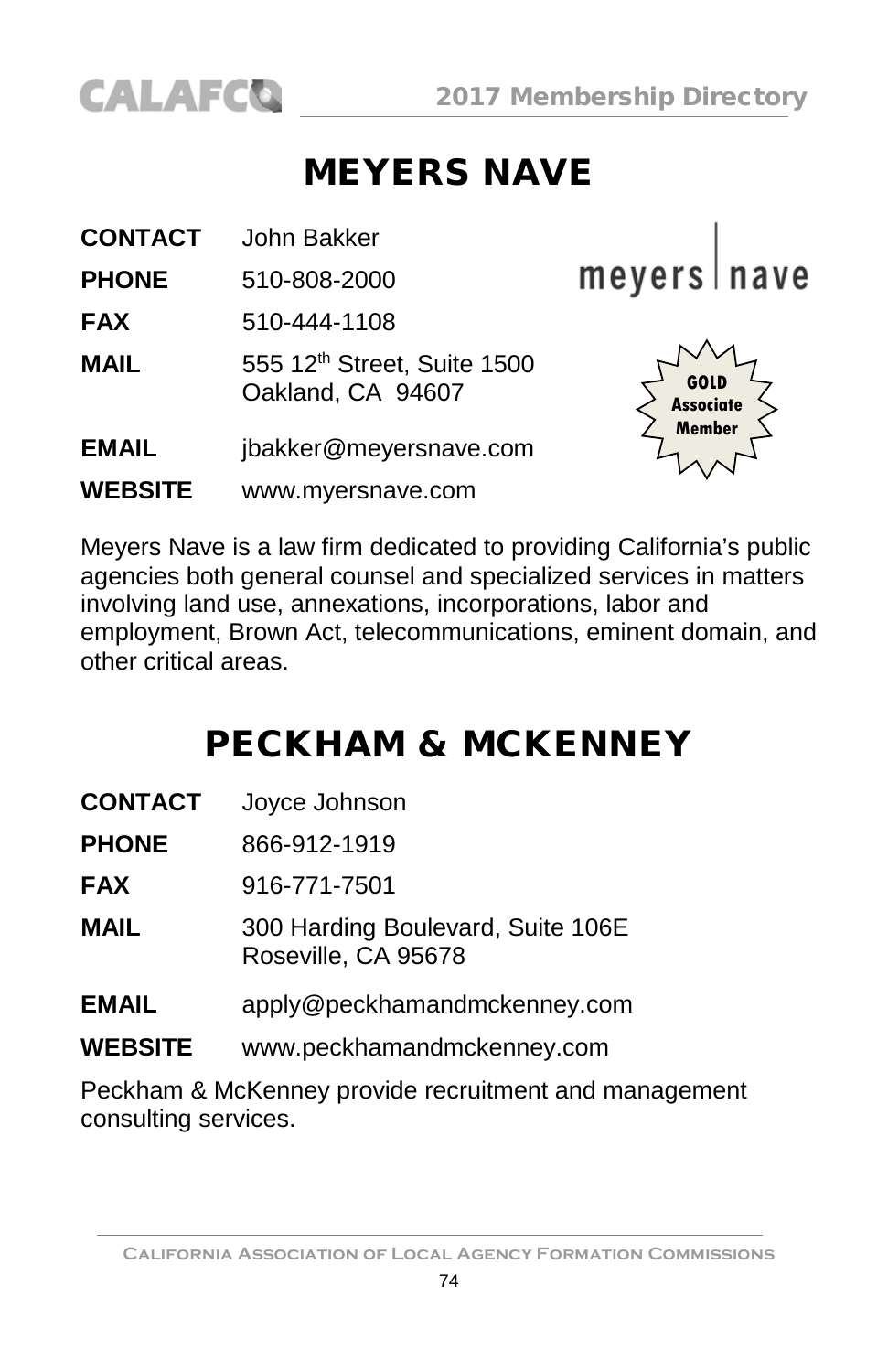#### PLANWEST PARTNERS, INC.

| <b>CONTACT</b> | George Williamson, AICP                         |
|----------------|-------------------------------------------------|
| <b>PHONE</b>   | 707-825-8260                                    |
| <b>FAX</b>     | 707-825-9181                                    |
| <b>MAIL</b>    | 1125 16th Street, Suite 200<br>Arcata, CA 95521 |
| <b>EMAIL</b>   | georgew@planwestpartners.com                    |
| <b>WEBSITE</b> | www.planwestpartners.com                        |

Planwest Partners Inc. provides contract LAFCo staffing services to multiple LAFCos. This includes preparing and conducting Municipal Service Reviews and SOI updates, public noticing, environmental documents, GIS, fiscal and economic studies, website management, application processing, facilitation and training.

## POLICY CONSULTING ASSOCIATES

| <b>CONTACT</b> | Jennifer Stephenson, Principal<br>Oxana Wolfson, Principal |
|----------------|------------------------------------------------------------|
| <b>PHONE</b>   | 310-936-2639 & 310-773-6306                                |
| MAIL           | 1775 E Palm Canyon Dr. #110-17<br>Palm Springs, CA 92264   |
| EMAIL          | info@pcateam.com                                           |
|                |                                                            |

**WEBSITE** [www.pcateam.com](http://www.pcateam.com/)

PCA prepares interdisciplinary research studies for LAFCos, councils of government, counties, cities, states, elected representatives and candidates, with an emphasis on MSRs and fiscal studies. The PCA Team's combined experience covers the spectrum of governance configurations and alternatives, and runs the gamut of services under LAFCo jurisdiction.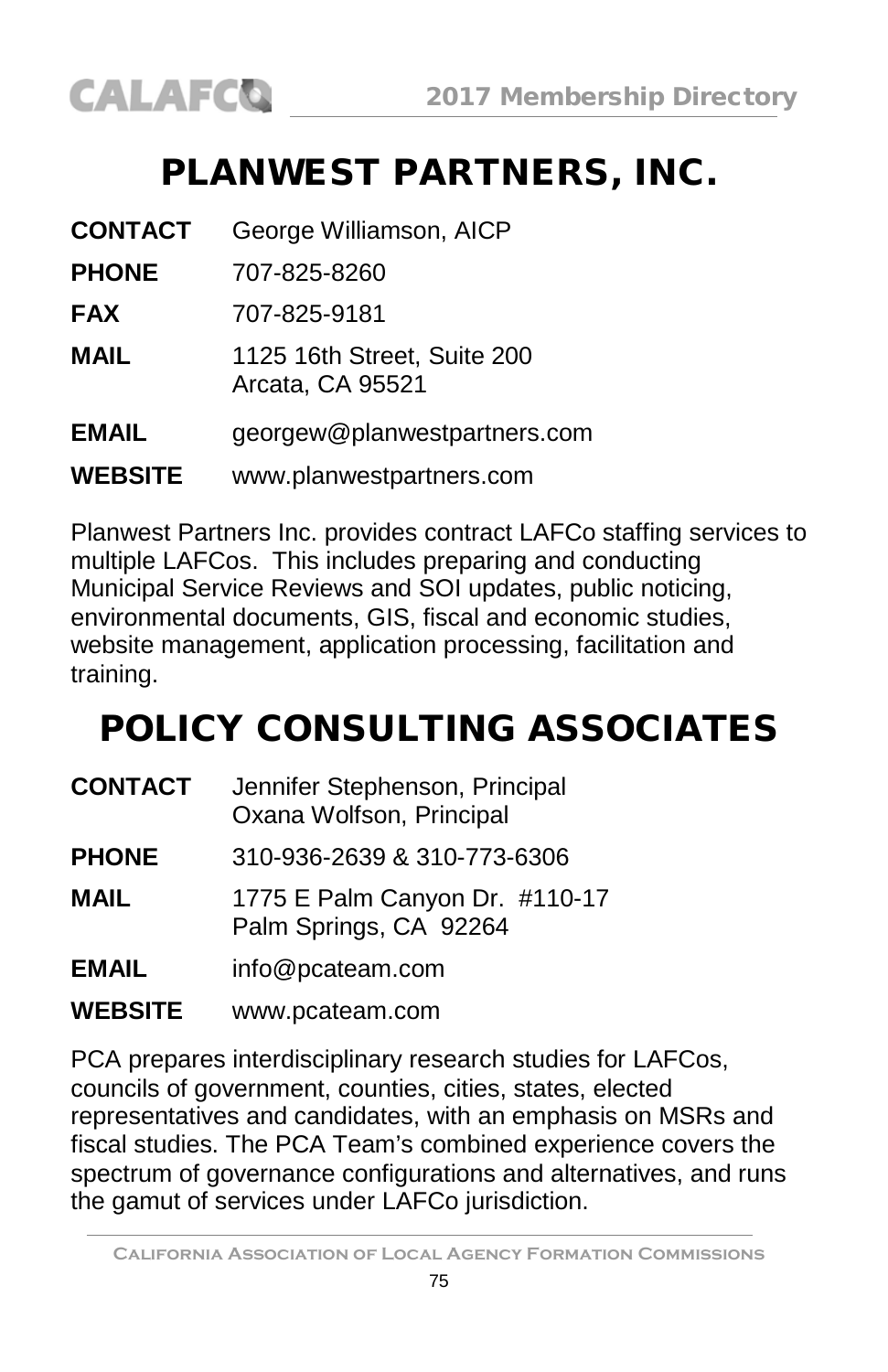

## PROJECT RESOURCE SPECIALISTS

**CONTACT** Harry Ehrlich, SDA

**PHONE** 760-415-6148

**MAIL** P.O Box 2247 Borrego Springs, CA 92004

**EMAIL** [ehrlichprs@gmail.com](mailto:ehrlichprs@gmail.com)



Project Resource Specialists provides management and legislative support to all levels of local government including LAFCo for Municipal Service Reviews, agency organization and project management support.

## P. SCOTT BROWNE

**CONTACT** P. Scott Browne

**PHONE** 530-272-4250

**FAX** 530-272-1684

**MAIL** 131 South Auburn Street Grass Valley, CA 95945-6501

- **EMAIL** [scott@scottbrowne.com](mailto:scott@scottbrowne.com)
- **WEBSITE** [www.scottbrowne.com](http://www.scottbrowne.com/)

Scott Browne provides legal services and staff support to LAFCos.

**California Association of Local Agency Formation Commissions**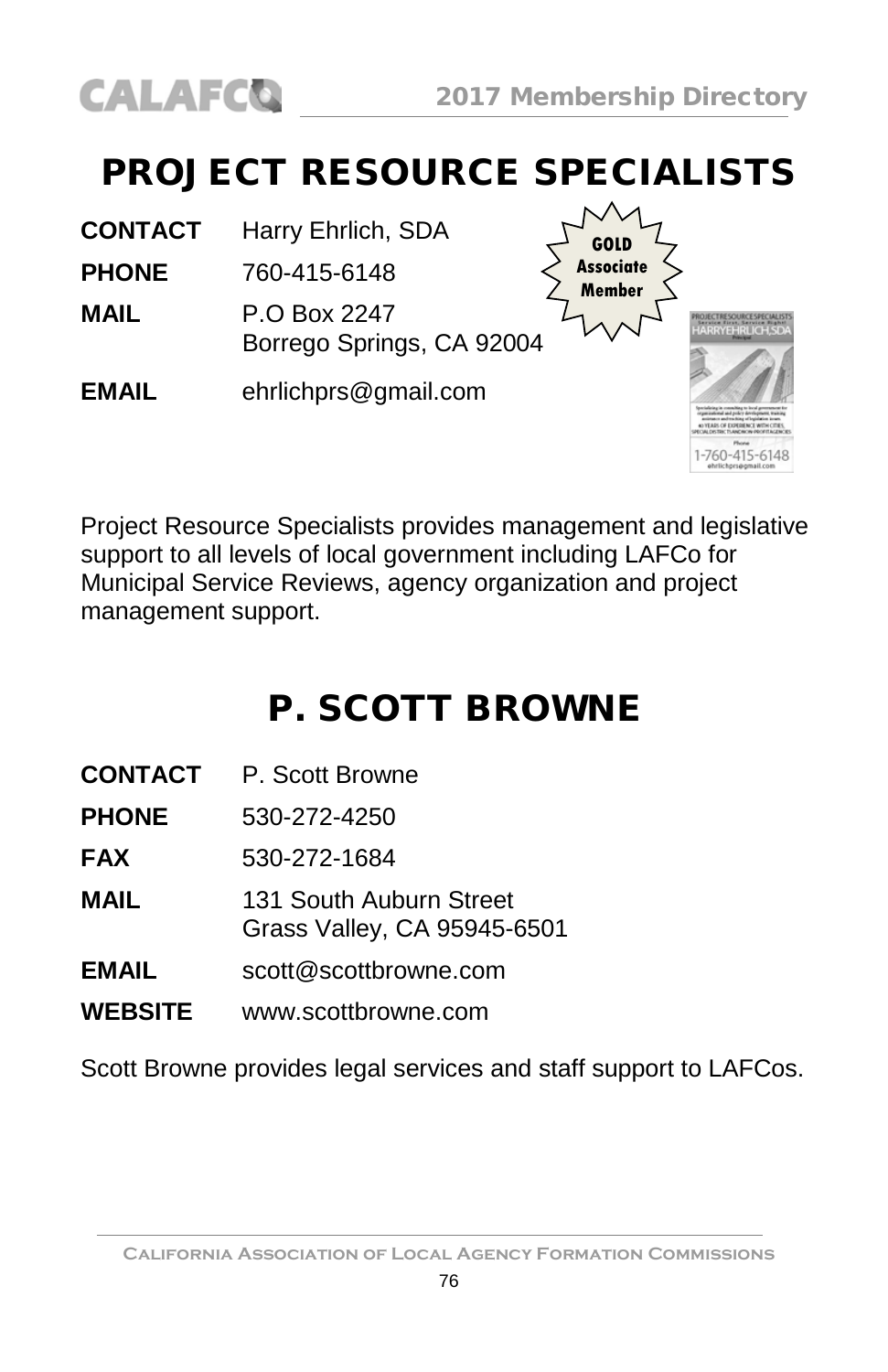

## QK

| CONTACT        | Jerome Keene                                            |
|----------------|---------------------------------------------------------|
| <b>PHONE</b>   | 559-733-0440                                            |
| <b>FAX</b>     | 559-733-7821                                            |
| <b>MAIL</b>    | 6051 North Fresno Street, Suite 200<br>Fresno, CA 93710 |
| <b>EMAIL</b>   | jerome.keene@qkinc.com                                  |
| <b>WEBSITE</b> | www.qkinc.com                                           |

QK (formerly Quad Knopf) provides planning, engineering, biology, environmental, and survey services to public and private clients. Our planners have previous experience working for public agencies, including serving as LAFCo Analysts. We specialize in the San Joaquin Valley and Sacramento Valley regions.

#### RANCHO MISSION VIEJO

| CONTACT      | Dan Kelly                                        |
|--------------|--------------------------------------------------|
| <b>PHONE</b> | 949-240-3363                                     |
| FAX          | 949-248-1763                                     |
| MAIL         | 2811 Ortega Hwy<br>San Juan Capistrano, CA 92693 |
| EMAIL        | dkelly@ranchomv.com                              |
| WEBSITE      | www.ranchomissionviejo.com                       |

Responsible for development and management of a governance structure for a 23,000-acre, 14,000 home planned community.

**California Association of Local Agency Formation Commissions**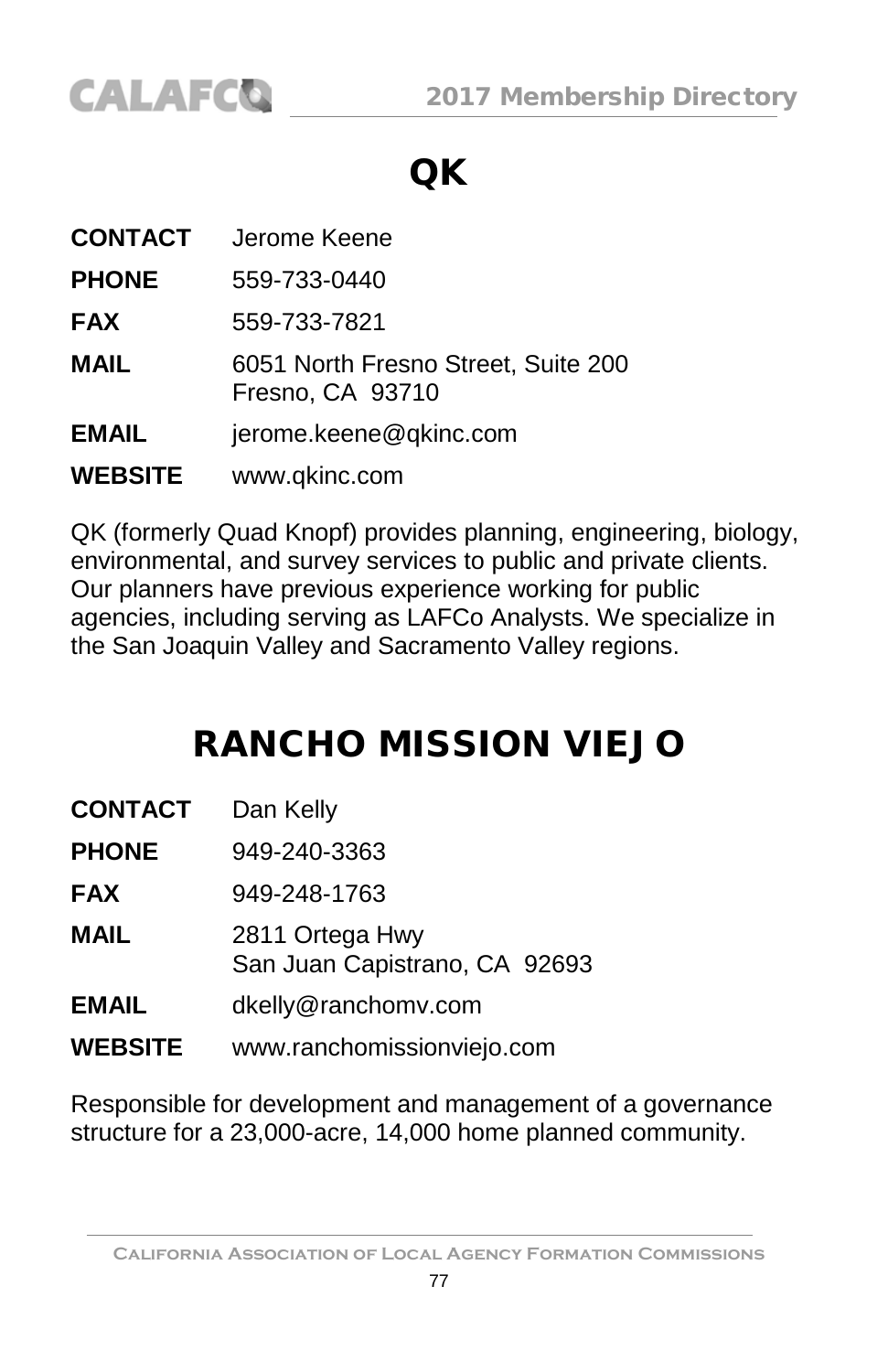

#### RSG, Inc.

| <b>CONTACT</b> | Cassandra Ravenna                                    |
|----------------|------------------------------------------------------|
| <b>PHONE</b>   | 714-541-4585                                         |
| <b>FAX</b>     | 714-541-1175                                         |
| <b>MAIL</b>    | 309 W. 4 <sup>th</sup> Street<br>Santa Ana, CA 92701 |
| <b>EMAIL</b>   | cravenna@webrsg.com                                  |
| <b>WEBSITE</b> | www.webrsg.com                                       |

RSG is a creatively charged counterpart to California public agencies. We work with the people responsible for vibrant places, and propel them to their goals. Better Communities. Bolder futures.

#### SANTA YNEZ COMMUNITY SERVICES DISTRICT

| <b>CONTACT</b> | Jeff Hodge |
|----------------|------------|
|----------------|------------|

**PHONE** 805-688-3008

**FAX** 805-688-3006

**MAIL** PO Box 667 Santa Ynez, CA 93460

- **EMAIL** [jhodge@sycsd.com](mailto:jhodge@sycsd.com)
- **WEBSITE** [www.sycsd.com](http://www.sycsd.com/)

The Santa Ynez Community Services District provides sewer service.

**California Association of Local Agency Formation Commissions**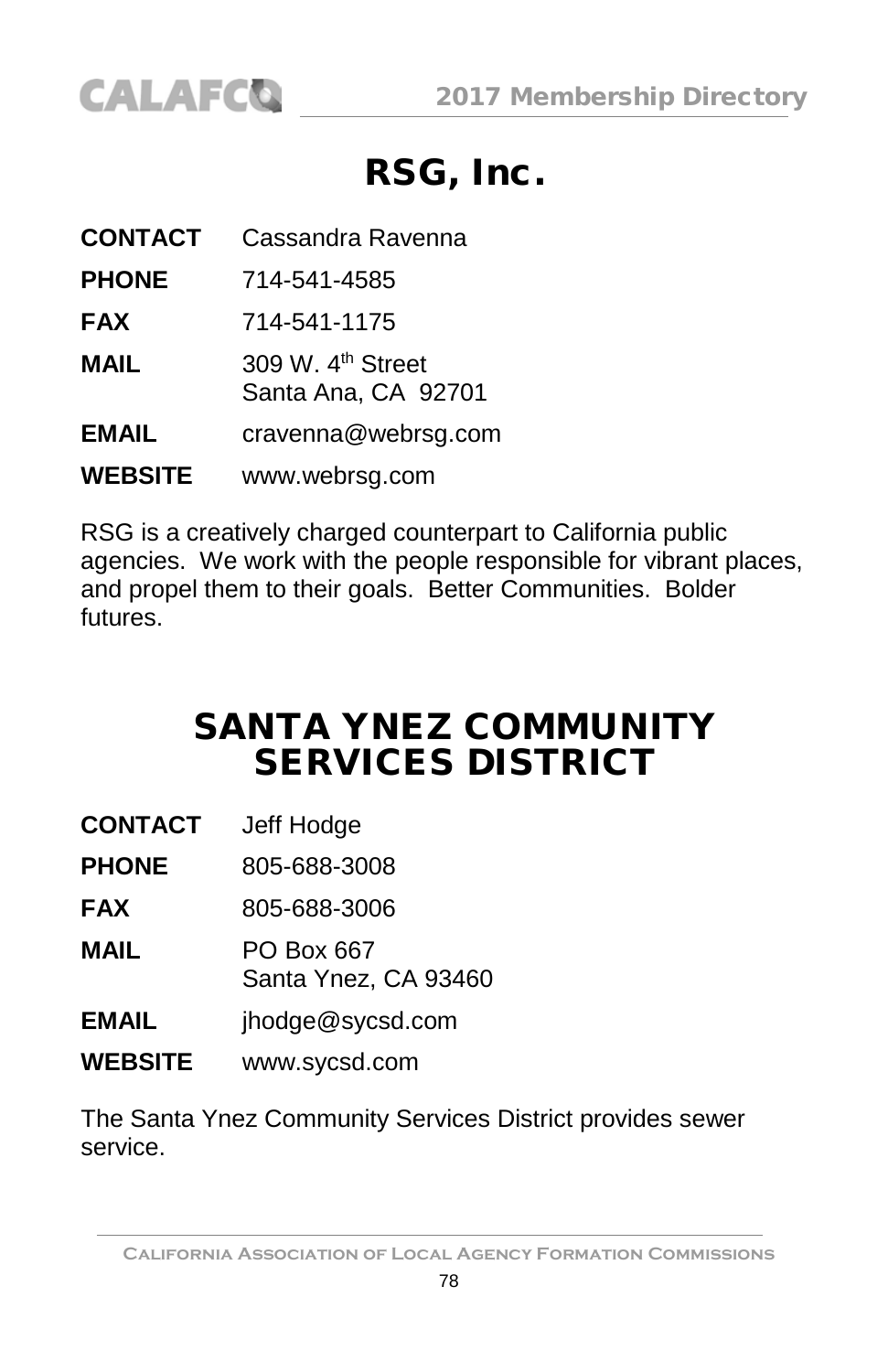#### UKIAH VALLEY SANITATION **DISTRICT**

**CONTACT** Joeseph Tait

**PHONE** 707-462-4429

**MAIL** 151 Laws Avenue Ukiah, CA 95482

**EMAIL** [dm@uvsd.org](mailto:scott@scottbrowne.com)

**WEBSITE** [www.uvsd.org](http://www.scottbrowne.com/)

Provides services within the unincorporated area of the Ukiah Valley and within part of the City of Ukiah's jurisdictional boundaries.